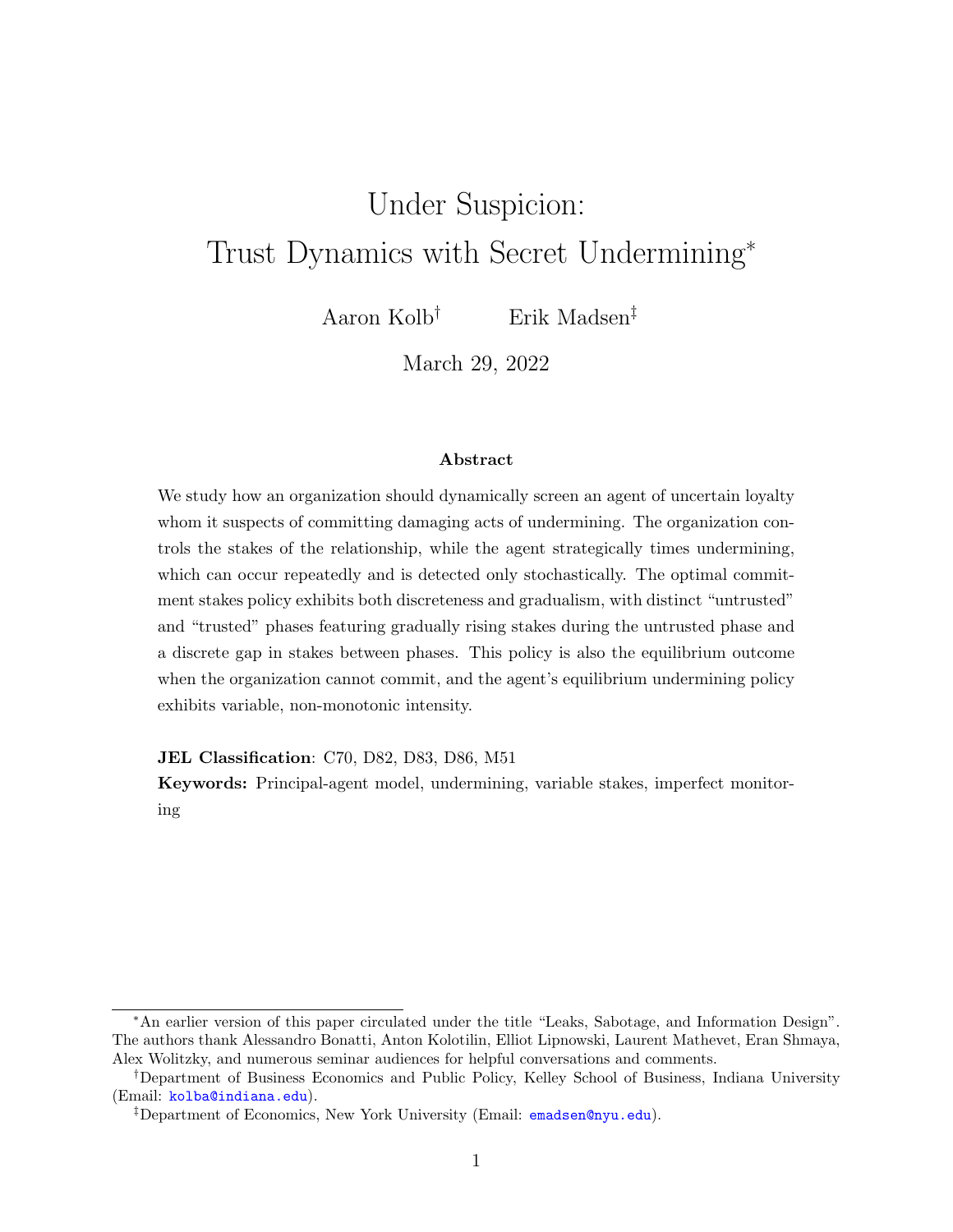# 1 Introduction

In many principal-agent relationships, loyalty is critical to the success of the relationship. While incentives can sometimes be aligned by monetary rewards or direct monitoring, these tools are of limited use when an agent's role entails complex responsibilities or significant autonomy. In such settings, the agent cannot be trusted to faithfully execute his employer's goals unless he shares those goals. In this paper we study the dynamics of principal-agent relationships when an agent's loyalty is uncertain.

Disloyalty can arise in a variety of agency settings. A leading example is espionage, which may occur whenever agents have access to privileged or secret information valued by a foreign power or industrial competitor.<sup>[1](#page-1-0)</sup> Disloyalty can also arise in contexts as diverse as office politics and government bureaucracy: An ambitious subordinate may discredit his supervisor by sabotaging her projects or reporting embarrassing mistakes to her superiors, and an ideological civil servant may disrupt implementation of a policy by quietly disobeying its mandates or leaking sensitive internal discussions to the press.<sup>[2](#page-1-1)</sup> Whatever the setting, if a principal suspects one of her agents of disloyal acts, she must screen him to determine whether the relationship is worth continuing.

We focus on screening via two key instruments: variable responsibility and imperfect monitoring of the agent's behavior. Ideally, the principal would like to give the agent minimal responsibility while closely monitoring his actions, until enough time has passed that a disloyal agent would have been caught in the act. However, screening is complicated by the fact that agents are strategic, and a disloyal agent under suspicion may forego subversive acts today to build trust and gain better opportunities tomorrow. As a result, the principal must weigh how much responsibility to give the agent, as well as how quickly to ramp up responsibility as the agent gains her trust. We build a dynamic model of this strategic interaction between principal and agent.

<span id="page-1-0"></span><sup>1</sup>Historically, espionage has been common during wartime and other periods of heightened geopolitical tension, such as the Cold War. It is also of significant contemporary relevance, as the United States government has accused China of substantial espionage activity, particularly targeted at the acquisition of sensitive technology: [https://www.fbi.gov/news/speeches/](https://www.fbi.gov/news/speeches/responding-effectively-to-the-chinese-economic-espionage-threat) [responding-effectively-to-the-chinese-economic-espionage-threat](https://www.fbi.gov/news/speeches/responding-effectively-to-the-chinese-economic-espionage-threat). For a list of recent Chineselinked espionage cases including commercial and military technologies, see [https://www.csis.org/](https://www.csis.org/programs/technology-policy-program/survey-chinese-linked-espionage-united-states-2000) [programs/technology-policy-program/survey-chinese-linked-espionage-united-states-2000](https://www.csis.org/programs/technology-policy-program/survey-chinese-linked-espionage-united-states-2000).

<span id="page-1-1"></span><sup>2</sup>Disloyalty by civil servants has been widely discussed in US politics in the context of a "deep state" of White House officials accused of working to undermine the president. Miles Taylor, a former Homeland Security chief of staff within the Trump administration, has openly admitted to such behavior, and has described a group of colleagues with similar motives: [https://www.nytimes.com/2018/09/05/opinion/](https://www.nytimes.com/2018/09/05/opinion/trump-white-house-anonymous-resistance.html) [trump-white-house-anonymous-resistance.html](https://www.nytimes.com/2018/09/05/opinion/trump-white-house-anonymous-resistance.html). The Biden administration has reportedly faced similar disloyalty by Immigrations and Customs Enforcement officers: [https://www.nytimes.com/2021/02/03/](https://www.nytimes.com/2021/02/03/us/politics/biden-trump-immigration.html) [us/politics/biden-trump-immigration.html](https://www.nytimes.com/2021/02/03/us/politics/biden-trump-immigration.html).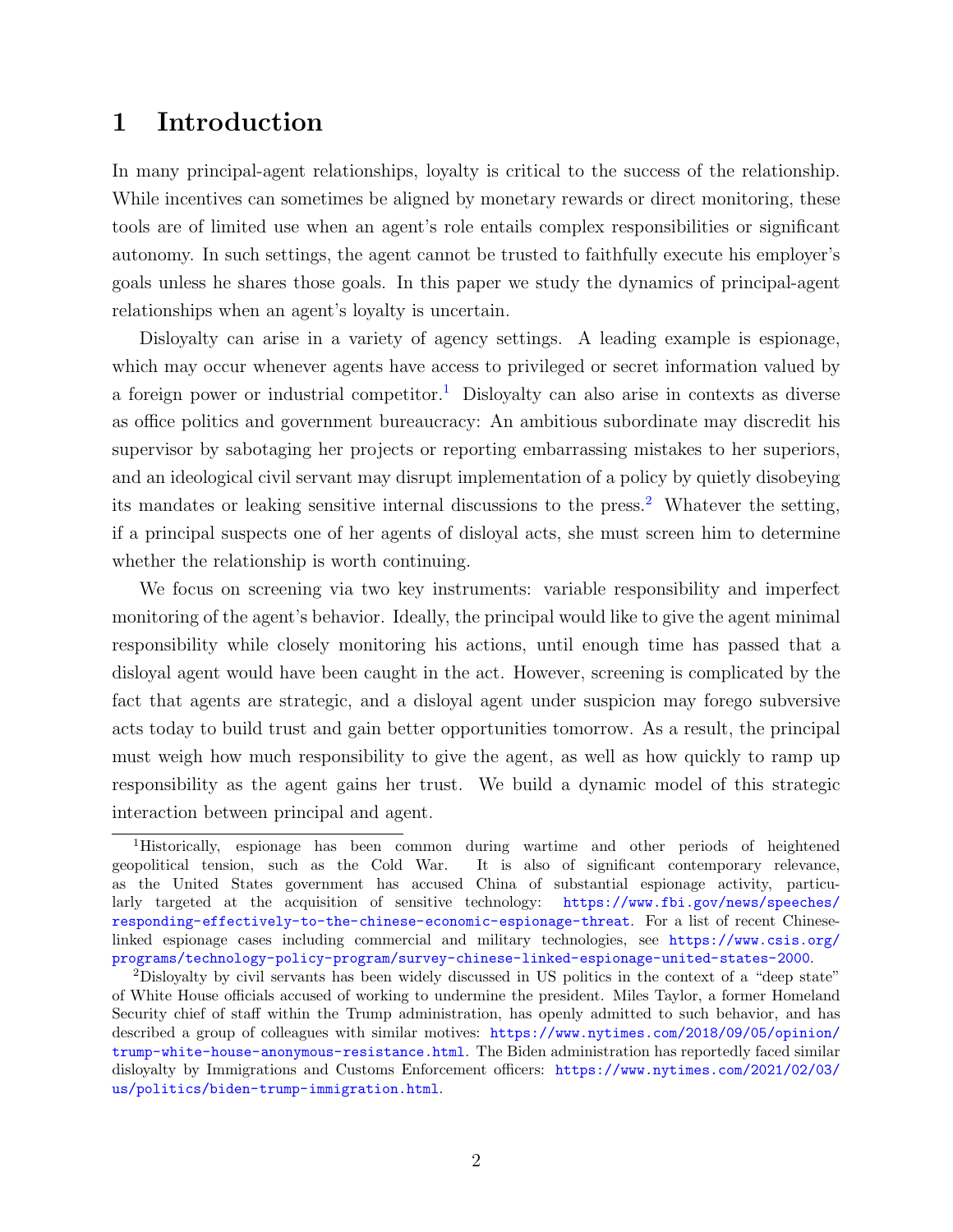In our model, a principal employs an agent to perform a task repeatedly over time. The principal may decide how much responsibility to give the agent to complete his task, which we quantify by a one-dimensional *stakes* variable. Higher stakes increase the agent's task productivity, and so the principal would prefer to give a loyal agent maximum responsibility. However, at any point in time the agent may choose to secretly *undermine* the principal, and the damage inflicted by an act of undermining is also increasing in the stakes. Any act of undermining has a chance of going undetected by the principal, giving the agent the opportunity to undermine multiple times.

The agent may be either loyal or disloyal—a loyal agent has no incentive to undermine, while a disloyal agent wishes to inflict maximum cumulative damage on the principal. The agent's loyalty is initially private, and must be learned by the principal by watching for evidence of undermining. The principal can attempt to screen the agent by varying the stakes of the task over time, and she may also fire the agent at any time.

Our main result is a characterization of the principal's optimal stakes policy under commitment. Stakes evolve through three distinct phases. First, during an initial *probationary* phase stakes are frozen at a minimal level. Next, stakes are raised gradually at a constant rate during an *escalation* phase. Finally, the agent is *cleared* and stakes jump upward to their maximal level, where they remain thereafter in a trusted phase. This stakes policy induces undermining by the disloyal agent throughout the probationary and trusted phases, while during the escalation phase the disloyal agent is indifferent between undermining and not, with any choice yielding the same expected profits for the principal. These dynamics are broadly consistent with evidence from real-world espionage investigations, as we document in Section [4.](#page-15-0)

A key prediction of our model is that when one party can repeatedly and privately inflict harm on the other, relationships may exhibit abrupt transitions between low-stakes "untrusted" and high-stakes "trusted" phases. Our analysis therefore qualifies the prediction of gradualism commonly made in the existing literature on long-term bilateral relationships with variable stakes, for instance in [Sobel](#page-25-0) [\(1985\)](#page-25-0), [Watson](#page-26-0) [\(1999,](#page-26-0) [2002\)](#page-26-1), and [Kreps](#page-25-1) [\(2018\)](#page-25-1) (when screening out uncooperative agents), and in [Thomas and Worrall](#page-26-2) [\(1994\)](#page-26-2), [Albuquerque](#page-25-2) [and Hopenhayn](#page-25-2) [\(2004\)](#page-25-2), [Rayo and Garicano](#page-25-3) [\(2017\)](#page-25-3), [Fudenberg and Rayo](#page-25-4) [\(2019\)](#page-25-4), [Fudenberg](#page-25-5) [et al.](#page-25-5) [\(2021\)](#page-25-5), and [Atakan et al.](#page-25-6) [\(2020\)](#page-25-6) (when aligning incentives for realizing gains from trade). The main innovation in our paper relative to this literature, and the driving force behind our novel finding of discrete stakes transitions, is imperfect monitoring of a repeated action.

Optimal stakes dynamics are shaped by the interaction between the principal's desire to backload a disloyal agent's payoffs and her need to deter him from delaying undermining.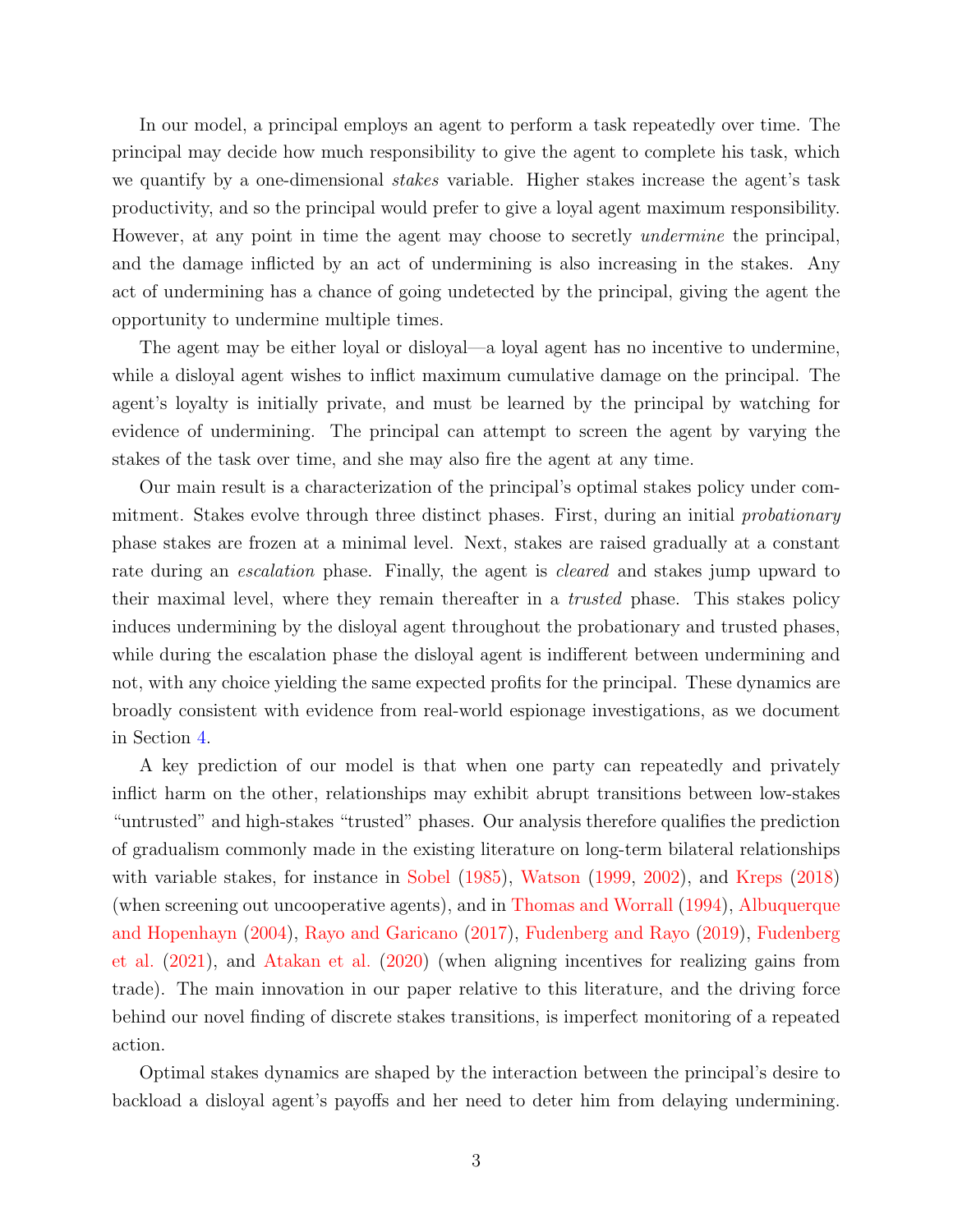When designing an optimal contract, the principal maximizes her payoff from a loyal agent subject to delivering a target utility level to a disloyal one. Crucially, a disloyal agent applies a higher effective discount rate to future payoffs than does a loyal one, due to the possibility of detection and termination. As a result, the principal optimally delivers a disloyal agent's utility through a contract which backloads his payoffs as much as possible.

In our setting, maximum backloading corresponds to a bang-bang outcome in which stakes are held low for a time and then abruptly raised to their maximal level. This motive generates a discrete clearance event as highlighted above. However, the amount of backloading the principal can implement is limited by a disloyal agent's ability to strategically delay undermining if continuation utilities rise too quickly. To deter such delay, the principal must gradually raise stakes early in the contract to moderate the abruptness of the stakes rise at the time of clearance. This incentive constraint generates a smooth rise of stakes during the escalation phase.

This mechanism is robust to a number of important extensions to our model. We show that the loyal agent's optimal stakes curve is shaped by the same forces, and exhibits the same combination of gradual and abrupt stakes adjustments, in environments with endogenous monitoring; punishments for undermining; and agent preferences incorporating factors beyond the principal's payoff. A new feature of these environments is that the principal may benefit from offering a menu of employment contracts, with the disloyal agent screened into a separate contract with reduced stakes in return for reduced monitoring or punishment following detection.

Optimal stakes dynamics are also robust to a lack of commitment power. We show that in a dynamic game between the principal and agent, in equilibrium the principal chooses the same stakes path, and achieves the same payoff, as under commitment. Furthermore, the requirement of sequential rationality yields sharp predictions about the dynamics of undermining, resolving the degeneracy arising in the analysis under commitment. Notably, the disloyal agent's unique equilibrium undermining policy exhibits non-monotonic undermining intensity—the agent undermines intensively during the probationary phase, scales back at the beginning of the escalation phase, and returns gradually to full undermining by the time he is cleared.

The redundancy of commitment power distinguishes our results from outcomes in models of screening by a durable-good monopolist, for instance [Stokey](#page-25-7) [\(1981\)](#page-25-7), [Gul et al.](#page-25-8) [\(1986\)](#page-25-8), [Boleslavsky and Said](#page-25-9) [\(2013\)](#page-25-9), [Daley and Green](#page-25-10) [\(2020\)](#page-25-10), and [Chaves](#page-25-11) [\(2020\)](#page-25-11). In this literature, the adjustment of prices over time serves a screening function similar to the adjustment of stakes in our setting. A key finding is that seller impatience introduces a Coasian force leading the commitment outcome to outperform the best equilibrium without commitment.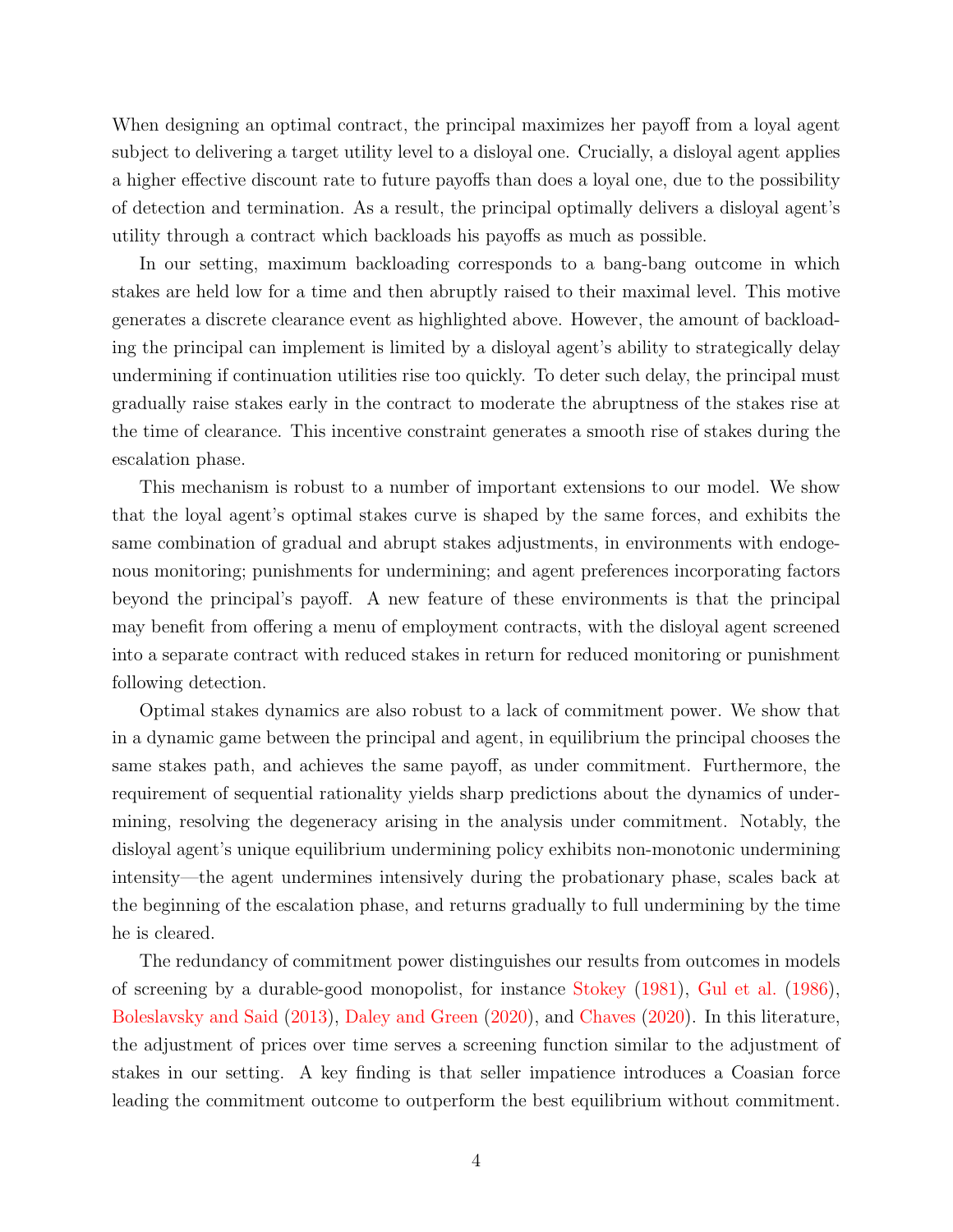In contrast, in our setting commitment is not needed to achieve the principal's preferred outcome.

The remainder of the paper is organized as follows. Section [2](#page-4-0) presents the model. We derive the optimal contract under commitment in Section [3.](#page-6-0) Section [4](#page-15-0) applies our results to rationalize stylized facts from espionage investigations. Section [5](#page-16-0) discusses robustness to endogenous monitoring, punishments, and relaxations of the zero-sum assumption. Section [6](#page-21-0) analyzes the principal-agent relationship without commitment. Section [7](#page-24-0) offers concluding remarks and suggests directions for future research. The appendices contain proofs of all results.

### <span id="page-4-0"></span>2 The model

In this section, we introduce the model. The development here is deliberately informal; we provide some additional formalities in Section [3.](#page-6-0)

#### 2.1 The environment

A (female) principal employs a (male) agent over a potentially infinite horizon in continuous time. The principal specifies a [ $\phi$ , 1]-valued stakes curve  $x = (x_t)_{t\geq 0}$ , a reduced form for the agent's information or access to resources, where  $\phi \in [0, 1)$  is an exogenous lower bound on feasible stakes.

The principal earns a baseline flow payoff of  $x_t$  from employing the agent when period-t stakes are  $x_t$ , representing work the agent completes for the principal. However, at each instant, the agent may secretly undermine the principal, modeled by a choice of an undermining intensity  $\beta_t \in [0, 1]$ . When the stakes are  $x_t$ , undermining with intensity  $\beta_t$  inflicts a flow loss of  $K\beta_t x_t$  on the principal, where  $K > 1$ . The principal discounts payoffs at rate  $r > 0$ , and so given an undermining policy  $\beta$  and a stakes process x, her expected payoffs from employing the agent until time  $T$  are

$$
\Pi(\beta, x, T) = \mathbb{E} \int_0^T e^{-rt} (1 - K\beta_t) x_t dt.
$$

The agent's motives and opportunities depend on a preference parameter  $\theta \in \{G, B\}$ . When  $\theta = G$ , the agent is *loyal*. A loyal agent has preferences which are perfectly aligned with the principal's. That is, given an undermining policy  $\beta$  and a stakes curve x, the loyal agent's expected payoff from being employed until time T is  $\Pi(\beta, x, T)$ . Since the loyal agent's motives are perfectly aligned with the principal's, for simplicity we assume that the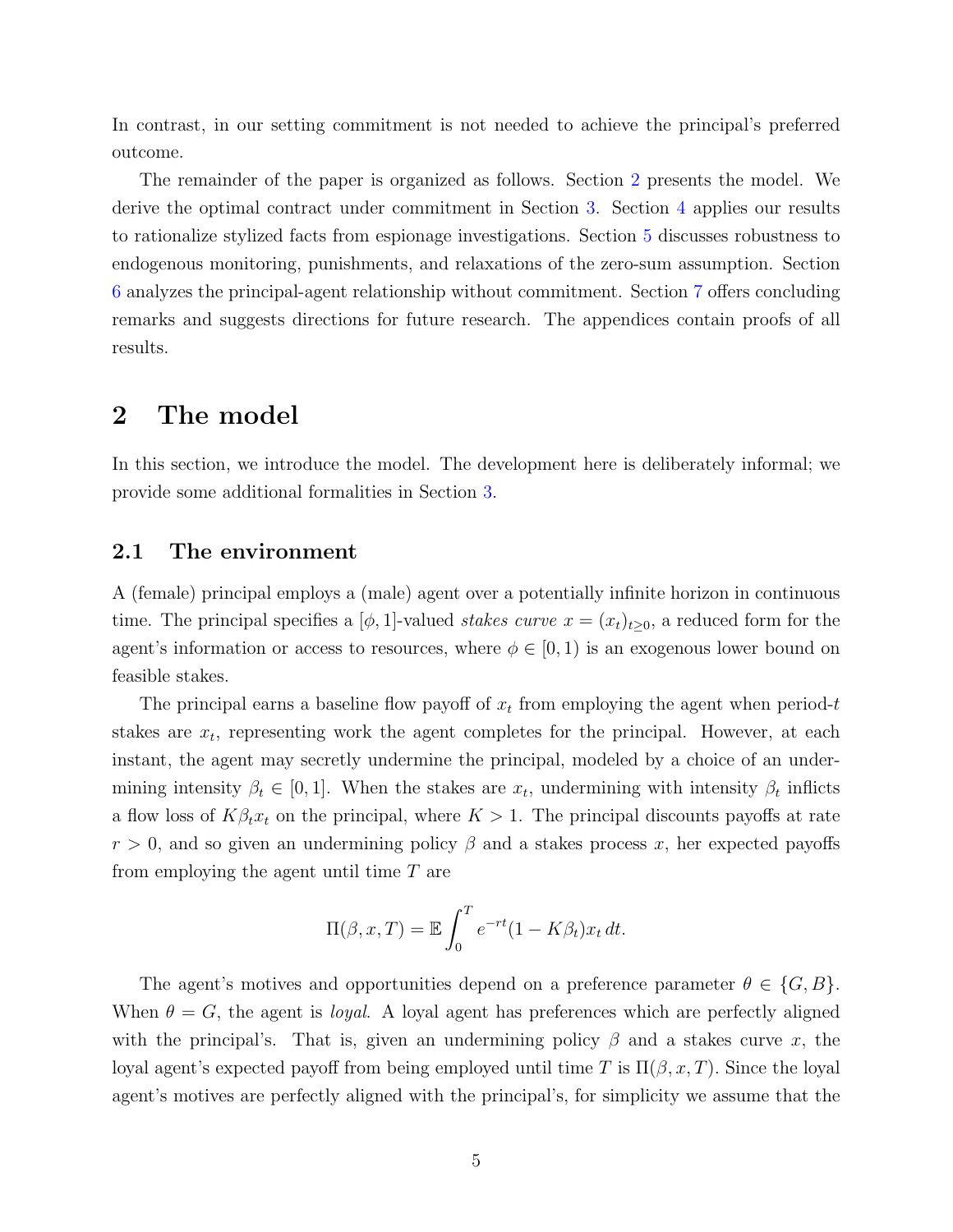loyal agent cannot undermine:  $\beta_t = 0$  for all time is the agent's only feasible undermining policy. (His preferences will still play a role when choosing among alternative employment contracts.) On the other hand, when  $\theta = B$  the agent is *disloyal*. The disloyal agent has interests diametrically opposed to the principal's, and his expected payoff is  $-\Pi(\beta, x, T)$ .

Neither working for the principal nor undermining incurs any direct costs to the agent: he cares only about the payoffs the principal receives. If the agent is terminated or does not accept employment, he and the principal both receive an outside option normalized to  $0<sup>3</sup>$  $0<sup>3</sup>$  $0<sup>3</sup>$ 

#### 2.2 The information structure

Prior to accepting employment with the principal, the agent is privately informed of his type θ. The principal believes that  $θ = G$  with probability  $q ∈ (0, 1)$ .

Once the agent is employed, the principal only imperfectly observes whether the agent has undermined. Whenever the agent undermines with intensity  $\beta_t$  over a time interval dt, the principal immediately receives definitive confirmation of this fact with probability  $\gamma \beta_t dt$ , where  $\gamma > 0$ . Otherwise, the act of undermining goes permanently undetected.

If the agent chooses undermining policy  $\beta$ , the cumulative probability that his undermining has gone undetected by time t is therefore  $\exp\left(-\gamma \int_0^t \beta_s ds\right)$ . Note that the detection rate is *not* cumulative in past undermining — the principal has one chance to detect an act of undermining at the time it occurs. To ensure consistency with this information structure, we assume the principal does not observe her ex post payoffs until the end of the game.

### 2.3 Discussion of model assumptions

#### 2.3.1 Imperfect monitoring

We have assumed that any steps the agent takes to undermine the principal are detected only stochastically. We view this assumption as a reasonable first approximation to the basic dilemma faced by a disloyal agent such as a spy, who must remain on the job nominally aiding the organization while simultaneously undertaking damaging acts which might be discovered. The inability of the principal to detect all acts of undermining is consistent with our application to espionage investigations, as a government may only become aware that information has been leaked to a foreign power with substantial delay. In other applications, imperfect monitoring can be justified whenever suspicion arises in an organization where the principal employs many agents. In that case, an undetected act of undermining may be

<span id="page-5-0"></span><sup>&</sup>lt;sup>3</sup>In Section [5,](#page-16-0) we explore several extensions with richer agent preferences, including reputational benefits from employment and negative termination payments.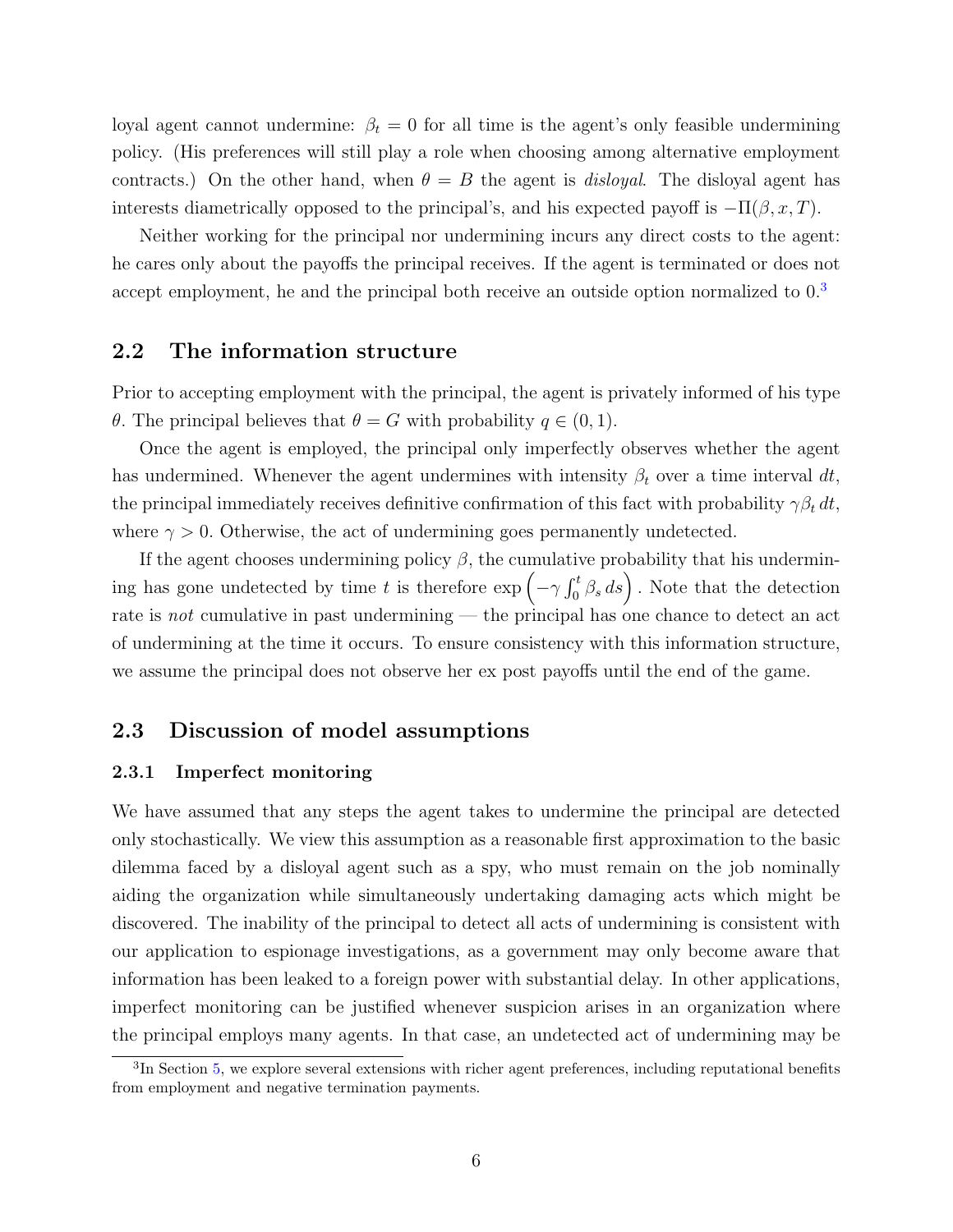interpreted as an instance which the principal is unable to trace back to the agent under suspicion.

We have also assumed that the principal's monitoring technology is known to the agent. In many contexts, however, agents may be uncertain about how, when, and whether they are being monitored. Nonetheless, our Poisson monitoring technology captures some of this uncertainty. Concretely, suppose that the agent varies his methods of undermining over time, and/or the principal rotates her surveillance channels over time. In that case, an act of undermining is detected only if the principal happens to be performing the appropriate forms of surveillance to detect the current act, leading to stochastic detection from the agent's perspective as in our model. Such stochasticity is especially plausible when monitoring requires costly physical surveillance and the principal has limited resources.

#### 2.3.2 Minimal stakes

Our specification of the task structure requires that the project be operated above a minimal stakes level  $\phi$ , which may be strictly greater than zero. This lower bound is designed to capture several different technological limitations on the way in which employees may be treated. First, in some settings organizations may not be able to exclude employees from obtaining some minimum level of access simply by being employed. For instance, employees may require keycard access to the building, and may be able to glean sensitive information from discussions with coworkers, company-wide e-mails, or unguarded recycling bins.

Second, in many contexts employees may not be productive unless they are given minimal levels of access and information commensurate to the needs of their assignment. While an untrusted employee could simply be reassigned to an alternative low-value task, this action would be tantamount to firing the employee and would give up the gains from assigning a loyal employee to a high-value task. This is especially true if the low-value task does not leave opportunities for effective undermining, ruling out screening for loyalty by monitoring the employee's actions. In case none of these limitations is relevant in a particular application, the corresponding solution can be recovered as a special case of our model by setting  $\phi = 0$ .

## <span id="page-6-0"></span>3 The commitment outcome

In this section we analyze the outcome of the employment relationship when the principal has commitment power. We characterize the principal's optimal stakes curve and employment policy as well as the disloyal agent's optimal undermining policy. Section [3.1](#page-7-0) formally states the contracting problem. Section [3.2](#page-8-0) presents the results of the analysis and highlights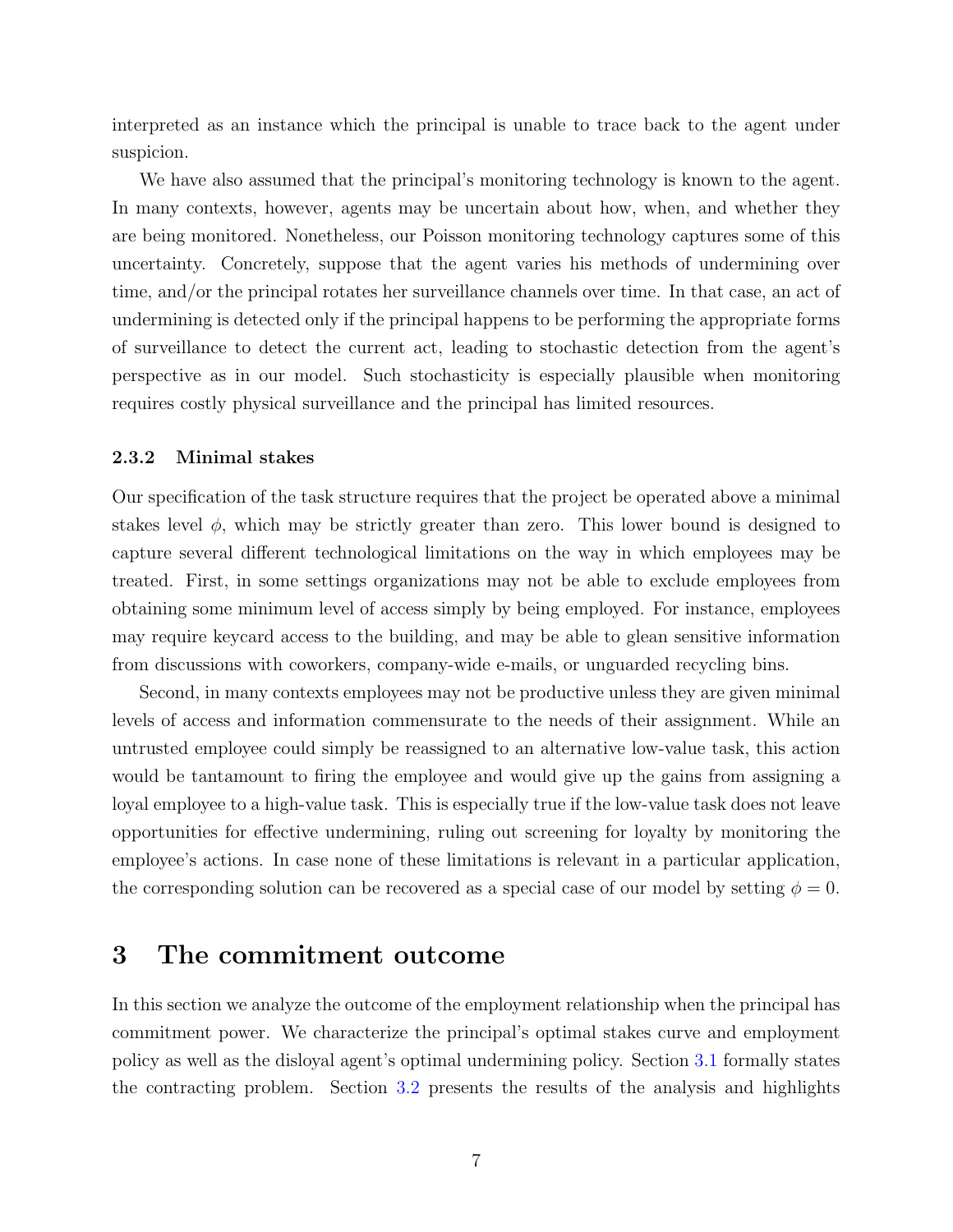important features of the solution, while Section [3.3](#page-11-0) discusses the key economic forces at play and provides a heuristic derivation of the optimal stakes curve.

### <span id="page-7-0"></span>3.1 The contracting problem

The principal offers the agent a menu  $\mathcal M$  of contracts, with each contract  $\mathcal C$  committing to a path of stakes and a termination policy specifying at what time and under what conditions the agent will be fired. Both stakes and termination can condition on the history of detected undermining.[4](#page-7-1) Each contract additionally makes a recommendation for how the disloyal agent should undermine over time. No transfers are permitted. To ensure that expected payoffs are well-defined, we impose the condition that realized paths of stakes and undermining are càdlàg.

We call a contract *incentive-compatible* if the recommended undermining policy is optimal for the disloyal agent. In our model, it is not necessary to explicitly specify an incentivecompatible undermining recommendation. This is because the principal's payoff depends on the disloyal agent's actions only through that agent's expected utility. As a result, all incentive-compatible undermining policies yield the same payoff to the principal. We will therefore drop an explicit specification of the undermining recommendation from our description of contracts.<sup>[5](#page-7-2)</sup>

Since the principal faces two possible agent types, it is without loss to offer a menu of at most two contracts  $\mathcal{M} = (\mathcal{C}^G, \mathcal{C}^B)$ , where  $\mathcal{C}^{\theta}$  is the contract intended for the agent of type  $\theta$ . We call a menu *obedient* if each agent type prefers the contract intended for him over the other agent's contract, and prefers it over declining employment entirely. It is without loss to restrict attention to obedient menus, as any non-obedient menu may be replaced by a payoff-equivalent menu which is obedient.

In our model, the only obedience condition relevant to the principal is the agent's desire to choose the wrong contract. That is, each agent type is always willing to accept employment: under any contract, the loyal agent trivially obtains a non-negative payoff, while the disloyal agent can guarantee himself a non-negative payoff by undermining with full intensity at all times.<sup>[6](#page-7-3)</sup>

<span id="page-7-2"></span><span id="page-7-1"></span><sup>4</sup>For simplicity, we do not analyze randomized contracts.

<sup>&</sup>lt;sup>5</sup>In several extensions in Section [5,](#page-16-0) we depart from the assumption of a zero-sum relationship between the principal and disloyal agent. As a result, the principal is no longer indifferent between incentive-compatible undermining policies, and we will explicitly specify an undermining recommendation.

<span id="page-7-3"></span><sup>&</sup>lt;sup>6</sup>In Section [5.4,](#page-20-0) we study an extension in which the principal can impose punishments on the agent. In that environment, the obedience constraint that the agent prefers to accept employment becomes relevant.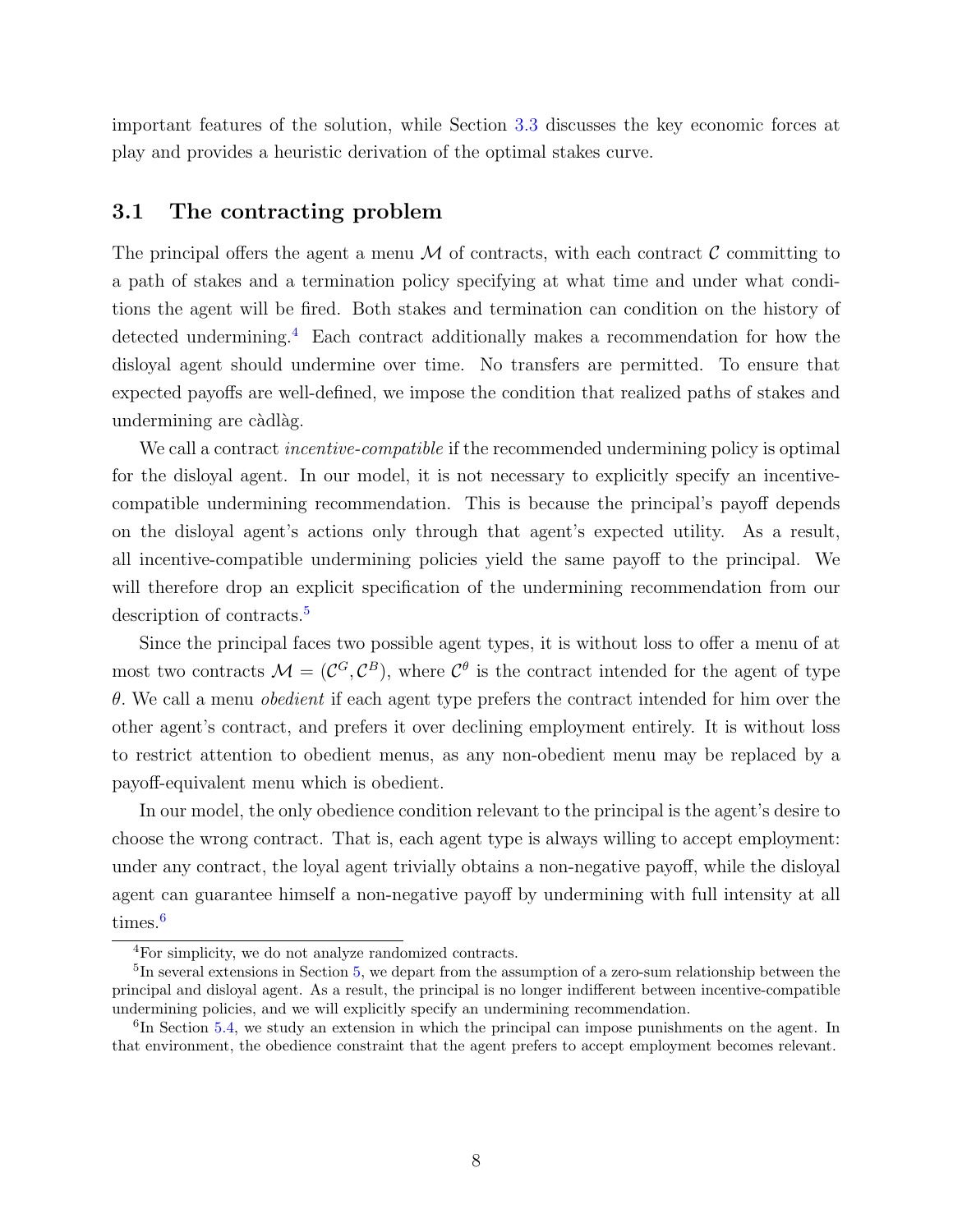### <span id="page-8-0"></span>3.2 The characterization

In Section [3.3,](#page-11-0) we establish two important facts. First, the principal optimally pools both agents into a single contract. Second, an optimal termination policy either declines to employ the agent (i.e., terminates him immediately), in which case we say the contract is degenerate, or else terminates him the first time undermining is detected. We will show later that the principal optimally employs the agent so long as the agent's initial reputation  $q$  is sufficiently large. The main content of a non-degenerate contract is therefore the *stakes curve*, which specifies the evolution of stakes in the absence of detected undermining.

We will call a stakes curve *optimal* if it is part of an optimal non-degenerate contract. The following theorem characterizes the optimal stakes curve.

<span id="page-8-1"></span>**Theorem 1.** There exists a unique optimal stakes curve  $x^*$ , which is monotone increasing and proceeds through up to three phases of fixed lengths:

- 1. In the probationary phase,  $x_t^* = \phi$ ,
- 2. In the escalation phase, stakes grow continuously at rate  $r + \gamma/K$ ,
- 3. In the trusted phase,  $x_t^* = 1$ .

If  $q < (K-1)/K$ , the trusted phase begins at a strictly positive time, and stakes jump discontinuously upward at the beginning of the trusted phase. Further, there exist thresholds  $0 < \underline{\phi} < \overline{\phi} < 1$  such that the escalation phase has positive length if  $\phi < \overline{\phi}$ , while the probationary phase has positive length if  $\phi > \phi$ .

If  $q \geq (K-1)/K$ , the trusted phase begins at time zero.

Figure [1](#page-9-0) illustrates the possible stakes curves that can arise in an optimal contract. The form of the optimal stakes curve depends on both the agent's initial reputation and the lower bound  $\phi$  on stakes. When  $q < (K-1)/K$ , we refer to the environment as one of low stakes, moderate stakes, or high stakes, depending on which phases are present in the optimal stakes curve. Figure [2](#page-10-0) depicts the values of q and  $\phi$  for which the various forms arise. The figure also illustrates the range of parameters for which the optimal contract is non-degenerate; note that all possible forms of the optimal stakes curve may arise for such parameter values.

We will describe the time at which the agent becomes trusted as a *clearance event*. The following lemma reports how the timing of the various phases of the relationship and the size of the jump in stakes when the agent is cleared depend on monitoring quality. The first two comparative statics are illustrated in Figure [3.](#page-10-1)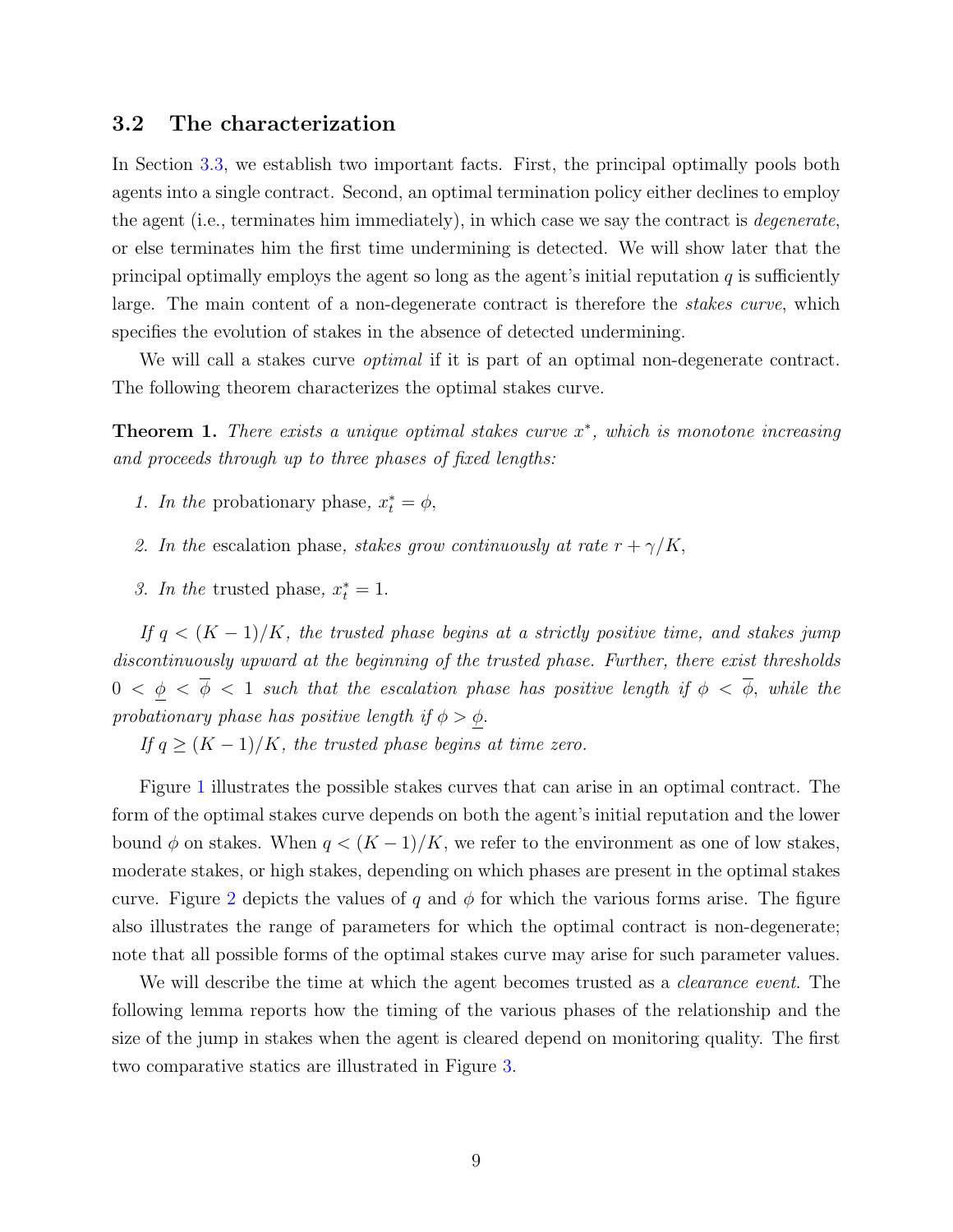<span id="page-9-0"></span>

(c) High stakes

Figure 1: The form of the optimal stakes curve for different values of  $\phi$ .

<span id="page-9-1"></span>**Lemma 1.** As  $\gamma$  increases:

- The size of the stakes jump at clearance decreases.
- The agent is cleared earlier,
- The length of the escalation phase is zero for small  $\gamma$ , increases for intermediate  $\gamma$ , and decreases for large  $\gamma$ .

Our characterization yields several predictions about the dynamics of trust in the presence of secret undermining. First, optimal screening of disloyal agents entails discrete jumps in stakes. In particular, it is optimal to eventually clear the agent after a period where stakes are bounded away from their maximal level. Second, the extent to which the principal relies on discrete adjustment of stakes depends on the monitoring quality  $\gamma$  — the more difficult it is to detect undermining, the more stakes are adjusted through a discrete jump at a clearance event rather than through gradual escalation. Third, the agent is cleared later as monitoring quality falls. Fourth, despite the longer period needed to build trust, the length of the escalation phase need not always increase as monitoring becomes more difficult. Instead, the relationship between  $\gamma$  and the length of this phase is nonmonotonic.

In response to the stakes curve characterized in Theorem [1,](#page-8-1) the disloyal agent's optimal undermining policy is summarized in the following lemma: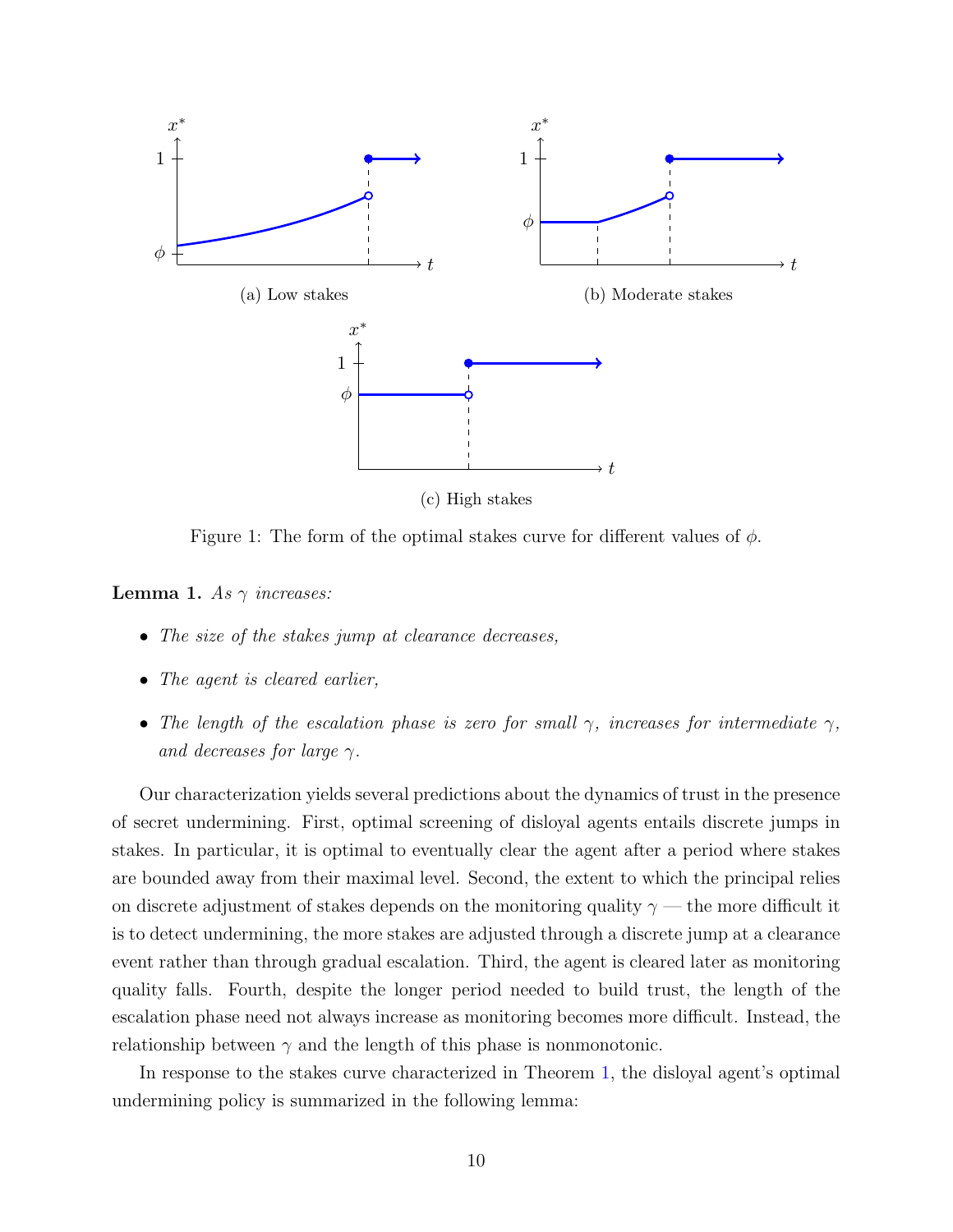<span id="page-10-0"></span>

Figure 2: The behavior of optimal stakes in  $(q, \phi)$ -space. Regions I, II, III represent the low-, moderate-, and high-stakes environments, while in region IV stakes are set to 1 immediately. In the shaded region, the optimal contract is degenerate.

<span id="page-10-1"></span>

Figure 3: Phases of the optimal stakes curve.

<span id="page-10-2"></span>Lemma 2. Throughout the probationary and trusted phases, the disloyal agent strictly prefers to undermine and sets  $\beta_t = 1$ . During the escalation phase, the agent is indifferent between undermining or not, and any choice of  $\beta_t \in [0,1]$  is optimal. All undermining policies which are optimal for the agent yield the same profit for the principal.

Under commitment, the disloyal agent's undermining policy is uniquely determined in the probationary and trusted phases. By contrast, our characterization is agnostic about the pattern of undermining during the escalation phase. In Section [6,](#page-21-0) we show that when the principal cannot commit to a stakes curve, the agent's undermining behavior is pinned down at all times.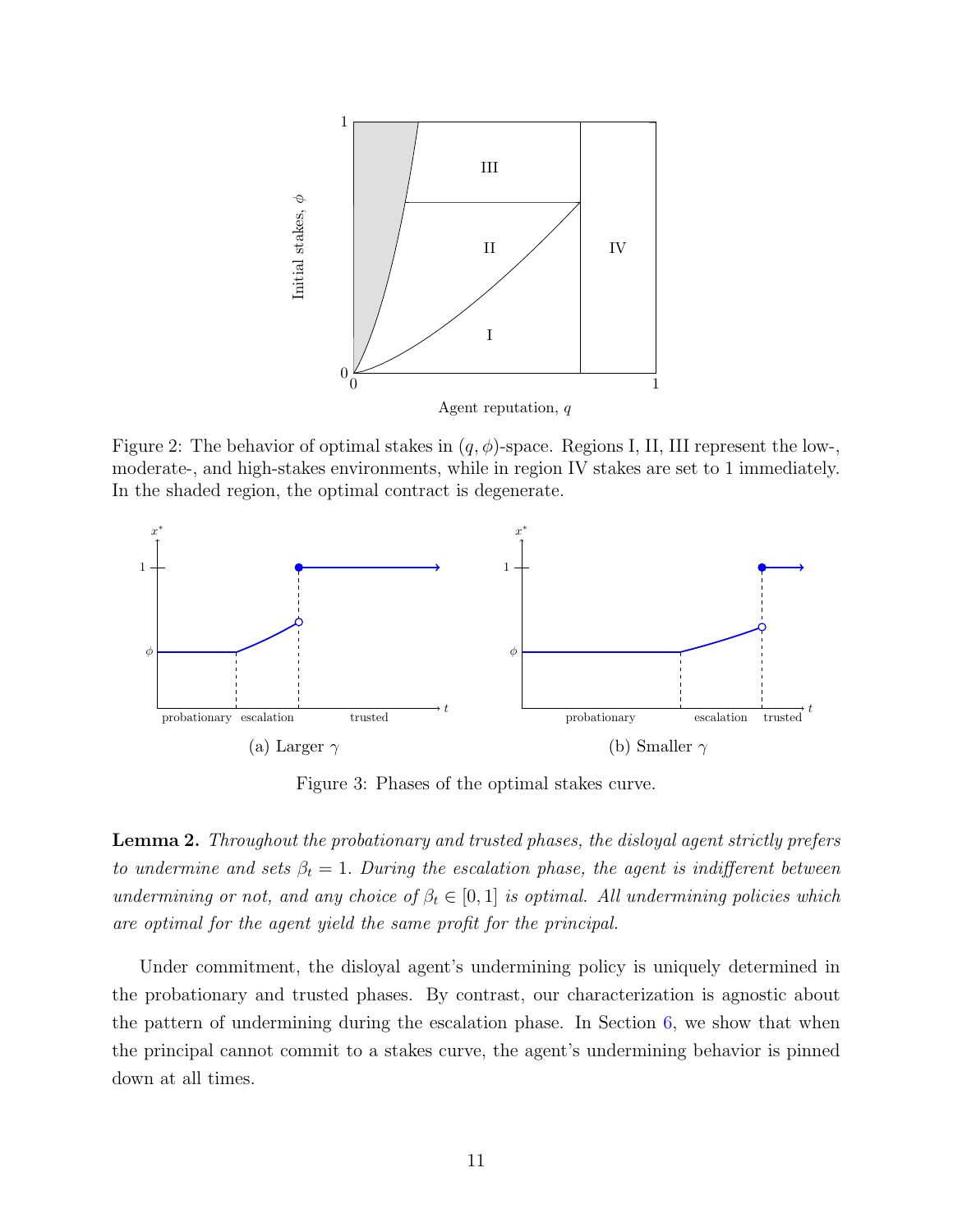### <span id="page-11-0"></span>3.3 A heuristic derivation

We now provide a sketch of the construction of the optimal contract. We first establish that without loss of generality, the principal pools all agents together into a single contract rather than separating loyal and disloyal agents into different contracts.

<span id="page-11-1"></span>**Lemma 3.** Given any obedient menu of contracts  $(C^G, C^B)$ , offering the contract  $C^G$  to both agent types weakly increases the principal's payoff.

This result exploits the opposed objectives of the principal and disloyal agent. If the principal offers a menu of contracts which successfully screens the disloyal type into a different contract from the loyal one, she must be increasing the disloyal agent's payoff versus forcing him to accept the same contract as the one taken by the loyal agent. But increasing the disloyal agent's payoff decreases the principal's payoff, so it is always better to simply offer one contract and pool the disloyal agent with the loyal one. Thus screening of disloyal agents must be accomplished by direct detection of undermining rather than via self-reports by the agent.

We next establish the natural result that the principal optimally terminates the agent no later than the first time undermining is detected.

**Definition 1.** A contract is stringent if it terminates the agent immediately following any detection of undermining.

<span id="page-11-2"></span>**Lemma 4.** Given any contract  $\mathcal{C}$ , there exists a stringent contract  $\mathcal{C}'$  such that the principal's payoff is weakly higher under  $\mathcal{C}'$  than under  $\mathcal{C}$ , no matter the agent's type.

Focusing on stringent contracts simplifies the description of a contract, as we need not specify how stakes and termination react to arbitrary histories of detected undermining. Every stringent contract can be described simply by a pair  $(x, T_F)$ , where  $(x_t)_{t\geq0}$  is a stakes curve and  $T_F$  is an exogenous termination date (possibly infinite) at which the contract ends if no undermining is detected.

We now characterize the optimal stringent contract. An important property of this contract is that it makes the disloyal agent willing to undermine with full intensity at all times.

Definition 2. A contract is a loyalty test if undermining with full intensity at all times is an optimal strategy for the disloyal agent.

Any contract which is not a loyalty test can be modified to produce a superior contract. To understand why, consider an interval of time over which the disloyal agent strictly prefers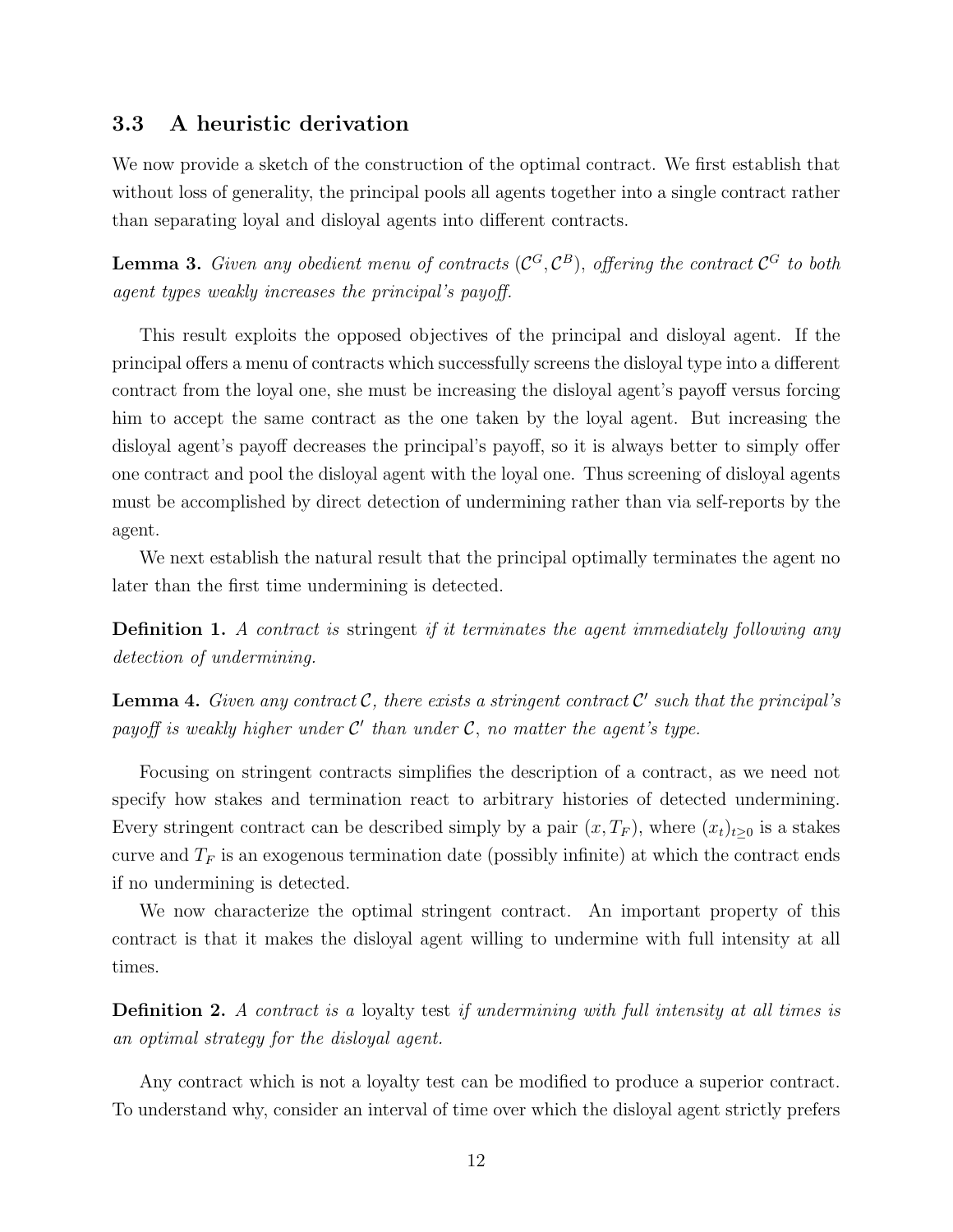not to undermine. Over any such interval, the gains from remaining employed and exploiting higher future stakes must strictly outweigh the losses from failing to undermine the principal early on. The principal therefore has the freedom to raise stakes a bit during this interval without disturbing the disloyal agent's incentives. This modification hurts the disloyal agent, because he continues to refrain from undermining during a period with higher stakes than under the original contract. Therefore, because the principal and disloyal agent have opposed interests, the modification helps the principal when the disloyal agent is present. Further, this modification improves the principal's payoff when the loyal agent is present, as the loyal agent is more productive when stakes are higher. The modified contract therefore dominates the original one.

In light of this observation, designing an optimal stakes curve can be viewed as optimizing the principal's profits subject to the incentive constraint that the resulting curve is a loyalty test. To understand when this constraint binds, it is helpful to first consider a relaxed problem without the incentive constraint, in which the disloyal agent exogenously undermines with full intensity at all times. At each time  $t$ , supposing that the relationship has not yet been terminated, the principal receives flow payoffs  $x_t$  if the agent is loyal and  $-x_t(K-1)$ if the agent is disloyal. Given a detection rate  $\gamma$ , the total probability the relationship has survived until time t is  $q + (1 - q)e^{-\gamma t}$ . Let

$$
\overline{\pi}_t \equiv \Pr(\theta = G \mid \beta = 1, \text{no detected undermining by time } t)
$$

be the agent's time-t reputation, which is rising over time. Then the principal's total expected profits under the contract  $\mathcal{C} = (x, T_F)$  are

$$
V[\mathcal{C}] = \int_0^{T_F} e^{-rt} \left( q + (1-q)e^{-\gamma t} \right) \left( \overline{\pi}_t - (K-1)(1-\overline{\pi}_t) \right) x_t dt.
$$

Flow profits are maximized at each time by setting  $x_t = \phi$  whenever t is small enough that  $\overline{\pi}_t < q^* \equiv (K-1)/K$ , and setting  $x_t = 1$  afterward. We will let

$$
t^* \equiv \inf\{t \ : \ \overline{\pi}_t \ge q^*\}
$$

denote the cutoff time at which the optimal stakes curve in the relaxed problem jumps to 1.

If the agent's initial reputation is at least  $q^*$ , then profits are maximized by setting stakes to their maximal level immediately. Under this policy, the disloyal agent trivially has no incentive to defer undermining, so the policy solves the unrelaxed problem as well. On the other hand, if the agent's initial reputation is below  $q^*$ , then  $t^* > 0$  and it must be checked that the disloyal agent at least weakly prefers to undermine at full intensity prior to time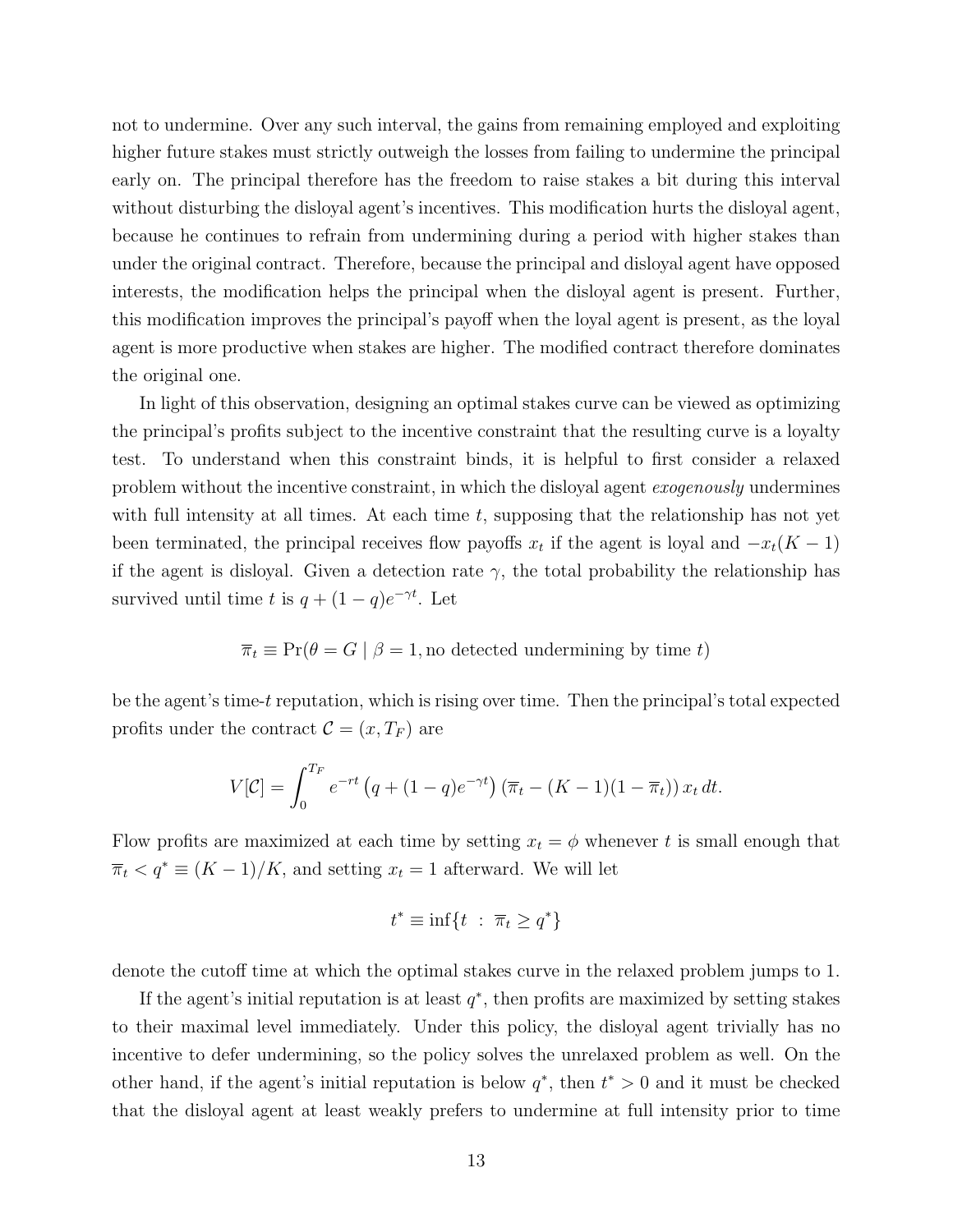t ∗ . As might be expected, the disloyal agent is most strongly tempted to defer undermining just prior to time  $t^*$ , when his continuation payoff is largest relative to his flow payoff from undermining. Provided that the jump in stakes at time  $t^*$  is not too large, the disloyal agent is willing to undermine with full intensity at all times, and the solution to the relaxed problem is also the solution to the original problem.

To see when incentive compatibility holds, consider the disloyal agent's trade-off between undermining just before being cleared or waiting a moment longer. By undermining, the agent obtains a flow benefit of  $K\phi dt$ . On the other hand, the agent risks detection with probability  $\gamma dt$ . If the agent is detected, he is terminated and loses the opportunity for future undermining. Once stakes have reached their maximal level, the total expected value of undermining is  $(K-1)/(r+\gamma)$ , which reflects time discounting and the probability of detection. Undermining is therefore optimal if and only if

$$
K\phi\,dt \ge \gamma\,dt \cdot \frac{K-1}{r+\gamma}.
$$

Note that because undermining is only occasionally detected in our setting of imperfect monitoring, both the gains and losses from a particular act of undermining are of the same order, even near a jump in stakes. Discontinuities in the stakes curve can therefore coexist with incentive compatibility, supposing that they are not too large.

The condition just derived is satisfied for  $\phi$  sufficiently close to 1. For smaller values of  $\phi$ , however, incentive compatibility fails when the agent is close to being cleared. In this case, stakes must rise prior to clearance in order to decrease the size of the jump at clearance and preserve the loyalty test property. Intuitively, two changes must be made to the stakes curve. First, the jump must be made small enough that the agent does not prefer to feign loyalty just prior to the jump. Second, stakes should rise from their initial level as late and as quickly as possible, to ensure that flow losses are minimized when the agent is untrusted.

This modification to the ideal stakes curve can be visualized graphically — the constant stakes level prior to time  $t^*$  is shifted upward to ensure undermining is optimal near time t ∗ , and is then tilted counterclockwise until incentive-compatibility binds. Depending on the value of  $\phi$ , this tilt procedure may produce a stakes curve which violates the lower bound early in the relationship. As a remedy, the principal optimally irons the stakes curve so that it does not drop below  $\phi$ .

This "raise-and-tilt" procedure holds fixed the clearance date at  $t^*$ . In fact, the principal will in general also wish to delay clearance until some time  $\bar{t} > t^*$ . Increasing  $\bar{t}$  reduces stakes, and therefore losses, early in the relationship (when the agent's reputation is below q ∗ ), but also reduces stakes and profits late in the relationship (when his reputation is above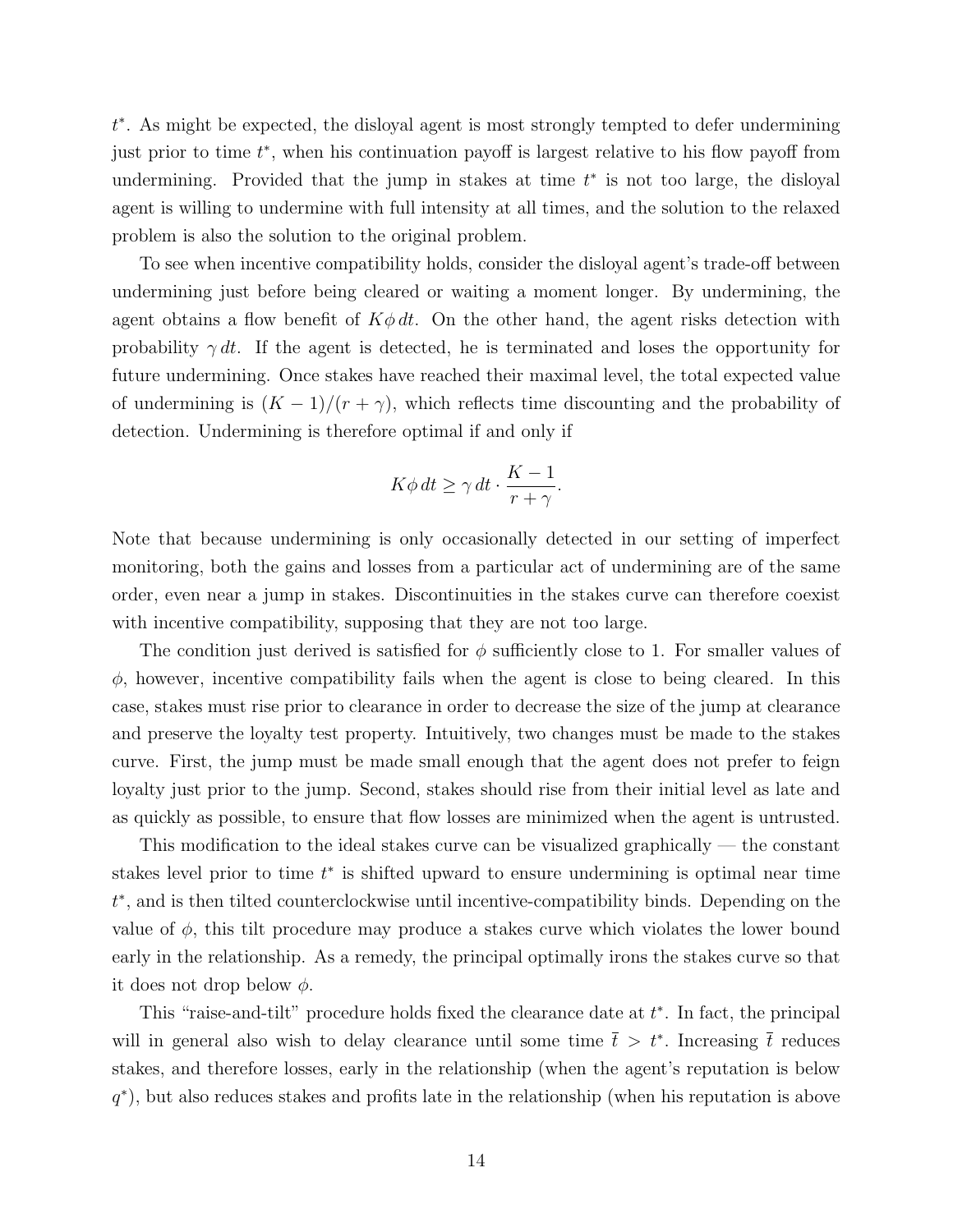$q^*$ ). When the loyalty test constraint binds and the clearance date is exactly  $t^*$ , shifting delaying clearance entails no first-order losses, as flow profits just to the right of  $t^*$  are approximately zero. On the other hand, this shift yields a first-order increase in profits early in the relationship. The unique optimal stakes curve sets  $\bar{t} > t^*$  to balance the gains and losses from delaying clearance. Figure [4](#page-14-0) illustrates this procedure.

This construction of the optimal stakes curve ensures that undermining at all times is an optimal policy for the disloyal agent. However, it is not necessarily the unique optimal policy. Under the stakes curve  $x^*$ , the incentive constraint binds during the escalation phase, when the principal would like to raise stakes as quickly as possible. Therefore, the agent is indifferent over undermining during the escalation phase. Due to the zero-sum nature of the interaction between principal and disloyal agent, none of these policies is privileged from the point of view of maximizing principal profits.

<span id="page-14-0"></span>

Figure 4: Heuristic derivation of the optimal stakes curve.

The comparative statics presented in Lemma [1](#page-9-1) can be understood in light of the preceding discussion. As  $\gamma$  increases, the agent's incentive compatibility constraint just prior to clearance tightens, and so the principal must reduce the jump in stakes at clearance. Additionally, the disloyal agent is weeded out more quickly, and so he is optimally cleared at an earlier date. The reduced jump at clearance suggests that a larger  $\gamma$  should lengthen the escalation phase; however, improved monitoring also raises the growth rate of stakes during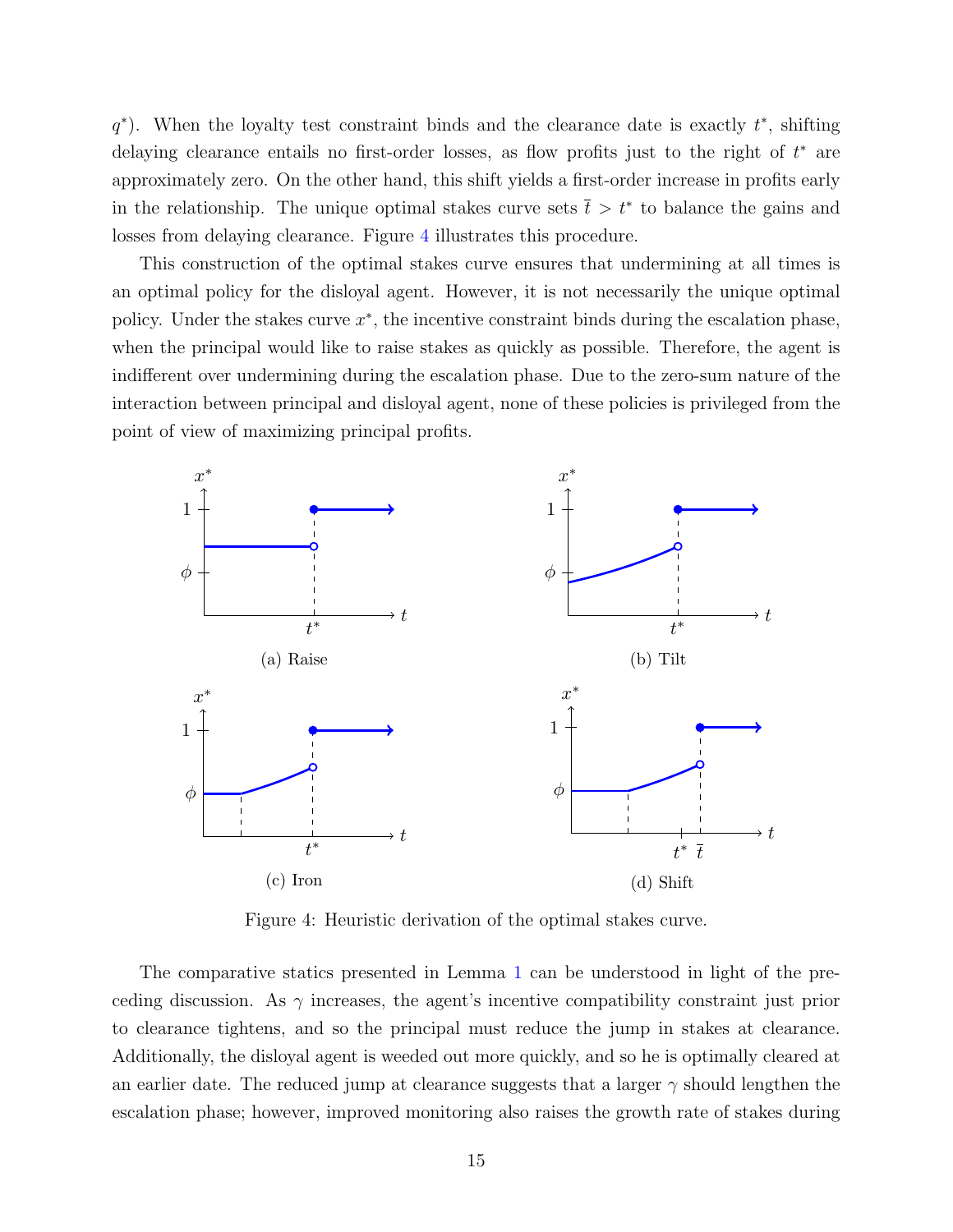the escalation phase. The net effect of these opposing forces is a nonmonotonicity in the length of the escalation phase with respect to monitoring quality.

## <span id="page-15-0"></span>4 Application to espionage investigations

The analysis of Section [3](#page-6-0) predicts that a principal who can only imperfectly monitor its agents, but who can also adjust the stakes of an agent's assignment, will subject an agent of uncertain loyalty to a dynamic screening process. The agent will be initially placed in a low- but positive-stakes assignment and monitored for evidence of undermining for an extended period, following which he will be discretely promoted to a high-stakes assignment provided that no undermining is detected. These predictions are broadly consistent with observed practices from espionage investigations, providing a rationale for these practices and validating our model in an important application.

Espionage investigations are a good fit for our model because they involve employees in high-stakes assignments whose activities are imperfectly monitored for direct evidence of espionage. According to an analysis of United States government espionage cases by [Herbig](#page-25-12)  $(2017)$ ,<sup>[7](#page-15-1)</sup> 63% of espionage cases involved a spy who was at least 30 when they began spying, while 33% were 40 or older; and in 45% of cases, the spy held a Top Secret (TS) or Top Secret-Sensitive Compartmentalized Information (TS-SCI) clearance at the outset of their espionage career.<sup>[8](#page-15-2)</sup> Many spies are therefore relatively senior with access to high-stakes information. Moreover, 56% of spies operated for at least a year, and 27% operated for 5 or more years.<sup>[9](#page-15-3)</sup> These statistics suggest imperfect monitoring of espionage activities and the opportunity to act repeatedly.

Additionally, once a suspect has been identified through analysis of existing circumstantial evidence, espionage investigations typically focus on obtaining "smoking-gun" proof of an act of espionage, for instance by witnessing an interaction with a handler or a dead drop of information. These investigations often last months to years, and can take time to successfully witness an incriminating act. This investigative process, featuring definitive positive signals obtainable with some probability only when an act occurs, closely matches our model.[10](#page-15-4)

<span id="page-15-1"></span><sup>7</sup>This analysis is based on a database of successful espionage investigations since World War 2 maintained by the United Stated government and available at <https://www.dhra.mil/perserec/espionage-cases/>.

<span id="page-15-2"></span><sup>8</sup>See [Herbig](#page-25-12) [\(2017\)](#page-25-12), Table 1 ("Age when espionage began") and Table 2 ("Security clearance when espionage began").

<span id="page-15-3"></span><sup>9</sup>See [Herbig](#page-25-12) [\(2017\)](#page-25-12), Table 6 ("Duration"). These percentages were computed by summing the number of occurrences of each outcome across all three time periods, and then dividing by the total number of cases across time periods.

<span id="page-15-4"></span><sup>&</sup>lt;sup>10</sup>In some cases, suspected spies have been arrested on the basis of suspicious but inconclusive actions.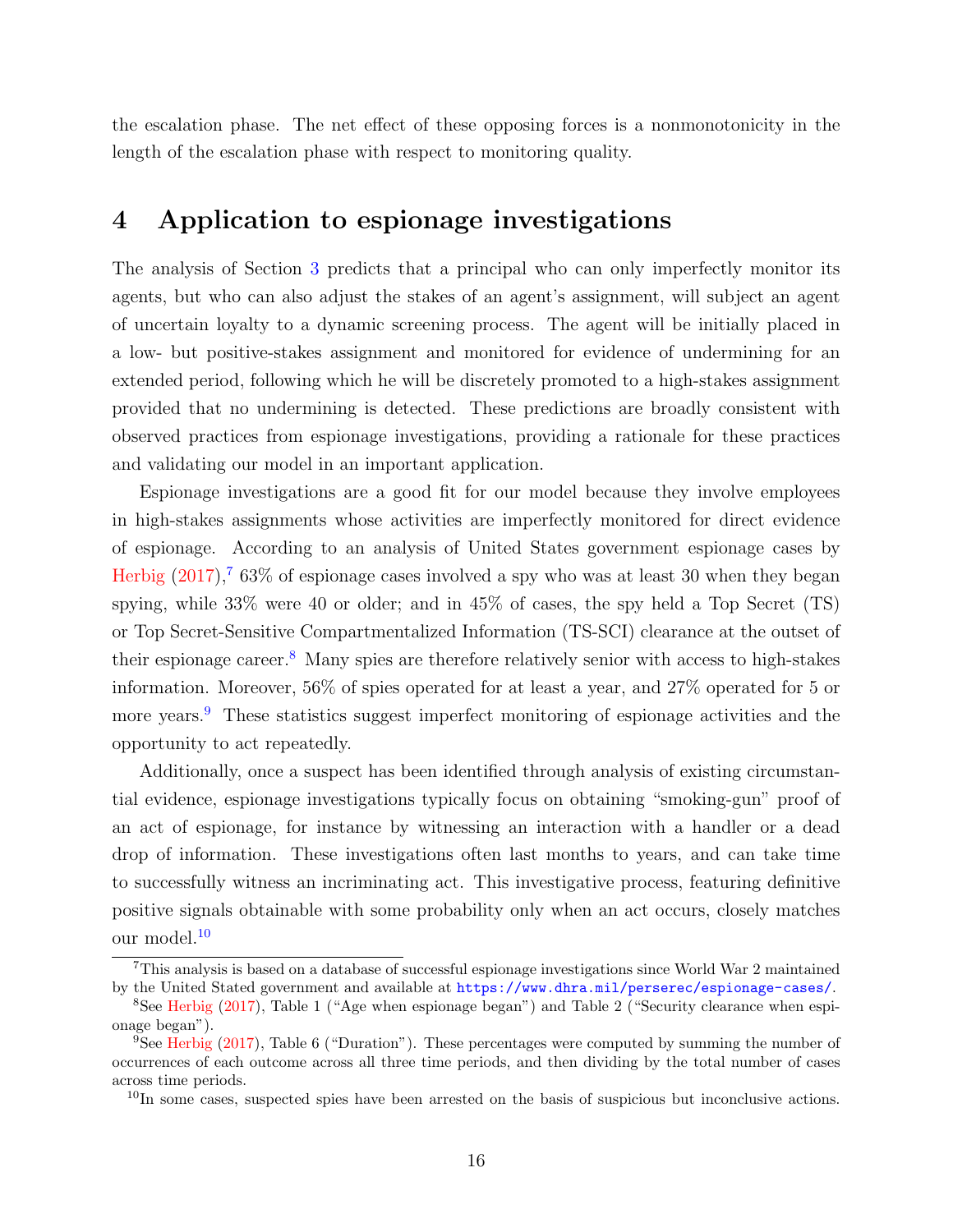As predicted by our model, suspected spies who become the target of an espionage investigation are often subjected to an extended trial period with limited stakes. For instance, Robert Philip Hanssen, a senior FBI agent and Soviet/Russian spy active from 1979 to 2001, was transferred to FBI headquarters for the purpose of restricting his access to sensitive information [\(Wise,](#page-26-3) [2003,](#page-26-3) p. 237).<sup>[11](#page-16-1)</sup> Harold Nicholson, a CIA agent and Russian spy active from 1994 to 1996, was transferred from a post at the CIA's officer training school to agency headquarters to limit his access to information [\(Lonergan,](#page-25-13) [????\)](#page-25-13). Paul Garbler, a former CIA station chief in Moscow and suspect during a 1960s CIA mole hunt, was reassigned to a series of increasingly marginal posts within the CIA [\(Wise,](#page-26-4) [1992,](#page-26-4) Ch. 14). And David Murphy, a former head of the CIA Soviet division and another suspect during the mole hunt, was demoted to Paris station chief [\(Wise,](#page-26-4) [1992,](#page-26-4) Ch. 15).

Our model also predicts that suspects should not be completely cut off from sensitive information. Consistent with this prediction, in all of the cases mentioned above, the suspect remained in a position of some responsibility. In particular, both Robert Hanssen and Harold Nicholson retained sufficient access to information that they attempted to pass additional classified documents to their handlers after being reassigned.

Finally, our model predicts that suspects not caught conducting espionage should eventually be cleared and promoted to assignments of significantly greater responsibility. Such clearance events have indeed occurred. Paul Garbler eventually managed to convince his superiors to "partially rehabiliate" him by assigning him to a station chief post in Stockholm [\(Wise,](#page-26-4) [1992,](#page-26-4) p. 208). Similarly, David Murphy was eventually promoted to a senior management role, an action the CIA director at the time described as deliberately " 'taking a chance, putting him into a highly sensitive activity' " [\(Wise,](#page-26-4) [1992,](#page-26-4) p. 226).

### <span id="page-16-0"></span>5 Robustness

In this section, we analyze a number of extensions of our baseline model. In Section [5.1,](#page-17-0) we endogenize the intensity of monitoring. In Section [5.2,](#page-18-0) we introduce a wedge between the agent's benefit from undermining and the harm inflicted on the principal. In Section [5.3,](#page-19-0) we allow the agent to accrue private benefits from continued employment, for instance due to

For instance, Aldrich Ames, a senior CIA agent and Soviet spy active from 1985 to 1993, was arrested on the basis of incriminating documents found in Ames's home and recorded phone calls between Ames and his wife [\(United States Senate Select Committee on Intelligence,](#page-26-5) [????,](#page-26-5) p. 51-52). Our results are robust to inconclusive evidence of this sort, so long as the evidence is informative enough to make continued screening unprofitable for the principal.

<span id="page-16-1"></span><sup>&</sup>lt;sup>11</sup>These restrictions were emphasized by Hanssen in a message to his Russian handlers, where he complained that his new posting was a "do-nothing... job outside of regular access to information within the counterintelligence program" [\(Wise,](#page-26-3) [2003,](#page-26-3) p. 238).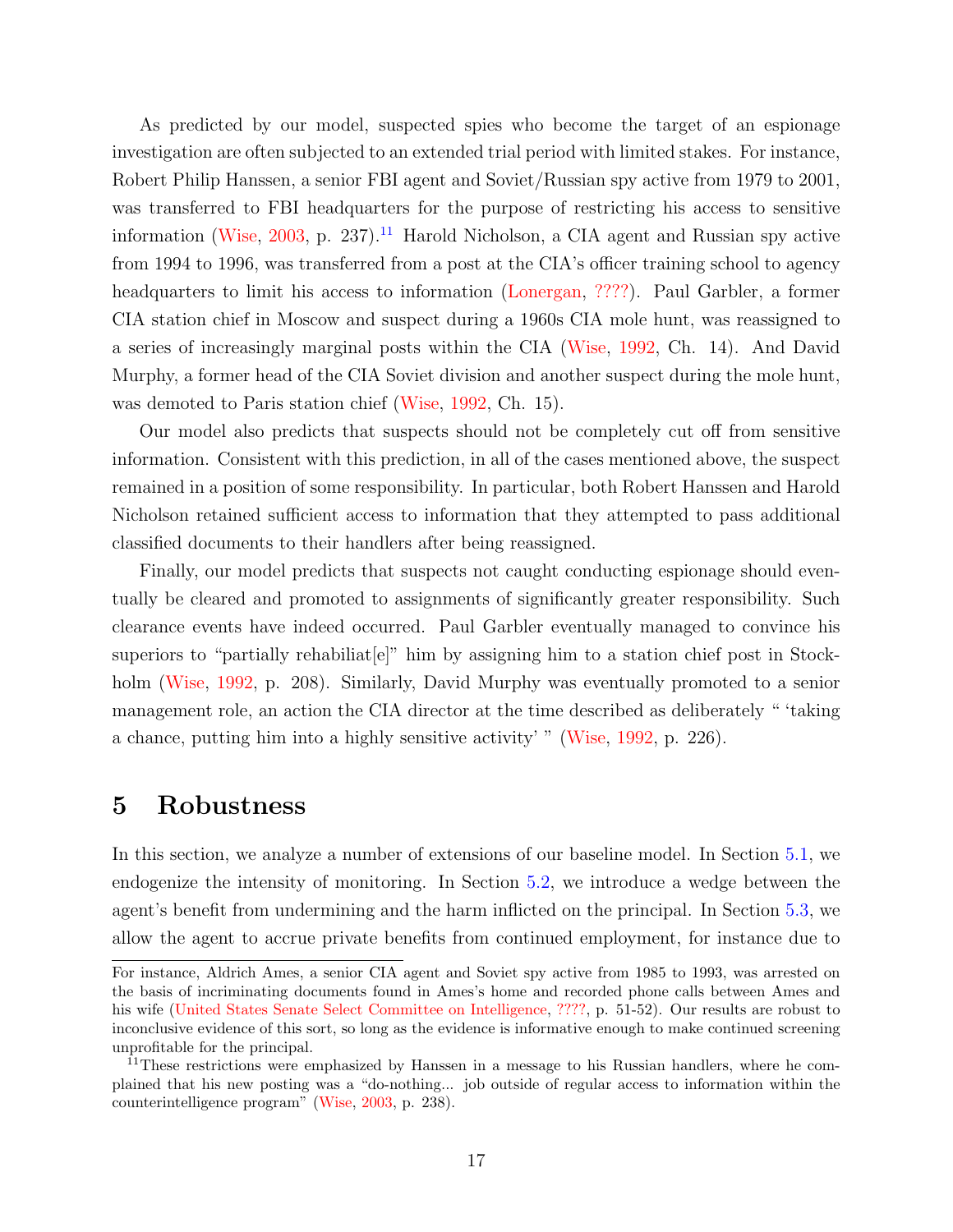career concerns. In Section [5.4,](#page-20-0) we allow the principal to impose punishments on the agent following detected undermining. A robust finding across all of these settings is that the loyal agent's optimal stakes curve exhibits the same qualitative features as in the baseline model.

### <span id="page-17-0"></span>5.1 Endogenous monitoring

We have so far assumed that undermining is detected exogenously, without any effort by the principal. In some contexts, the principal may need to devote costly resources toward detecting undermining. For instance, in the espionage investigations highlighted in Section [4,](#page-15-0) investigations require significant manpower to conduct. We now consider how our results change when monitoring is costly and its intensity can be varied over time. Our main finding is that, so long as monitoring costs are sufficiently small, all qualitative features of the loyal agent's optimal stakes curve remain unchanged under endogenous monitoring. Additionally, the principal eventually stops monitoring the agent once enough time has passed. We present an informal discussion of our findings here, and defer a formal analysis to the online appendix.

We consider a simple linear cost specification: at each moment in time, the principal can commit to a monitoring intensity  $\gamma_t \in [0, \overline{\gamma}]$ , where  $\overline{\gamma}$  is an exogenous upper bound on available resources. To monitor at intensity  $\gamma_t$ , the principal must pay a flow cost of  $c \cdot \gamma_t$ , where  $c > 0$  is the marginal cost of monitoring. We assume that the principal's monitoring costs do not enter the disloyal agent's utility function.<sup>[12](#page-17-1)</sup> For simplicity, we restrict attention to  $\phi$  small enough that the lower bound on stakes is nonbinding. Under endogenous monitoring, a contract consists of a stakes curve, a termination policy, and a monitoring intensity at each point in time.

When monitoring is endogenous, the principal optimally offers the loyal agent a contract which proceeds through escalation and trusted phases qualitatively similar to those in the baseline model. During the escalation phase stakes rise continuously, while in the trusted phase stakes are set to their maximal level. (Because  $\phi$  is small, there is no probationary phase.) Meanwhile, monitoring proceeds through up to three distinct phases: during an initial *vigilant phase*, the principal monitors at the maximal intensity  $\bar{\gamma}$ ; eventually, monitoring enters a tapering phase, in which the monitoring intensity declines smoothly; at the end of the tapering phase, the monitoring intensity jumps downward to zero and remains there forever after, during a *complacent phase*.<sup>[13](#page-17-2)</sup> The vigilant monitoring phase lasts at least as long as the escalation phase, so that the agent is monitored at full intensity until stakes

<span id="page-17-1"></span><sup>12</sup>Qualitatively similar features would emerge if the disloyal agent gained utility from the principal's expenditures on monitoring.

<span id="page-17-2"></span><sup>&</sup>lt;sup>13</sup>The vigilant and complacent phases always occur, while the tapering phase occurs only when  $\bar{\gamma}$  is sufficiently large; otherwise, monitoring proceeds directly from the vigilant to the complacent phase.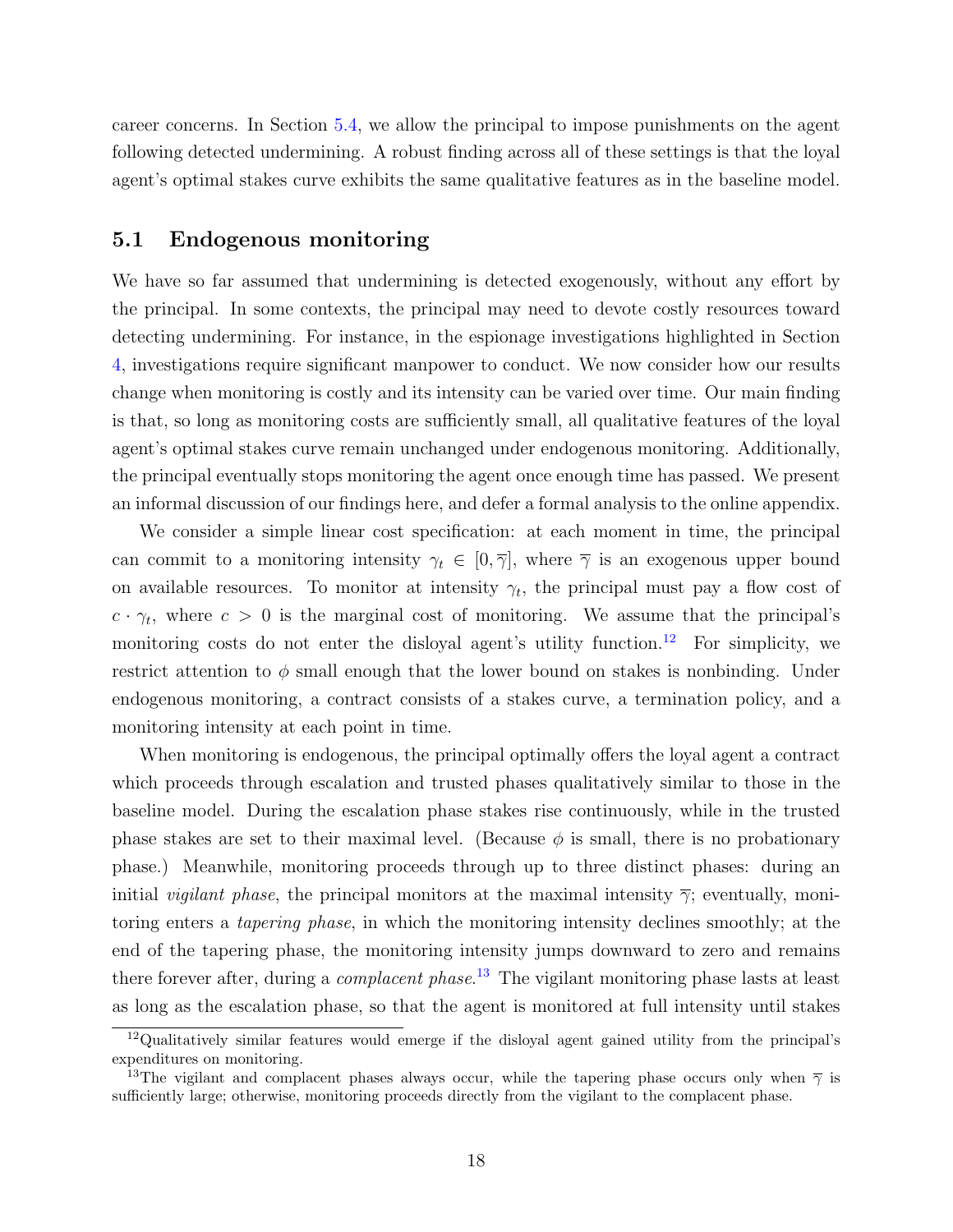reach their maximal level.

A key property of this contract is that, when  $c$  is sufficiently small (but still positive), stakes jump upward discontinuously at the end of the escalation phase. That is, our prediction of a jump in stakes is robust to small costs of monitoring. This bound on costs need not be very stringent: when the maximal monitoring intensity is sufficiently large, a jump in stakes is part of an optimal contract whenever the principal uses monitoring at all. (When monitoring costs are very high, monitoring becomes an ineffective screening device.)

In addition to the contract outlined above, the principal offers a second *screening contract* intended for the disloyal agent. The key property of this contract is that it never monitors the agent. One optimal screening contract sets a fixed stakes level forever, with the level calibrated to deliver the agent the same level of utility as he would enjoy under the loyal agent's contract.

The basic rationale for screening contracts is that the principal would like to lower the disloyal agent's promised utility by threatening to monitor, but prefers not to actually expend monitoring costs when the disloyal agent is present. Were both agents pooled into one contract, these two goals would be in tension. With two contracts, the principal can discourage the disloyal agent from taking the loyal agent's contract by monitoring, while screening the disloyal agent into a low-stakes contract with no monitoring.

### <span id="page-18-0"></span>5.2 Negative-sum undermining

Our baseline model assumes that the disloyal agent gains as much from undermining as the principal loses. In some contexts, it may be more realistic to model the principal's (relative) losses as greater than the agent's gains. For instance, the agent's utility from undermining might derive in part from compensation by a third party (e.g., payment for pilfered documents), with such payments being only a fraction of the damage inflicted upon the principal. Alternatively, detected undermining might be exogenously punished by criminal prosecution, with the agent receiving a penalty that reduces the gains from undermining.<sup>[14](#page-18-1)</sup> We now show that our main results are unchanged under such negative-sum undermining.

We model the misalignment between agent gains and principal losses by assuming that the agent gains a flow benefit of  $K_A x_t$  from undermining when current stakes are  $x_t$ , while the principal incurs flow losses of  $Kx_t$ , as in the baseline model. We assume that  $K > K_A > 1$ , so that the losses imposed on the principal are greater than the gains for the agent (relative to the flow gains/losses from task performance). The following proposition characterizes an

<span id="page-18-1"></span><sup>&</sup>lt;sup>14</sup>More precisely, the payoff specification in this extension can be microfounded by assuming that detected undermining leads the agent to incur an exogenous punishment, such as from criminal prosecution, whose magnitude is proportional to the crime, i.e., to the level of stakes.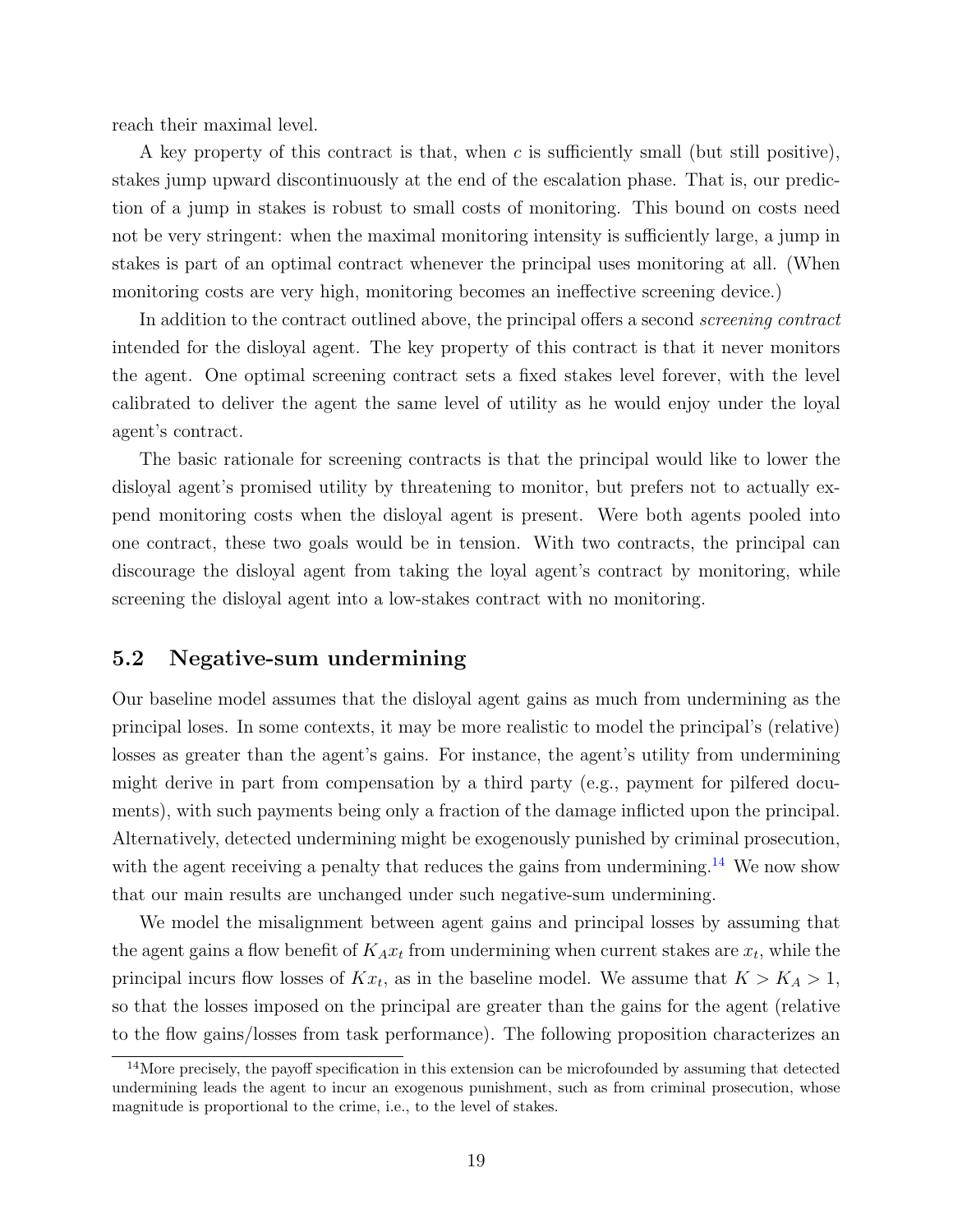optimal contract in this environment. (Its proof can be found in the online appendix.)

**Proposition 1.** For any  $K_A \in (1, K)$ , the principal optimally offers a single contract chosen by both agent types. When this contract is non-degenerate, stakes proceed through (up to) three phases as in Theorem [1.](#page-8-1) During the escalation phase, stakes grow at rate  $r + \gamma/K_A$ , and the principal optimally recommends undermining with full intensity.

In most respects, the optimal contract is qualitatively unchanged relative to the baseline model. The one notable difference is that, while the agent continues to be indifferent over undermining during the escalation phase, the principal strictly prefers that the agent undermine as intensively as possible. This preference stems from the fact that the interaction between the principal and disloyal agent is now negative-sum rather than zero-sum, and the wedge between the agent's gains and principal's losses grows larger as stakes grow. As a result, the principal would prefer that the disloyal agent earn his promised utility by undermining when this wedge is small.

### <span id="page-19-0"></span>5.3 Gains from trade

Our main analysis assumes that the disloyal agent's interests are diametrically opposed to those of the principal. In some contexts, this misalignment may not be complete. In particular, the agent may accrue benefits from continued employment independent of the harm inflicted on the principal, for instance due to reputational benefits of employment or deferred job search costs following termination. Our model can be extended to accommodate such benefits, and our main predictions about stakes dynamics continue to hold in their presence. We present an informal discussion of our findings here, and defer a formal analysis to the online appendix.

We modify our model to accommodate gains from employment by assuming that, as long as the agent is employed, he collects a stream of private gains  $g > 0$  regardless of his loyalty.<sup>[15](#page-19-1)</sup> These gains accrue above and beyond any stakes-related payoffs the agent receives. Crucially, they are not incurred at a cost to the principal, and so they represent gains from trade from employment. As a result, the relationship between the principal and a disloyal agent is positive-sum, in contrast to the zero-sum relationship of the baseline model. To streamline our analysis, we assume that  $\phi$  is small enough that the lower bound on stakes is non-binding. We also impose a regularity condition that the discount rate r is not too large.

We find that under gains from trade, the principal offers the loyal agent a contract very similar to the optimal contract of the baseline model. This contract features a gradual

<span id="page-19-1"></span> $15$ Nothing would change if the size of the flow benefit depended on the agent's loyalty.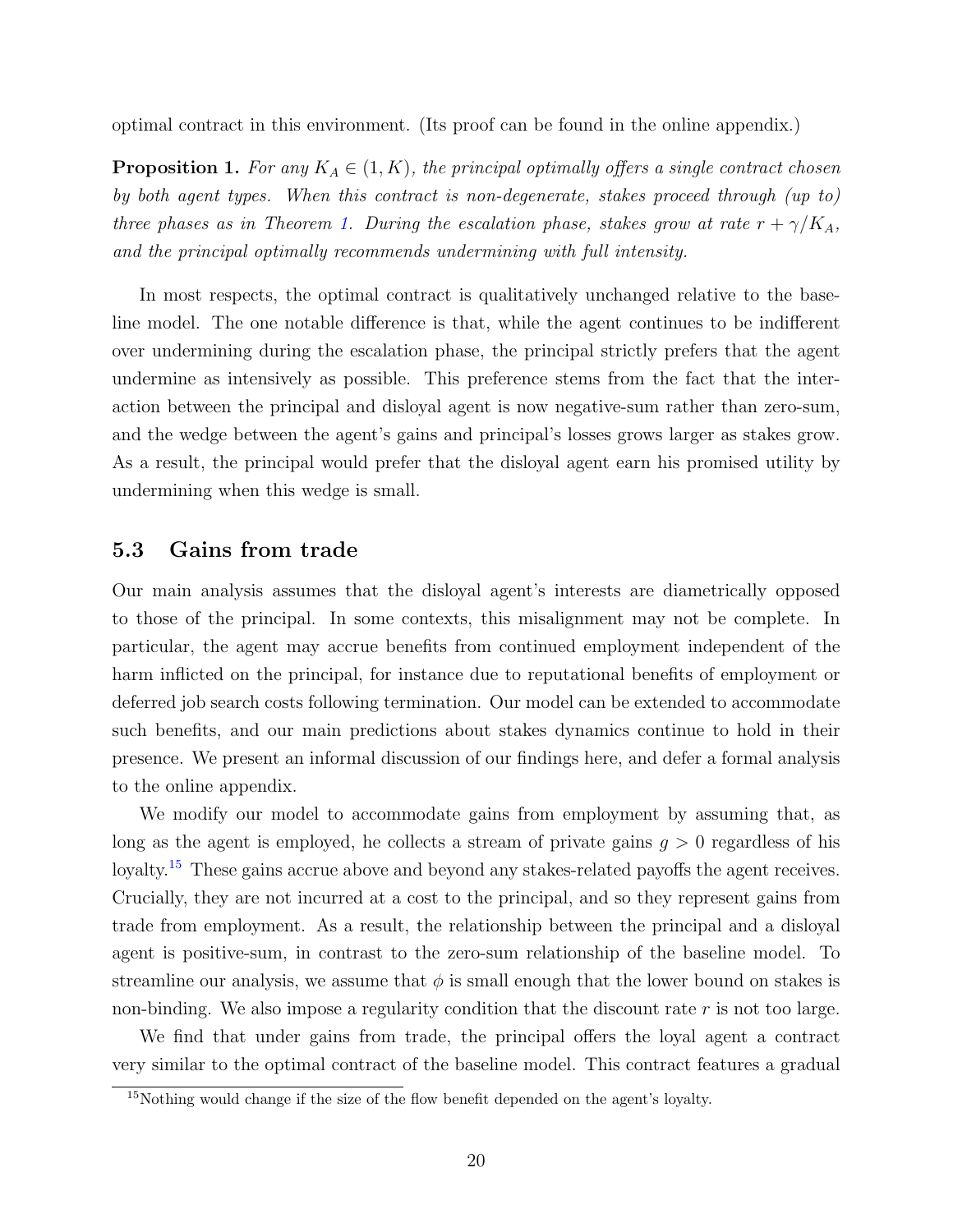escalation phase, followed by graduation to trusted status marked by a jump in stakes to their maximal level. (Because  $\phi$  is small, there is no probationary phase.) Under this contract, detected undermining is punished by immediate termination. In addition to this contract, the principal offers a second *screening contract* intended for the disloyal agent. This screening contract keeps the disloyal agent employed forever (when the agent follows his recommended undermining policy), in order to maximize the gains from trade from employment.

The basic rationale for screening contracts is similar to the endogenous-monitoring results of Section [5.1:](#page-17-0) The principal would like to lower the disloyal agent's promised utility by threatening termination following undermining, but prefers not to actually destroy gains from trade by acting on this threat. With two contracts, the principal can discourage the disloyal agent from taking the loyal agent's contract by threatening termination, while simultaneously enticing him to take his intended contract by maximizing his private gains from employment.

One optimal screening contract coincides with the loyal agent's contract until the loyal agent's graduation date, at which point the disloyal agent continues through an extended escalation phase. The disloyal agent's reward for delaying graduation is that he eventually reaches a permissive phase where undermining is punished not with termination, but with permanent reassignment to a low-stakes task forever. The stakes following reassignment are set sufficiently low that the disloyal agent is willing to forego all further undermining, motivated by the prospect of a stream of private gains.

As in the baseline model, the optimal stakes curve keeps the disloyal agent indifferent about undermining whenever stakes are below their maximal level. However, because the model with gains from trade is not zero-sum, the agent's indifference does not translate into indifference by the principal. Instead, the principal optimally recommends that the disloyal agent defer all undermining until the permissive phase. This recommendation maximizes the fraction of the disloyal agent's utility derived from private gains rather than undermining, minimizing the principal's cost of delivering the disloyal agent's promised utility. Only during the permissive phase does the disloyal agent undermine the principal.

### <span id="page-20-0"></span>5.4 Punishments

Our main analysis supposes that the principal cannot impose any punishments on the agent beyond termination. It may instead be the case that the principal can inflict additional harm on the agent beyond termination, for instance by reporting him to law enforcement for criminal prosecution. Such punishments do not directly benefit the principal, but could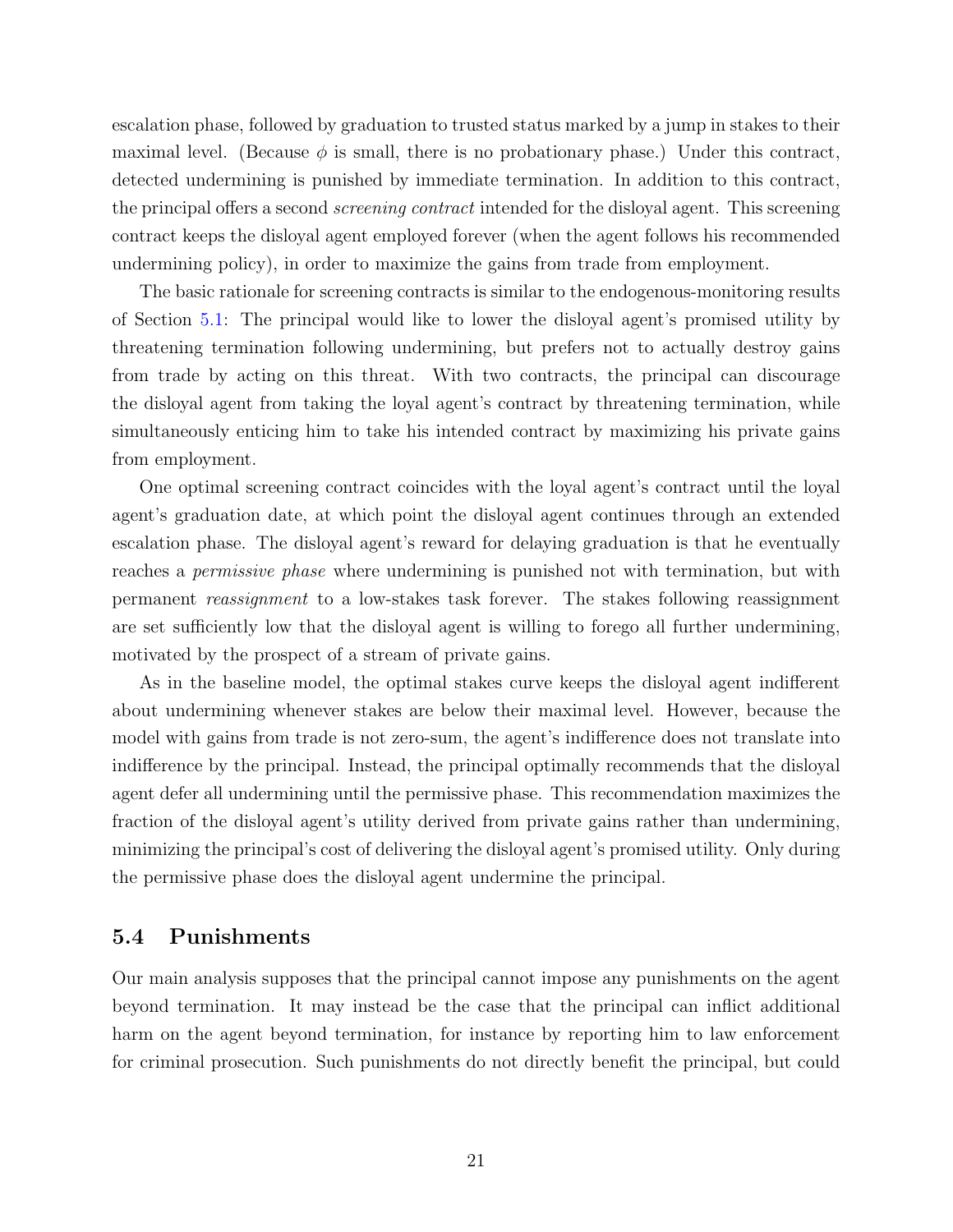be useful for disciplining the agent and discouraging undermining.<sup>[16](#page-21-1)</sup> We now discuss how the results of our model change if the principal can commit to punishments up to some maximum size. As the analysis is very similar to the gains-from-trade extension of Section [5.3,](#page-19-0) we omit a formal development.

When punishments are relatively weak, the outcome is very similar to the one arising under gains from trade. Intuitively, the principal would like to threaten to punish the disloyal agent in order to reduce his promised utility, but would prefer not to destroy surplus by actually imposing the punishments. As a result, when the maximal punishment size is small, the principal optimally offers two contracts—one for the loyal agent in which all undermining is punished as harshly as possible, and another for the disloyal agent in which punishments are threatened during the escalation phase but not during the permissive phase. The two contracts follow the same stakes paths until the graduation date for the loyal agent, following which the disloyal agent is subjected to a longer escalation phase and delayed graduation. Notably, the disloyal agent is recommended not to undermine during the escalation phase, and so by following his recommended undermining policy he avoids punishment under the contract intended for him.

On the other hand, if punishments are sufficiently powerful, the principal offers a single contract and the disloyal agent is screened out of employment entirely. This is because when punishments are strong, the disloyal agent is guaranteed a negative utility from employment under an optimal contract, and declines employment voluntarily. In this regime, the optimal contract is qualitatively similar to the baseline model, with detected undermining punished as harshly as possible. This contract screens out disloyal agents through a combination of gradual stakes escalation and the threat of punishment. In the limit of very strong punishments, the disloyal agent can be screened by the threat of punishment even when stakes are set to their maximal level, and screening through stakes is no longer necessary.

### <span id="page-21-0"></span>6 The no-commitment outcome

While the commitment outcome sets a benchmark for efficient screening, in high-stakes applications the principal may have difficulty committing to future stakes. In this section we study what outcomes are possible without commitment.<sup>[17](#page-21-2)</sup> We show that the stakes curve implemented in the absence of commitment is exactly the optimal commitment stakes curve, demonstrating robustness of our results to relaxation of the commitment assumption.

<span id="page-21-1"></span><sup>&</sup>lt;sup>16</sup>Our results would be qualitatively unchanged if the principal benefited from punishments imposed on the agent, for instance if the punishment took the form of a financial penalty accruing to the principal.

<span id="page-21-2"></span><sup>&</sup>lt;sup>17</sup>Throughout this section, we assume that  $q$  is sufficiently high that the degenerate contract is not optimal under commitment. Otherwise, the optimal outcome is trivially implementable without commitment.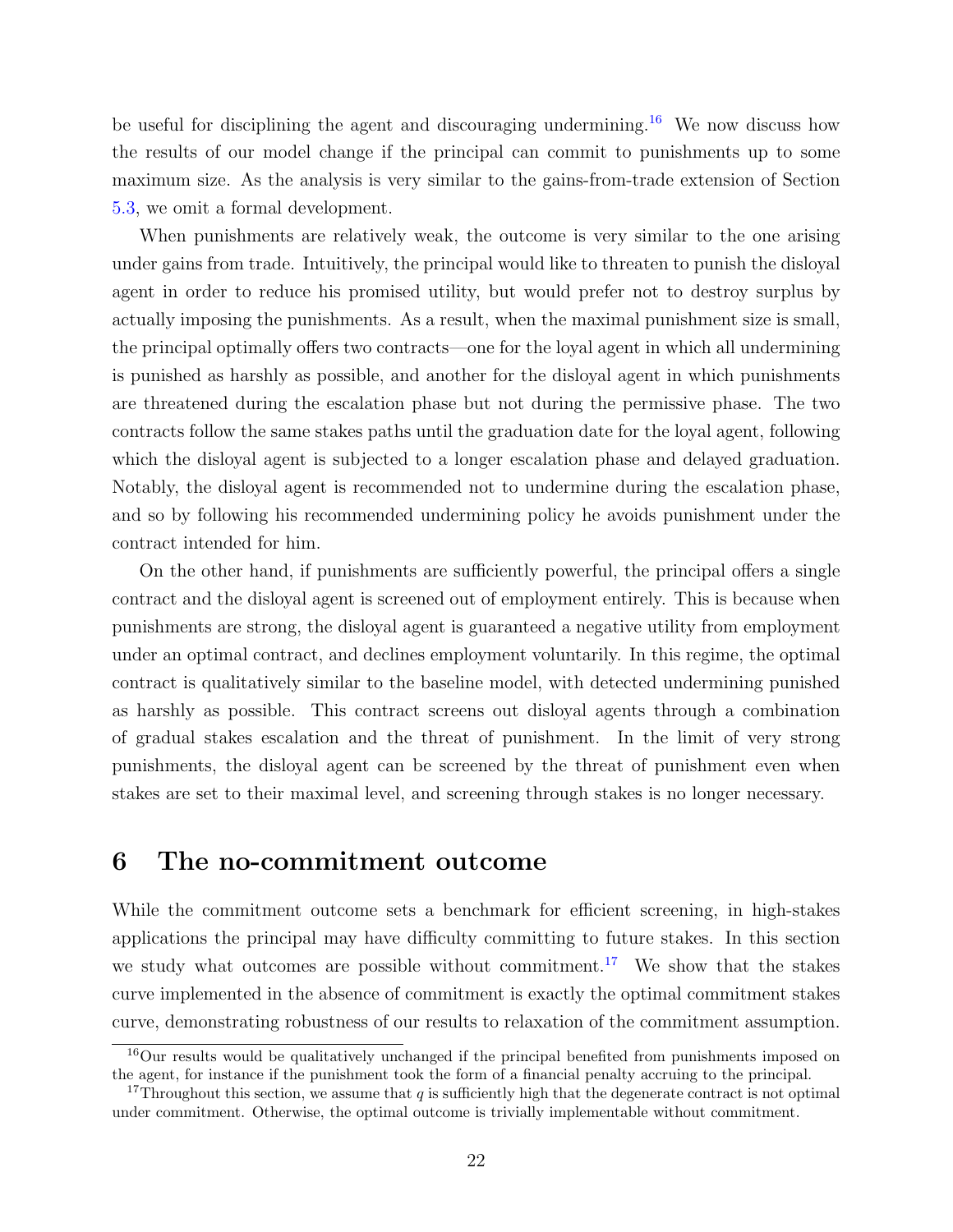Further, we show that equilibrium play uniquely determines disloyal agent behavior at all times, resolving the indeterminacy arising during the escalation phase in the commitment benchmark.

The following proposition states the main result of the section. It characterizes the unique sequence of stakes and undermining that can arise along the equilibrium path of any pure strategy Bayes Nash equilibrium.

<span id="page-22-0"></span>**Proposition 2.** Suppose q is large enough that the optimal commitment contract is nondegenerate. Let  $x^*$  be the stakes path characterized in Theorem [1.](#page-8-1) Then:

- $x^*$  is the unique stakes path arising under any (pure-strategy) Bayes Nash equilibrium,
- There exists a unique undermining policy  $\beta^*$  arising under any Bayes Nash equilibrium, which satisfies the following properties:
	- $-\beta_t^* = 1$  during the probationary and trusted phases
	- $\beta^*$  is strictly increasing during the escalation phase
	- $\beta^*$  is continuous except at the beginning of the escalation phase
- There exists a perfect Bayesian equilibrium with equilibrium stakes path x <sup>∗</sup> and undermining policy  $\beta^*$ .

This proposition has several components. First, it establishes that the optimal commitment stakes path  $x^*$  is also the unique equilibrium stakes path arising in any Bayes Nash equilibrium (i.e., without any requirement of sequential rationality). The intuition is as follows. The principal can guarantee herself at least her payoff under commitment, regardless of the (disloyal) agent's strategy, simply by choosing the stakes path  $x^*$ . This is because the principal's optimal contractual profits are calculated assuming the agent responds by choosing a strategy which minimizes the principal's profits given  $x^*$ . Therefore, no matter what strategy the agent actually follows in equilibrium, the principal must do at least as well as under commitment. On the other hand, the principal's equilibrium profits cannot exceed the commitment payoff, since any equilibrium outcome can be replicated by an appropriate contract. This argument establishes that the principal receives the same payoff with and without commitment. Since Theorem [1](#page-8-1) shows that  $x^*$  is the unique stakes path achieving this profit, it must be the equilibrium stakes path.

Second, the proposition pins down a unique undermining path which is consistent with equilibrium. Optimality for the agent requires undermining with full intensity during the probationary and trusted phases, but imposes no restriction on undermining behavior during the escalation phase. However, most undermining policies do not induce  $x^*$  as a best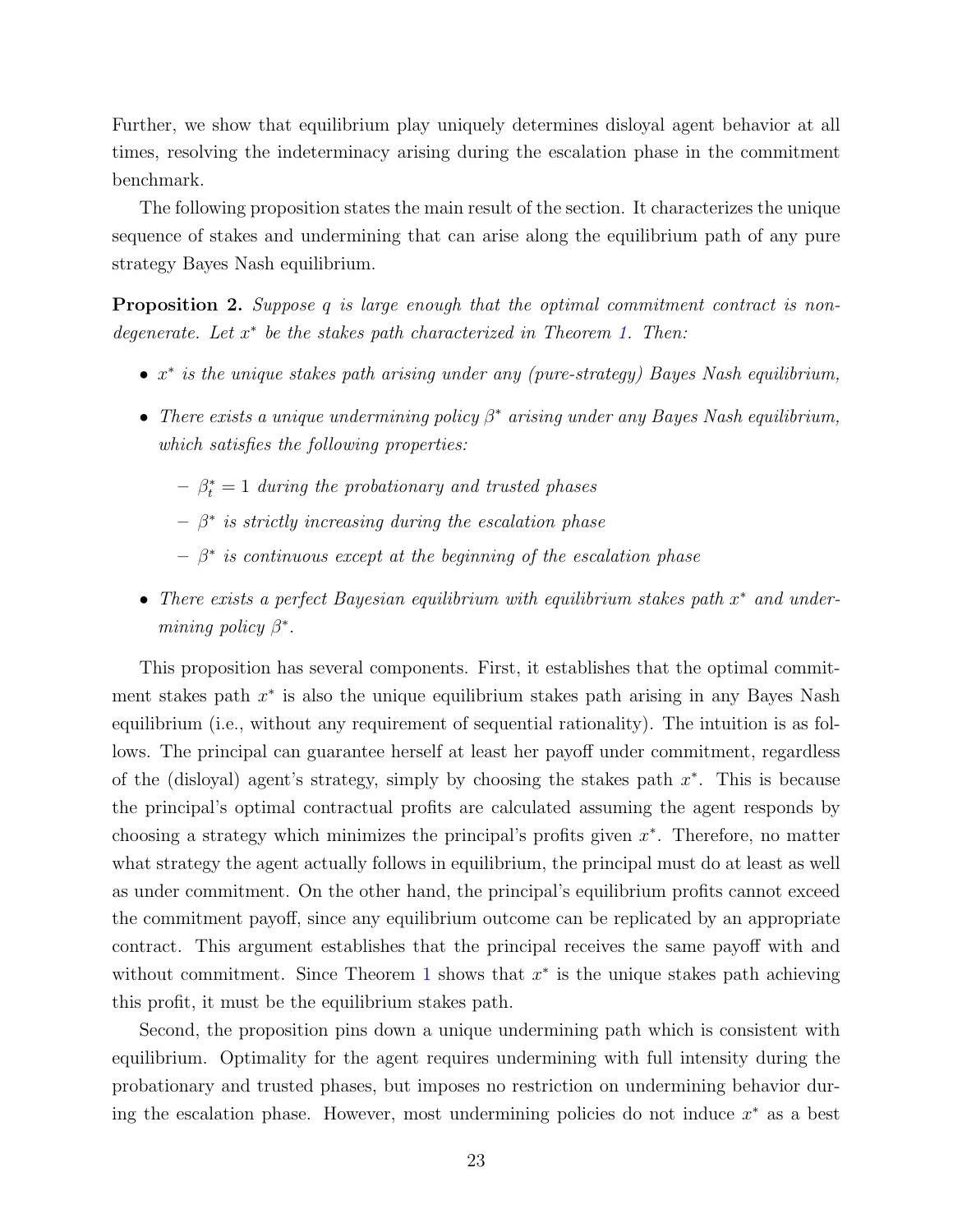response by the principal. Intuitively, the equilibrium rate of undermining controls the proportion of loyal agents remaining in the relationship over time. The more intensively the principal expects the agent to undermine, the more quickly her beliefs about the agent's loyalty rise absent a discovery of undermining. And the level of the principal's beliefs impact her incentives to deviate from  $x^*$  either by raising stakes more quickly, to favor an ex post trustworthy agent, or by lowering them, to shield herself from an ex post suspicious agent.

It turns out that under stakes curve  $x^*$ , there is exactly one undermining policy which raises the principal's beliefs at a rate such that she continues to prefer following  $x^*$  at all times. This undermining policy is pinned down by the defining property that it induces an expected flow payoff of zero for the principal throughout the escalation phase. During this period, the disloyal agent's undermining intensity gradually rises, reaching full intensity at graduation to trusted status. The shape of  $\beta^*$  is plotted in Figure [5.](#page-23-0) A notable feature is that in a moderate-stakes environment, equilibrium undermining intensity is nonmonotonic, exhibiting a downward jump at the beginning of the escalation phase.

<span id="page-23-0"></span>

Figure 5: The time-consistent undermining path.

Finally, the proposition establishes that there exists a perfect Bayesian equilibrium supporting  $(x^*, \beta^*)$  as its equilibrium path. This step amounts to constructing a full contingent undermining strategy for the agent, conditioning on the principal's past behavior, which supports the equilibrium path and further is part of an equilibrium in every continuation game. The equilibrium is Markovian in the principal's posterior belief  $p$  about the agent's type: Whenever the state is  $p$ , on or off the equilibrium path, the continuation strategies yield the same equilibrium path of stakes and undermining in the continuation game.

Under this strategy profile, the agent's undermining is unresponsive to the history of stakes. This does not lead to incentive-compatibility problems for the agent, as he expects that the principal will immediately correct any deviation from equilibrium stakes. The principal, on the other hand, may be tempted to deviate from equilibrium stakes in order to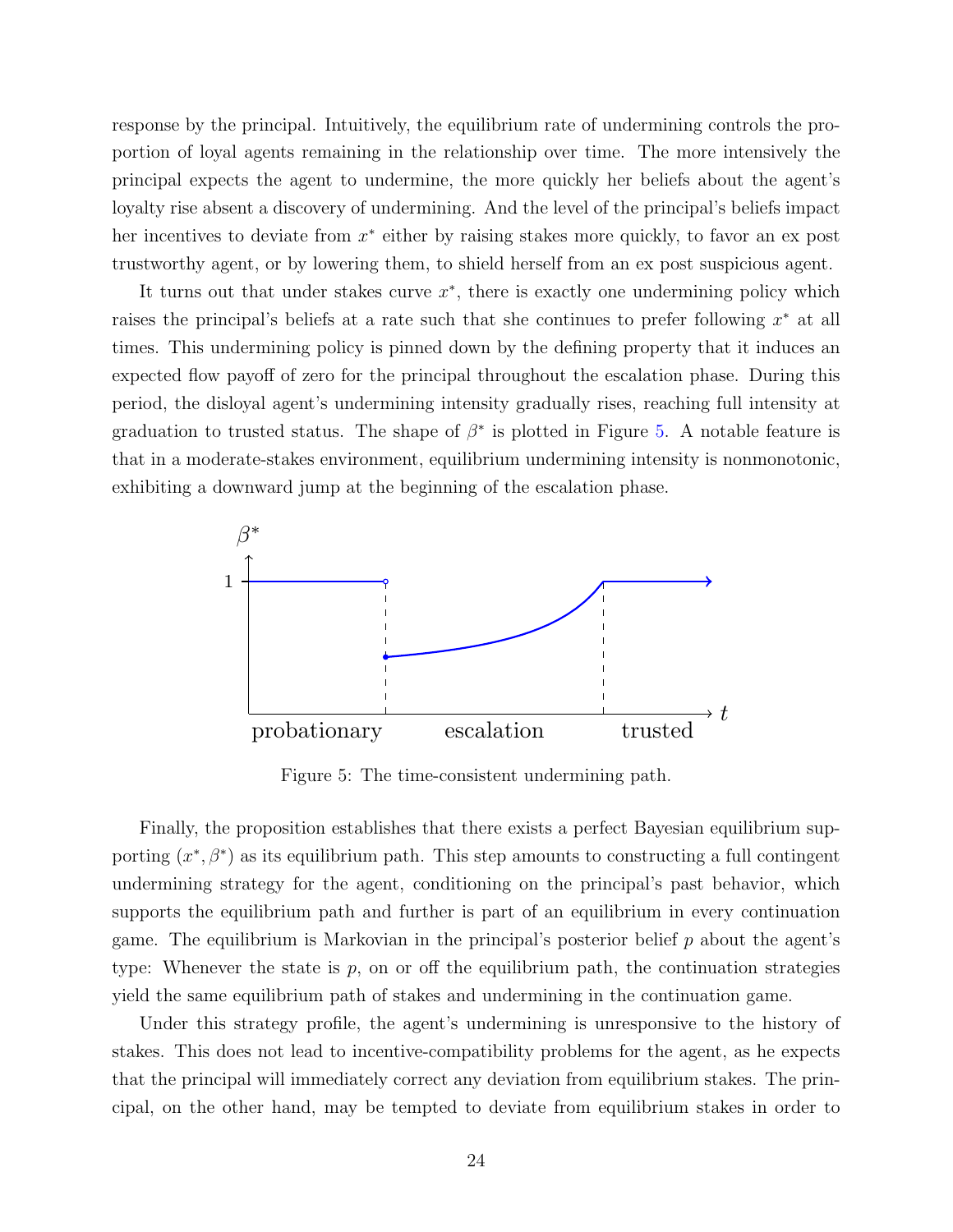exploit the stubbornness of the agent's undermining strategy. The principal cannot profit from such deviations due to the defining property of the undermining path  $\beta^*$  mentioned above: Since her expected flow payoff is identically zero in this phase, all stakes levels yield her the same flow payoffs. The principal also receives no long-run benefit from deviating: Since the agent's undermining intensity does not respond to the history of stakes, the principal cannot affect the rate at which she screens out disloyal agents by deviating. As a result, this strategy profile is sequentially rational, inducing a perfect Bayesian equilibrium.

# <span id="page-24-0"></span>7 Conclusion

This paper studies dynamic screening of disloyal agents in a variable-stakes principal-agent problem, when higher stakes both facilitate efficient performance of the agent's job and enhance the harm of undermining. We show that under commitment, the optimal stakes path features a probationary phase of fixed stakes, an escalation phase with a smooth rise in stakes, and a deterministic date at which the agent is deemed trusted and stakes jump discretely to their maximum level. This jump in stakes is a signature feature of an optimal stakes process in our setting, distinguishing our results from outcomes in existing models of variable-stakes relationships with discrete betrayal actions.

Our main findings are driven by a mechanism which is robust to a number of departures from our baseline assumptions. The optimal stakes curve is the unique equilibrium path of stakes in an environment without commitment. Additionally, the loyal agent's optimal stakes curve is qualitatively unchanged in environments with flexible monitoring, negativesum undermining, gains from trade, or punishments.

Our analysis leaves open several important questions for future work. We have focused on the relationship between a principal and a single agent who is commonly known to be under suspicion. In some circumstances, the agent may be unsure if he is being investigated, or how many resources the organization has devoted to monitoring him. Additionally, the organization may have several suspects which it needs to investigate either in parallel or in sequence. Enhancing our model to allow for multiple suspects and uncertainty over who the organization is currently investigating, and how intensively, would provide further insights into how organizations root out disloyal elements.

We have also assumed that the agent's loyalty is exogenous. In practice, agents may be willing to support certain goals or strategies, but not others. Combining our model of screening for loyalty with a project-selection problem could shed light on the process by which organizations make and build consensus on major decisions.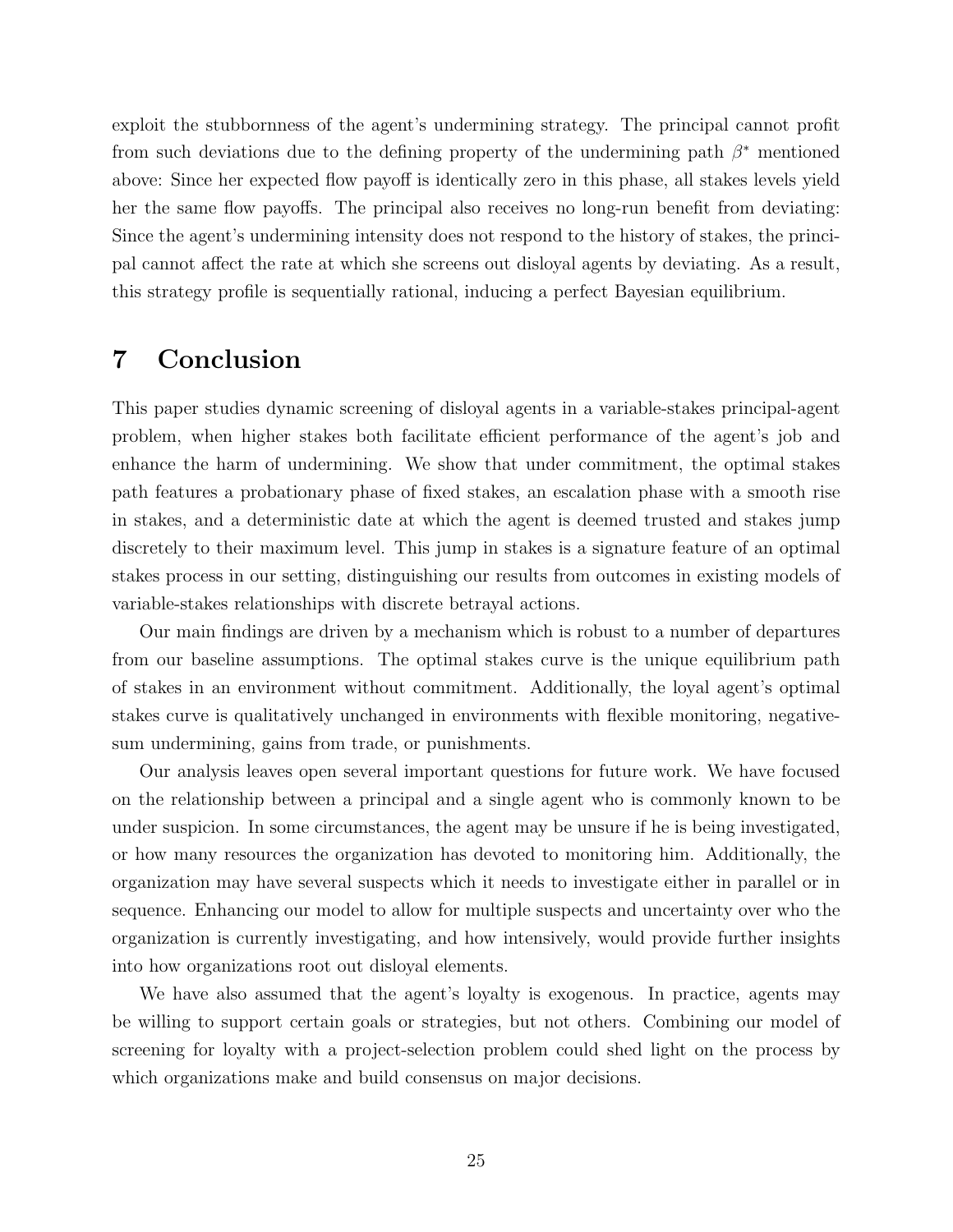# References

- <span id="page-25-2"></span>Albuquerque, R. and H. A. Hopenhayn (2004): "Optimal Lending Contracts and Firm Dynamics," The Review of Economic Studies, 71, 285–315.
- <span id="page-25-6"></span>ATAKAN, A., L. KOÇKESEN, AND E. KUBILAY (2020): "Starting small to communicate," Games and Economic Behavior, 121, 265–296.
- <span id="page-25-9"></span>BOLESLAVSKY, R. AND M. SAID (2013): "Progressive screening: Long-term contracting with a privately known stochastic process," Review of Economic Studies, 80, 1–34.
- <span id="page-25-11"></span>Chaves, I. N. (2020): "Privacy in Bargaining: The Case of Endogenous Entry," Unpublished.
- <span id="page-25-10"></span>DALEY, B. AND B. S. GREEN (2020): "Bargaining and News," American Economic Review, 110, 428–474.
- <span id="page-25-5"></span>FUDENBERG, D., G. GEORGIADIS, AND L. RAYO (2021): "Working to learn," *Journal of* Economic Theory, 197, 105347.
- <span id="page-25-4"></span>FUDENBERG, D. AND L. RAYO (2019): "Training and Effort Dynamics in Apprenticeship," The American Economic Review, 109, 3780–3812.
- <span id="page-25-8"></span>Gul, F., H. Sonnenschein, and R. Wilson (1986): "Foundations of dynamic monopoly and the coase conjecture," Journal of Economic Theory, 39, 155–190.
- <span id="page-25-12"></span>Herbig, K. L. (2017): "The expanding spectrum of espionage by Americans, 1947-2015," Tech. rep., Defense Personnel and Security Research Center.
- <span id="page-25-1"></span>Kreps, D. (2018): "Starting Small to Screen for Mr. Good Bob," Unpublished.
- <span id="page-25-13"></span>LONERGAN, M. (????): "Affidavit in support of complaint, arrest warrant and search warrants: United States v. Harold James Nicholson," .
- <span id="page-25-3"></span>RAYO, L. AND L. GARICANO (2017): "Relational Knowledge Transfers," The American Economic Review, 107, 2695–2730.
- <span id="page-25-0"></span>SOBEL, J. (1985): "A Theory of Credibility," The Review of Economic Studies, 52, 557–573.
- <span id="page-25-7"></span>STOKEY, N. L. (1981): "Rational expectations and durable goods pricing," The Bell Journal of Economics, 112–128.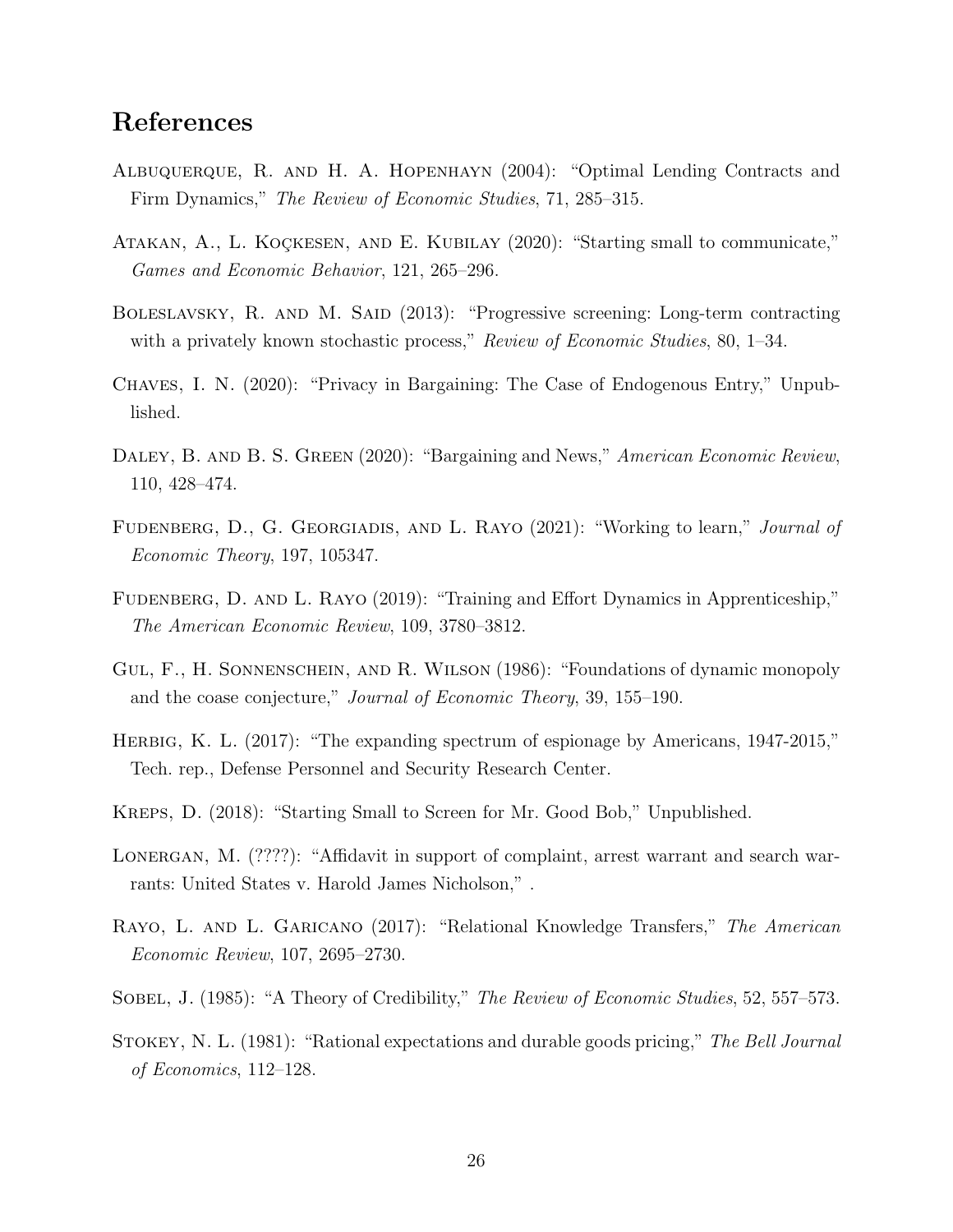- <span id="page-26-6"></span>Teschl, G. (2012): Ordinary differential equations and dynamical systems, vol. 140, American Mathematical Soc.
- <span id="page-26-2"></span>THOMAS, J. AND T. WORRALL (1994): "Foreign Direct Investment and the Risk of Expropriation," Review of Economic Studies, 61, 81–108.
- <span id="page-26-5"></span>United States Senate Select Committee on Intelligence (????): "An Assessment of the Aldrich H. Ames Espionage Case and its Implications for U.S. Intelligence," .
- <span id="page-26-0"></span>WATSON, J. (1999): "Starting small and renegotiation," *Journal of Economic Theory*, 85, 52–90.
- <span id="page-26-1"></span> $-(2002)$ : "Starting small and commitment," *Games and Economic Behavior*, 38, 176– 199.
- <span id="page-26-4"></span>WISE, D. (1992): *Molehunt: the secret search for traitors that shattered the CIA*, Random House Incorporated.
- <span id="page-26-3"></span> $-$  (2003): Spy: The inside story of how the FBI's Robert Hanssen betrayed America, Random House Incorporated.

# A Technical results

In this appendix we prove several technical lemmas aiding in the characterization of incentivecompatible undermining policies. These facts will be used at several points in proofs of results appearing in the main text.

Given a stringent contract  $\mathcal{C} = (x, T_F)$ , let  $U^{\beta}[\mathcal{C}]$  be the disloyal agent's continuation value process under the undermining policy  $\beta$ , conditional on no undermining having been detected yet. That is,

$$
U^{\beta}[\mathcal{C}]_t = \int_t^{T_F} \exp\left(-r(s-t) - \gamma \int_t^s \beta_u \, du\right) (K\beta_s - 1)x_s \, ds
$$

for all  $t \leq T_F$ , with  $U_t^{\beta} = 0$  for  $t > T_F$ . This function is absolutely continuous with a.e. derivative

$$
\frac{d}{dt}U^{\beta}[\mathcal{C}]_t = (r + \gamma \beta_t)U_t^{\beta} - (K\beta_t - 1)x_t, \quad t \le T_F.
$$

Note that the rhs is bounded below by  $f(U^{\beta}[\mathcal{C}]_t, t)$ , where

$$
f(u,t) \equiv \min\{(r+\gamma)u - (K-1)x_t, ru + x_t\} = \min_{\beta' \in [0,1]} \{(r+\gamma)\beta'u - (K\beta' - 1)x_t\}.
$$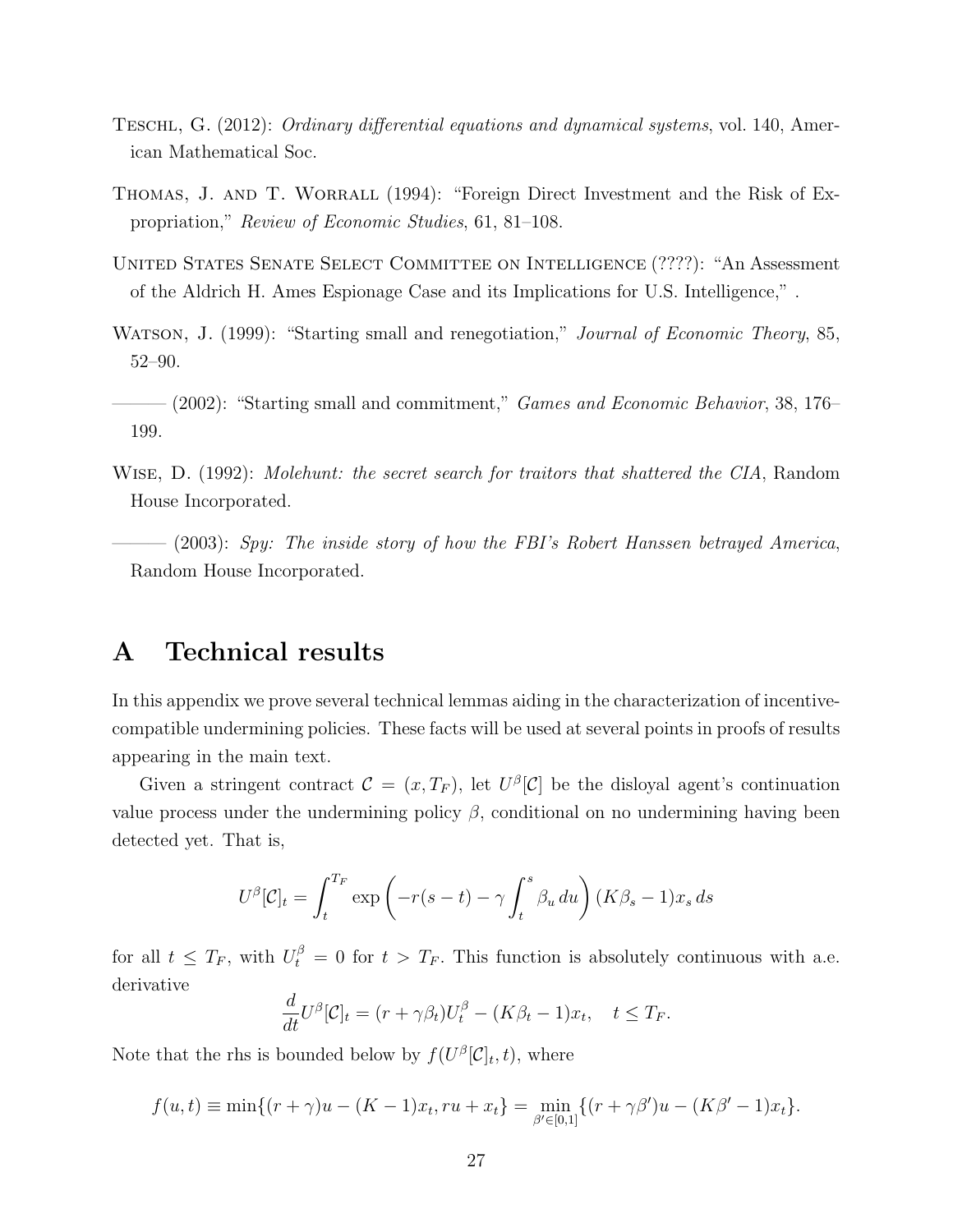The following lemma is a comparison theorem tailored to our setting.

<span id="page-27-3"></span>**Lemma A.1.** Suppose  $g(u, t)$  is a function which is strictly increasing in its first argument. Suppose there exist two absolutely continuous functions  $u_1$  and  $u_2$  on  $[0, T]$  such that  $u_1(0) \geq$  $u_2(0)$  while  $u'_1(t) = g(u_1(t), t)$  and  $u'_2(t) \le g(u_2(t), t)$  on  $[0, T]$  a.e. Then:

1.  $u_1 \geq u_2$ .

2. If in addition  $u_1(0) = u_2(0)$  and  $u'_2(t) = g(u_2(t), t)$  on  $[0, T]$  a.e., then  $u_1 = u_2$ .

*Proof.* Define  $\Delta(t) \equiv u_2(t) - u_1(t)$ , and suppose by way of contradiction that  $\Delta(t_0) > 0$  for some  $t_0 \in (0,T]$ . Let  $t_1 \equiv \sup\{t < t_0 : \Delta(t) \leq 0\}$ . Given continuity of  $\Delta$ , it must be that  $t_1 < t_0$ . Further,  $t_1 \geq 0$  given  $u_1(0) \geq u_2(0)$ . And by continuity  $\Delta(t_1) = 0$ . But also by the fundamental theorem of calculus

$$
\Delta(t_0) = \Delta(t_1) + \int_{t_1}^{t_0} \Delta'(t) dt.
$$

Now, given that  $\Delta(t) > 0$  on  $(t_1, t_0)$ , it must be that

$$
\Delta'(t) = u_2'(t) - u_1'(t) \le g(u_2(t), t) - g(u_1(t), t) < 0
$$

a.e. on  $(t_1, t_0)$  given that g is strictly increasing in its first argument. Hence from the previous identity,  $\Delta(t_1) > \Delta(t_0)$ , contradicting  $\Delta(t_1) = 0$  and  $\Delta(t_0) > 0$ . So it must be that  $\Delta \leq 0$ , i.e.  $u_2 \leq u_1$ .

Now, suppose further that  $u_1(0) = u_2(0)$  and  $u'_2(t) = g(u_2(t), t)$  on  $[0, T]$  a.e. Trivially  $u_2(0) \ge u_1(0)$  and  $u'_1(t) \le g(u_1(t), t)$  on  $[0, T]$  a.e., so reversing the roles of  $u_1$  and  $u_2$  in the proof of the previous part establishes that  $u_1 \leq u_2$ . Hence  $u_1 = u_2$ .  $\Box$ 

The next lemma provides equivalent characterizations of an optimal undermining policy.

<span id="page-27-2"></span>**Lemma A.2.** Fix a stringent contract  $\mathcal{C} = (x, T_F)$ , and let  $\beta^*$  be an arbitrary undermining policy. The following are equivalent:

- (i)  $\beta^*$  maximizes the disloyal agent's payoff under  $\mathcal{C}$ .
- (ii) For almost all  $t \in [0, T_F]$ ,  $dU^{\beta^*}[\mathcal{C}]_t/dt = f(U^{\beta^*}[\mathcal{C}]_t, t)$ .
- (iii) For almost all  $t \in [0, T_F]$ ,

<span id="page-27-1"></span><span id="page-27-0"></span> $U^{\beta^*}[\mathcal{C}]_t < Kx_t/\gamma \implies \beta_t^*$  $(A.1)$ 

$$
U^{\beta^*}[\mathcal{C}]_t > Kx_t/\gamma \implies \beta_t^* = 0. \tag{A.2}
$$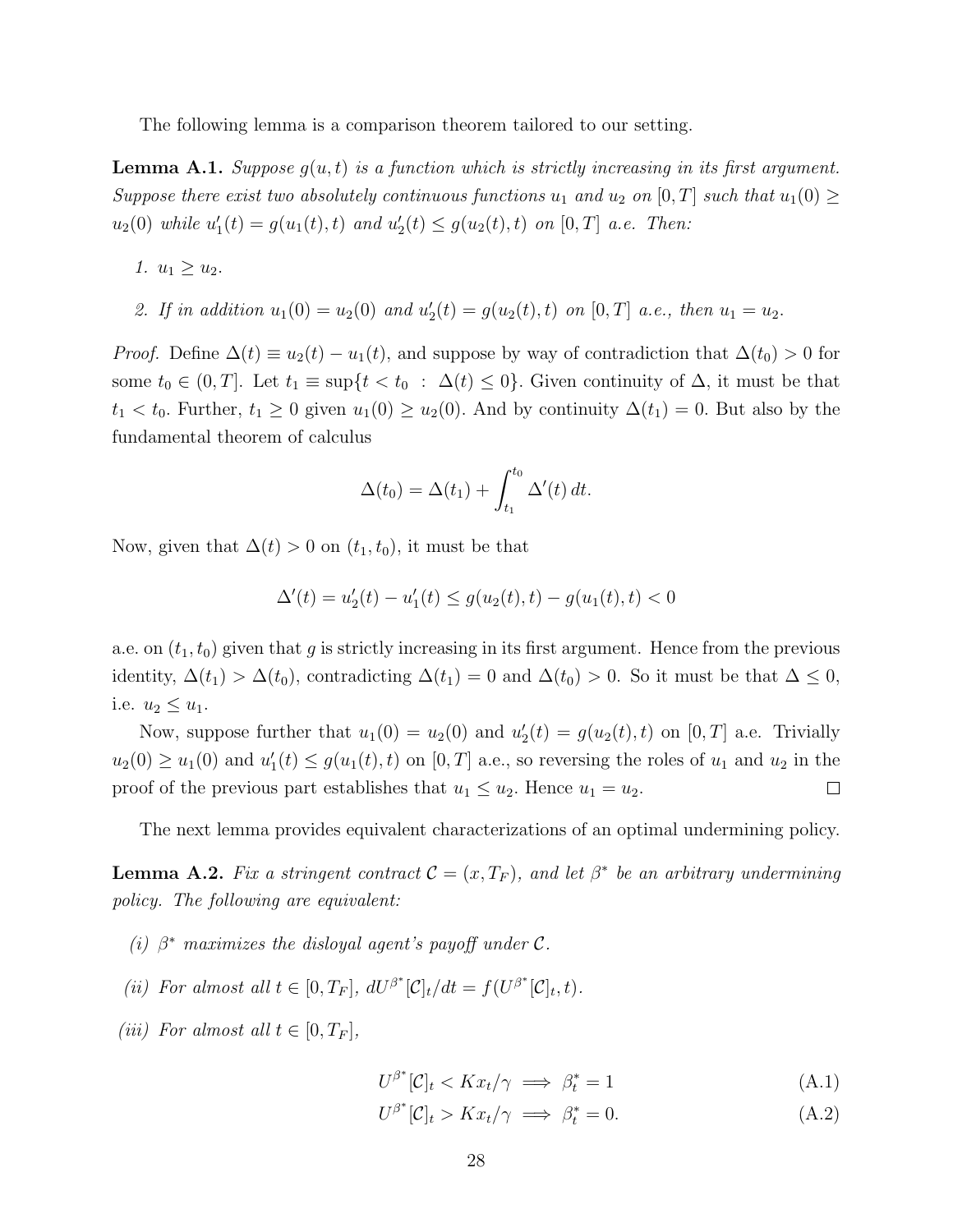*Proof.* To economize on notation, we drop explicit conditioning on  $\mathcal C$  throughout this proof. To establish (ii)  $\implies$  (i), let  $\beta^*$  be an undermining policy whose continuation value process  $U^{\beta^*}$  satisfies  $dU_t^{\beta^*}/dt = f(U_t^{\beta^*})$  $t^{\beta^*}(t)$  a.e. on  $[0, T_F]$ . Let  $\tilde{\beta}$  be an arbitrary undermining policy, and let  $\tau$  be the random time with hazard rate  $\gamma \tilde{\beta}$ . Then for all finite  $t \leq T_F$ ,

$$
e^{-rt}U_t^{\beta^*}\mathbf{1}\{\tau > t\} = U_0^{\beta^*} + \int_0^t (-rU_s^{\beta^*} + dU_s^{\beta^*}/ds)e^{-rs}\mathbf{1}\{\tau > s\}ds - \sum_{s \le t} e^{-rs}U_s^{\beta^*}\mathbf{1}\{\tau = s\}.
$$

Define  $Q_t^{\tilde{\beta}} \equiv \exp\left(-\gamma \int_0^t \tilde{\beta}_s ds\right) > 0$ . Then, taking expectations, we have

<span id="page-28-1"></span>
$$
e^{-rt}U_t^{\beta^*}Q_t^{\tilde{\beta}} = U_0^{\beta^*} + \int_0^t e^{-rs}Q_s^{\tilde{\beta}} \left(-rU_s^{\beta^*} + \frac{dU_s^{\beta^*}}{ds}\right) ds - \int_0^t e^{-rs}U_s^{\beta^*} \gamma \tilde{\beta}_s Q_s^{\tilde{\beta}} ds.
$$

As  $U^{\beta^*}$  and  $Q^{\tilde{\beta}}$  are bounded uniformly in time, taking  $t \to T_F$  yields

$$
U_0^{\beta^*} = \int_0^{T_F} e^{-rs} Q_s^{\tilde{\beta}} \left[ (\gamma \tilde{\beta}_s + r) U_s^{\beta^*} - \frac{dU_s^{\beta^*}}{ds} \right] ds \ge \int_0^{T_F} e^{-rs} Q_s^{\tilde{\beta}} (K \tilde{\beta}_s - 1) x_s ds, \tag{A.3}
$$

where we have used that  $\lim_{t\to T_F} e^{-rt}U_t^{\beta^*} = 0^{18}$  $\lim_{t\to T_F} e^{-rt}U_t^{\beta^*} = 0^{18}$  $\lim_{t\to T_F} e^{-rt}U_t^{\beta^*} = 0^{18}$  and that  $dU_t^{\beta^*}/dt = f(U_t^{\beta^*})$  $t^{\beta^{*}}, t) = \min_{\beta' \in [0,1]} \{ (r +$  $\gamma\beta'$ ) $U_t^{\beta^*}$  –  $(K\beta'-1)x_t$  on  $[0,T_F]$  a.e. The right hand side of  $(A.3)$  is the agent's expected payoff from the policy  $\tilde{\beta}$ , and since  $\tilde{\beta}$  is arbitrary,  $\beta^*$  is optimal.

To prove that (i)  $\implies$  (ii), recall that  $dU_t^{\beta^*}/dt \ge f(U_t^{\beta^*})$  $[t]_t^{\beta^*}, t$  on  $[0, T_F]$  a.e., and suppose (in negation of (ii)) that  $dU_t^{\beta^*}/dt > f(U_t^{\beta^*})$  $t_t^{(p)}$ , t) for all finite t in a positive-measure subset of  $[0, T_F]$ . Define  $\tilde{\beta}_t = \arg \min_{\beta' \in [0,1]} \{(r + \gamma \beta')U_t^{\beta^*} - (K\beta' - 1)x_t\}$  for all  $t \in [0, T_F]$ . Then  $dU_t^{\beta^*}/dt \geq (r + \gamma \tilde{\beta}_t)U_t^{\beta^*} - (K\tilde{\beta}_t - 1)x_t$  for all  $t \in [0, T_F]$ , with strict inequality over a positive-measure set. Repeating the calculation performed in the proof that (ii)  $\implies$  (i),

$$
U_0^{\beta^*} = \int_0^{T_F} e^{-rs} Q_s^{\tilde{\beta}} \left[ (\gamma \tilde{\beta}_s + r) U_s^{\beta^*} - \frac{dU_s^{\beta^*}}{ds} \right] ds < \int_0^{T_F} e^{-rs} Q_s^{\tilde{\beta}} (K \tilde{\beta}_s - 1) x_s ds,
$$

so the agent obtains a strictly higher expected utility from the policy  $\tilde{\beta}$  than from  $\beta^*$ ; that is,  $\beta^*$  does not maximize the disloyal agent's payoff.

To establish (ii)  $\iff$  (iii), recall that  $dU_t^{\beta^*}/dt = (r + \gamma \beta_t^*)U_t^{\beta^*} - (K\beta_t^* - 1)x_t$  on  $[0, T_F]$ a.e. Thus, (ii) holds iff  $(r + \gamma \beta_t^*)U_t^{\beta^*} - (K\beta_t^* - 1)x_t = \min\{(r + \gamma)U_t^{\beta^*} - (K - 1)x_t, rU_t^{\beta^*} + x_t\}$ on  $[0, T_F]$  a.e. When  $U_t^{\beta^*} < Kx_t/\gamma$ , this is equivalent to  $\beta_t^* = 1$ , and when  $U_t^{\beta^*} > Kx_t/\gamma$ , it is equivalent to  $\beta_t^* = 0$ , which together are  $(A.1)$  and  $(A.2)$ .

<span id="page-28-0"></span>Given a contract C, let  $V^G[\mathcal{C}]$  be the principal's payoff under C in the presence of the <sup>18</sup>If  $T_F = \infty$ , then  $e^{-rt} \to 0$  as  $t \to T_F$  while  $U_t^{\beta^*}$  $t_t^{\beta}$  is bounded. If  $T_F < \infty$ , then  $U_{T_F} = 0$ .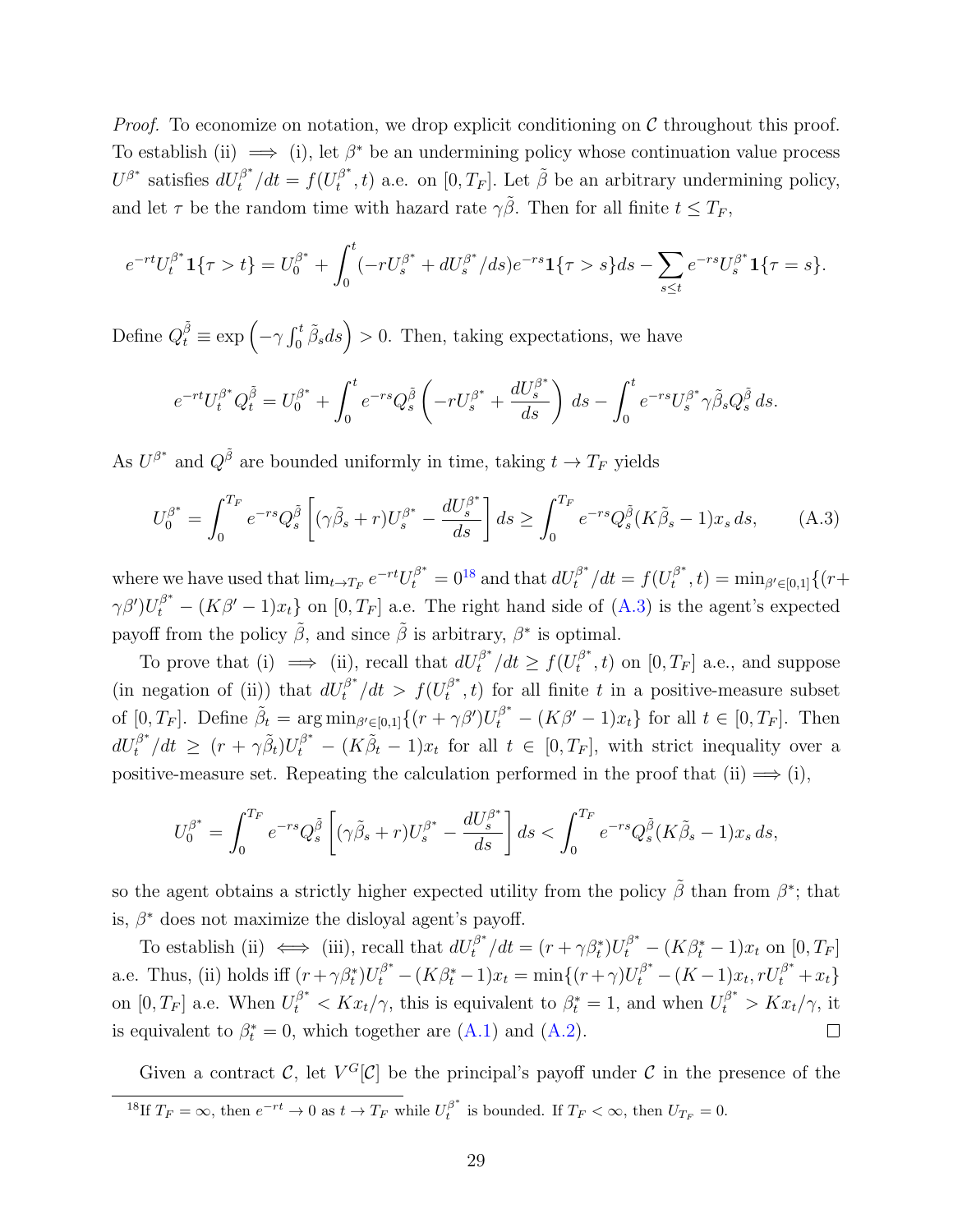loyal agent. Let  $(\tilde{U}[\mathcal{C}]_t)_{t\geq0}$  be the continuation value process of the disloyal agent under the undermining policy  $\beta = 1$ . The following lemma will aid us in writing the principal's objective in terms of the disloyal agent's continuation value process, eliminating explicit dependence on the stakes path.

<span id="page-29-0"></span>**Lemma A.3.** Given any stringent contract  $C = (x, T_F)$ ,

$$
V^G[\mathcal{C}] = \frac{1}{K-1} \left( \widetilde{U}[\mathcal{C}]_0 + \int_0^{T_F} e^{-rt} \gamma \widetilde{U}[\mathcal{C}]_t dt \right).
$$

*Proof.* Since the contract  $\mathcal C$  is stringent, the loyal agent optimally refrains from undermining at all times. Therefore

$$
V^G[\mathcal{C}] = \int_0^{T_F} e^{-rt} x_t dt.
$$

The process  $x_t$  may be eliminated using the ODE

$$
\frac{d\widetilde{U}[\mathcal{C}]_t}{dt} = -(K-1)x_t + (r+\gamma)\widetilde{U}[\mathcal{C}]_t
$$

satisfied by the continuation utility process  $\widetilde{U}[\mathcal{C}]$  for all  $t < T_F$ . The result is

$$
V^G[\mathcal{C}] = \frac{1}{K-1} \int_0^{T_F} e^{-rt} \left( (r+\gamma)\widetilde{U}[\mathcal{C}]_t - \frac{d}{dt} \widetilde{U}[\mathcal{C}]_t \right).
$$

Using the identity  $(r+\gamma)\tilde{U}[\mathcal{C}]_t - \frac{d}{dt}\tilde{U}[\mathcal{C}]_t = -e^{(r+\gamma)t}\frac{d}{dt}\left(e^{-(r+\gamma)t}\tilde{U}[\mathcal{C}]_t\right)$  reduces this expression to

$$
V^G[\mathcal{C}] = \frac{1}{K-1} \int_0^{T_F} e^{\gamma t} \frac{d}{dt} \left( e^{-(r+\gamma)t} \widetilde{U}[\mathcal{C}]_t \right) dt,
$$

which may be integrated by parts to obtain

$$
V^G[\mathcal{C}] = \frac{1}{K-1} \left( \widetilde{U}[\mathcal{C}]_0 - e^{-rT_F} \widetilde{U}[\mathcal{C}]_{T_F} + \int_0^{T_F} e^{rt} \gamma \widetilde{U}[\mathcal{C}]_t dt \right).
$$

 $\Box$ 

Using the terminal utility condition  $\widetilde{U}[\mathcal{C}]_{T_F} = 0$  yields the desired expression.

# B Proofs of main results

In this appendix we provide all omitted proofs of results from the main text. We present proofs in order of logical development, beginning with the proofs of Lemmas [3](#page-11-1) and [4,](#page-11-2) which logically precede all other results despite appearing after Theorem [1](#page-8-1) in the main text.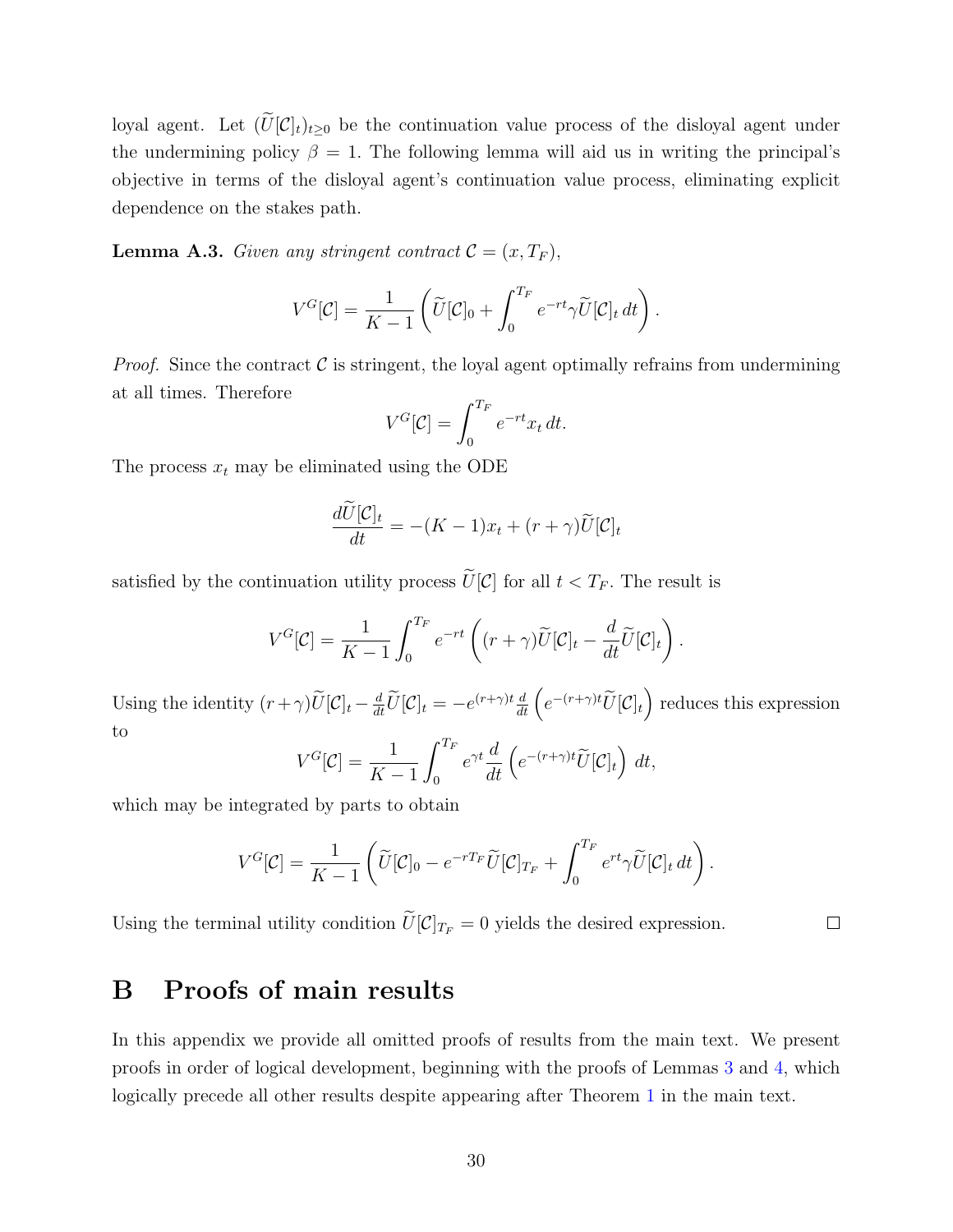Given a contract C, let  $V^{\theta}[\mathcal{C}]$  denote the principal's payoff under this contract in the presence of an agent of type  $\theta$ , when the agent (if disloyal) follows an optimal undermining policy. Let  $U^{\theta}[\mathcal{C}]$  denote the payoff to the agent of type  $\theta$  from accepting the contract.

### B.1 Proof of Lemma [3](#page-11-1)

If the menu  $\mathcal{M} = (\mathcal{C}^G, \mathcal{C}^B)$  is obedient, then  $U^B[\mathcal{C}^B] \geq U^B[\mathcal{C}^G]$ . But then  $V^B[\mathcal{C}^B] =$  $-U^B[\mathcal{C}^B] \leq -U^B[\mathcal{C}^G] = V^B[\mathcal{C}^G]$ , and so the principal would obtain a weakly higher payoff by offering the menu  $\mathcal{M}' = (\mathcal{C}^G, \mathcal{C}^G)$ .

### B.2 Proof of Lemma [4](#page-11-2)

Fix a contract  $\mathcal{C}$ , and suppose  $\mathcal{C}$  is not stringent. Construct a new contract  $\mathcal{C}'$  which terminates the agent following any detected undermining. As this modification lowers the continuation utility achieved by the disloyal agent following detection at any history, it must be that the disloyal agent's ex ante payoff drops as well. So in the presence of the disloyal agent, the principal obtains a higher payoff under  $\mathcal{C}'$  than under  $\mathcal{C}$ . Meanwhile, in the presence of the loyal agent, the principal obtains the same payoff under  $\mathcal{C}'$  as under  $\mathcal{C}$ , since the loyal agent cannot undermine by assumption and is therefore unaffected by this modification.

### B.3 Proof of Theorem [1](#page-8-1)

Define

$$
\overline{\phi} \equiv \frac{(K-1)\gamma}{K(\gamma+r)}, \qquad \underline{\phi} \equiv \frac{(K-1)\gamma}{K(\gamma+r)} \left(\frac{Kq}{K-1}\right)^{1+\frac{Kr}{\gamma}}
$$
  

$$
t^* \equiv \frac{1}{\gamma} \log \left((K-1)\frac{1-q}{q}\right), \qquad \overline{t}_L \equiv \frac{K}{\gamma} \log \left(\frac{K-1}{Kq}\right),
$$
  

$$
\Delta \equiv \left(r + \frac{\gamma}{K}\right)^{-1} \log \left(\frac{\overline{\phi}}{\phi}\right), \qquad \underline{t}_M \equiv t^* - \frac{1}{\gamma} \log \left(Ke^{\frac{\gamma}{K}\Delta} - (K-1)\right), \ \overline{t}_M \equiv \underline{t}_M + \Delta.
$$

We first prove that an optimal contract sets either  $T_F^* = 0$  or  $T_F^* = \infty$ , and that when  $T_F = \infty$  the unique optimal stakes path  $x^*$  is as follows:

Case 1:  $q \geq \frac{K-1}{K}$  $\frac{k-1}{K}$ . Then,  $x_t^* = 1$  for all  $t \geq 0$ .

**Case 2:**  $q < \frac{K-1}{K}$  and  $\phi \geq \overline{\phi}$ . Then,

$$
x_t^* = \begin{cases} \phi & \text{if } t \in [0, t^*) \\ 1 & \text{if } t \ge t^*. \end{cases}
$$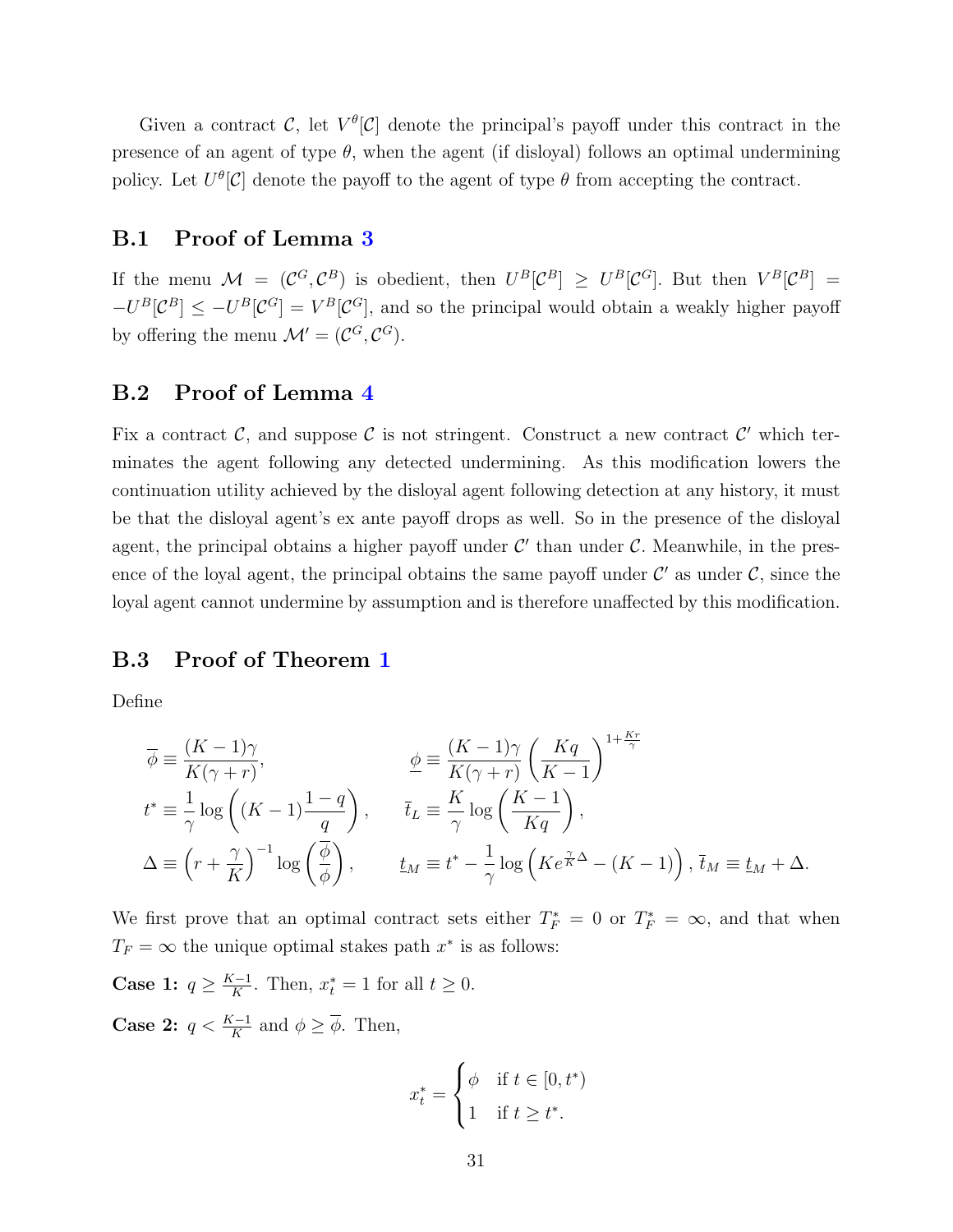**Case 3:**  $q < \frac{K-1}{K}$  and  $\phi \in (\underline{\phi}, \overline{\phi})$ . Then

$$
x_t^* = \begin{cases} \phi & \text{if } t \in [0, \underline{t}_M) \\ \phi e^{(r+\gamma/K)(t-\underline{t}_M)} & \text{if } t \in [\underline{t}_M, \overline{t}_M) \\ 1 & \text{if } t \ge \overline{t}_M. \end{cases}
$$

**Case 4:**  $q < \frac{K-1}{K}$  and  $\phi \leq \phi$ . Then

$$
x_t^* = \begin{cases} \underline{\phi} e^{(r+\gamma/K)t} & \text{if } t \in [0, \overline{t}_L) \\ 1 & \text{if } t \ge \overline{t}_L. \end{cases}
$$

After establishing this result, we conclude the proof by characterizing when  $T_F = 0$  and when  $T_F = \infty$ .

Let  $\overline{U} \equiv (K-1)/(r+\gamma)$ ,  $\underline{U} \equiv \phi \overline{U} < \overline{U}$ , and  $\widehat{U} \equiv K\phi/\gamma$ . For any  $u \in [0,\overline{U}]$ , let  $(U^{**}(u)_t)_{t\geq0}$  be the solution to the ODE

$$
\dot{U}_t = \min\left\{ \left( r + \frac{\gamma}{K} \right) U_t, (r + \gamma) U_t - (K - 1)\phi \right\}
$$

with initial condition  $h(0) = u^{19}$  $h(0) = u^{19}$  $h(0) = u^{19}$  Let  $\underline{T}^*(u) \equiv \inf\{t : U^{**}(u)_t \leq 0\}, \overline{T}^*(u) \equiv \inf\{t :$  $U^{**}(u)_t \ge \overline{U}$ , and  $\widehat{T}^*(u) \equiv \inf\{t : U^{**}(u)_t \ge \widehat{U}\}.$ 

Note that the rhs of the ODE above equals the first argument of the minimum when  $U_t \geq \hat{U}$ , and equals its second argument otherwise. Further, the second argument is positive if and only if  $U_t \geq \underline{U}$ , where  $\underline{U} < \widehat{U}$ . As a result, if  $u < \underline{U}$ , then  $U^{**}(u)$  is strictly decreasing,

$$
\dot{U}^{**}(u)_t = (r + \gamma)U^{**}(u)_t - (K - 1)\phi
$$

for all time, and  $\underline{T}^*(u) < \infty$  while  $\overline{T}^*(u) = \widehat{T}^*(u) = \infty$ . Meanwhile if  $u \geq \underline{U}$ , then  $U^{**}(u)$  is weakly increasing and  $\underline{T}^*(u) = \infty$ . The solution satisfies

$$
\dot{U}^{**}(u)_t = \begin{cases} (r+\gamma)U^{**}(u)_t - (K-1)\phi, & t < \hat{T}^*(u) \\ (r+\frac{\gamma}{K}) U^{**}(u)_t, & t \ge \hat{T}^*(u). \end{cases}
$$

Further, if  $u > U$  then  $U^{**}(u)$  is strictly increasing and  $\lim_{t \to \infty} U^{**}(u)_t = \infty$ .

<span id="page-31-0"></span><sup>&</sup>lt;sup>19</sup>The ODE has a globally unique solution given the fact that the right-hand side has global Lipschitz constant  $r + \gamma$  [\(Teschl,](#page-26-6) [2012,](#page-26-6) Corollary 2.6).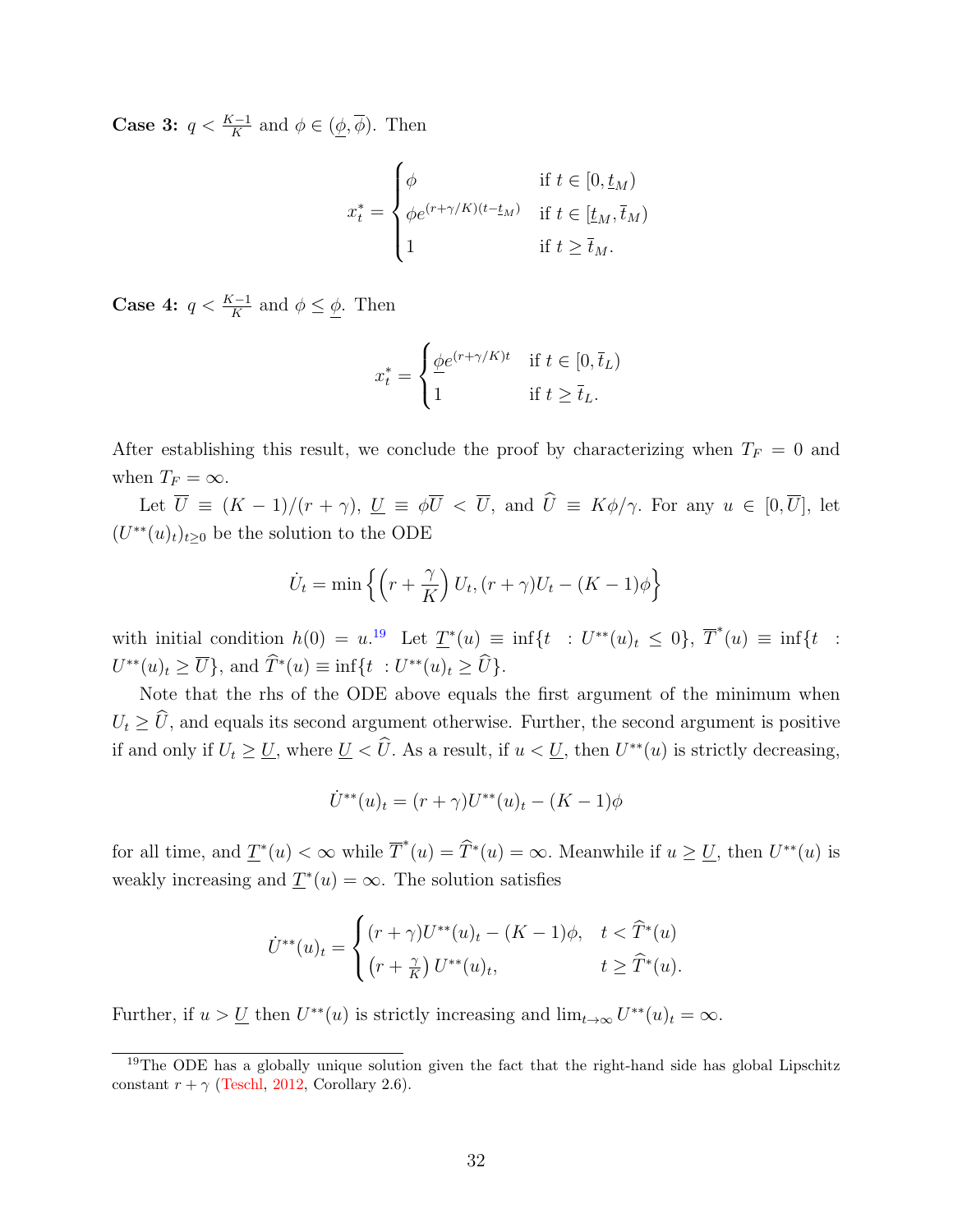<span id="page-32-1"></span>**Proposition B.1.** Fix a utility level  $u \in [0, \overline{U}]$ . Among all stringent contracts, there exists a unique<sup>[20](#page-32-0)</sup> optimal contract  $\mathcal{C}^*(u) = (x^*(u), T_F^*(u))$  delivering utility u to the disloyal agent:

- 1. If  $u < \underline{U}$ , then  $T_F^*(u) = \underline{T}^*(u) < \infty$  and  $x^*(u)_t = \phi$  for all  $t \leq T_F^*(u)$ .
- 2. If  $u \ge U$  and  $\hat{U} < \overline{U}$ , then  $T_F^*(u) = \infty$  and

$$
x^*(u)_t = \begin{cases} \phi, & t < \widehat{T}^*(u), \\ \frac{\gamma}{K} U^{**}(u)_t, & \widehat{T}^*(u) \le t < \overline{T}^*(u) \\ 1, & t \ge \overline{T}^*(u) \end{cases}
$$

3. If  $u \ge U$  and  $\hat{U} \ge \overline{U}$ , then  $T_F^*(u) = \infty$  and

$$
x^*(u)_t = \begin{cases} \phi, & t < \overline{T}^*(u), \\ 1, & t \ge \overline{T}^*(u) \end{cases}
$$

In all cases,  $\mathcal{C}^*(u)$  is a loyalty test.

Proof. Given a fixed utility promise to the disloyal agent, the principal's value from the contract is determined entirely by her payoff under the loyal agent. Given a contract  $\mathcal{C} =$  $(x[\mathcal{C}], T_F[\mathcal{C}])$ , let  $U[\mathcal{C}]$  denote the disloyal agent's continuation utility path under an optimal undermining policy, and let  $\hat{U}[\mathcal{C}]$  denote his continuation utility under the undermining policy  $\beta = 1$ . By Lemma [A.3,](#page-29-0) the principal's payoff  $V^G[\mathcal{C}]$  under C and the loyal agent is

$$
V^G[\mathcal{C}] = \frac{1}{K-1} \left( \widetilde{U}[\mathcal{C}]_0 + \gamma \int_0^{T_F[\mathcal{C}]} e^{-rt} \gamma \widetilde{U}[\mathcal{C}]_t dt \right).
$$

We derive the result by optimizing the alternative objective function

$$
\overline{V}^G[\mathcal{C}] = \frac{1}{K-1} \left( U[\mathcal{C}]_0 + \gamma \int_0^{T_F[\mathcal{C}]} e^{-rt} \gamma U[\mathcal{C}]_t dt \right). \tag{B.1}
$$

Note that  $\overline{V}^G[\mathcal{C}] = V^G[\mathcal{C}]$  whenever  $\mathcal C$  is a loyalty test. As a result, the contract optimizing  $\overline{V}^G[\mathcal{C}]$  also optimizes  $V^G[\mathcal{C}]$  provided that the optimal contract is a loyalty test.

<span id="page-32-0"></span><sup>&</sup>lt;sup>20</sup>More precisely, it is unique when  $\phi > 0$ , or when  $\phi = 0$  and  $u > U$ . Otherwise, there exist a multiplicity of optimal termination times. This is because the agent's continuation utility under an optimal contract reaches zero in finite time, and once this occurs the principal can deliver this utility by setting stakes to zero and terminating at any future time. All such choices deliver the principal the same continuation value. By convention, we will assume that the principal terminates the agent as soon as possible in such continuations to eliminate any degeneracy.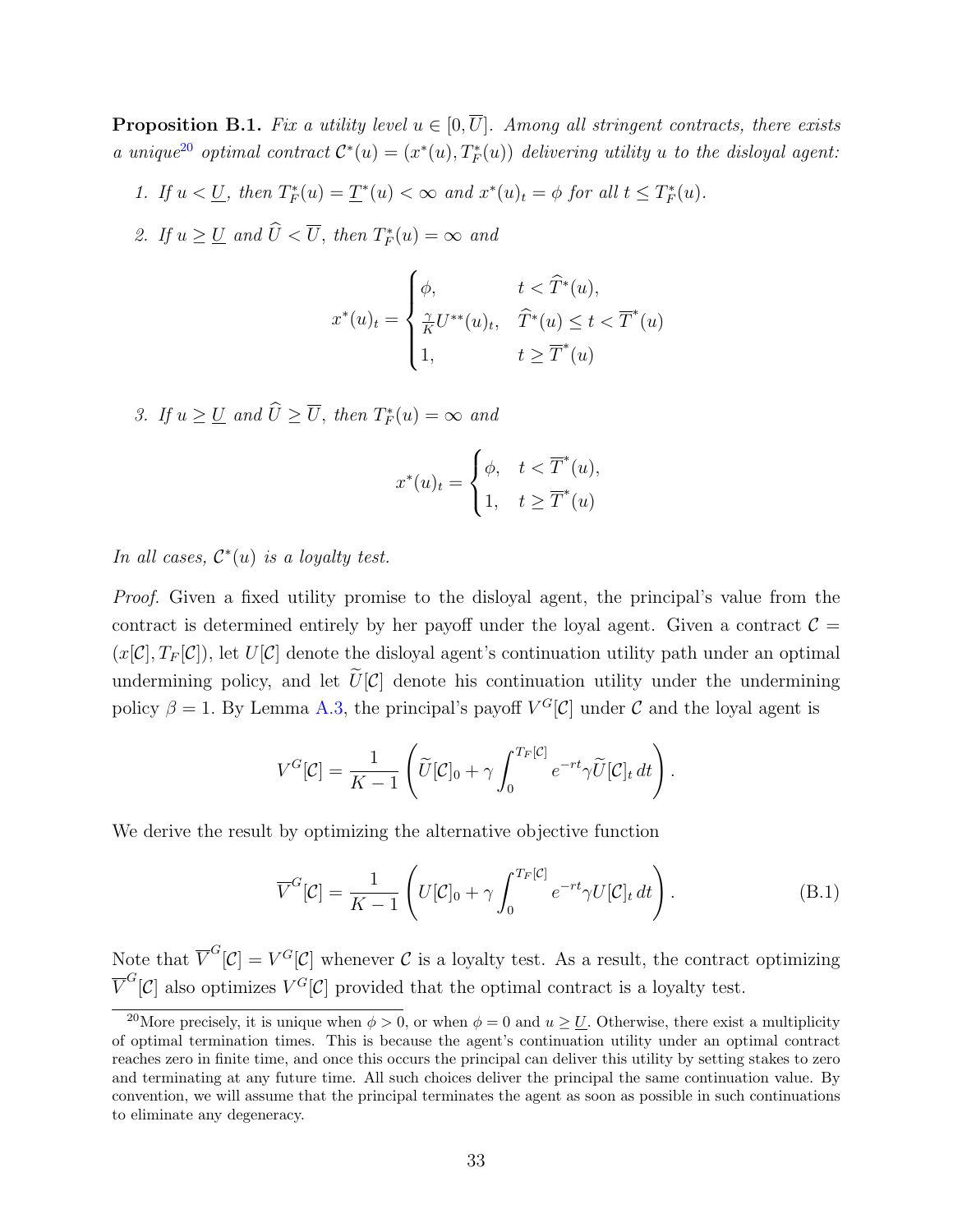To optimize the objective  $\overline{V}^G$ , we first derive two bounds on  $dU[\mathcal{C}]_t/dt$  satisfied by any contract  $\mathcal{C} = (x[\mathcal{C}], T_F[\mathcal{C}])$ . By Lemma [A.2,](#page-27-2) we know that for almost every  $t \leq T_F[\mathcal{C}]$ ,

$$
rU[\mathcal{C}]_t = \max_{\beta \in [0,1]} \left\{ (K\beta - 1)x[\mathcal{C}]_t - \gamma \beta U[\mathcal{C}]_t + \frac{d}{dt}U[\mathcal{C}]_t \right\}.
$$

If  $x[\mathcal{C}]_t \ge \gamma U[\mathcal{C}]_t/K$ , then the rhs is maximized by  $\beta = 1$  and

$$
\frac{d}{dt}U[\mathcal{C}]_t = (r+\gamma)U[\mathcal{C}]_t - (K-1)x[\mathcal{C}]_t.
$$

Then  $x[\mathcal{C}]_t \geq \gamma U[\mathcal{C}]_t/K$  implies

$$
\frac{d}{dt}U[\mathcal{C}]_t \le \left(r + \frac{\gamma}{K}\right)U[\mathcal{C}]_t.
$$

On the other hand, if  $x[\mathcal{C}]_t < \gamma U[\mathcal{C}]_t/K$ , then the rhs is maximized by  $\beta = 0$  and

$$
\frac{d}{dt}U[\mathcal{C}]_t = rU[\mathcal{C}]_t + x[\mathcal{C}]_t.
$$

Then  $x[\mathcal{C}] < \gamma U[\mathcal{C}]_t/K$  implies

<span id="page-33-1"></span>
$$
\frac{d}{dt}U[\mathcal{C}]_t \le \left(r + \frac{\gamma}{K}\right)U[\mathcal{C}]_t.
$$
\n(B.2)

So this bound must hold at all times  $t \leq T_F[\mathcal{C}]$ . Meanwhile, no matter the optimal undermining policy, at each time

$$
rU[\mathcal{C}]_t \ge (K-1)x[\mathcal{C}]_t - \gamma U[\mathcal{C}]_t + \frac{d}{dt}U[\mathcal{C}]_t \ge (K-1)\phi - \gamma U[\mathcal{C}]_t + \frac{d}{dt}U[\mathcal{C}]_t,
$$

implying

<span id="page-33-0"></span>
$$
\frac{d}{dt}U[\mathcal{C}]_t \le (r+\gamma)U[\mathcal{C}]_t - (K-1)\phi.
$$
\n(B.3)

Thus the continuation value process under any contract must satisfy

$$
\frac{d}{dt}U[\mathcal{C}]_t \le \min\left\{ \left( r + \frac{\gamma}{K} \right) U[\mathcal{C}]_t, (r + \gamma)U[\mathcal{C}]_t - (K - 1)\phi \right\}
$$
(B.4)

for almost every  $t \leq T_F$ .

In light of this bound, Lemma [A.1](#page-27-3) establishes that under any contract  $\mathcal{C} = (x[\mathcal{C}], T_F[\mathcal{C}])$ delivering the disloyal agent utility  $u, U^{**}(u)_t \ge U[\mathcal{C}]_t$  for all  $t \le T_F[\mathcal{C}]$ . Since  $\overline{U}$  represents an upper bound on the utility deliverable to the disloyal agent under any contract, we therefore have  $U[\mathcal{C}]_t \leq \min\{U^{**}(u)_t, \overline{U}\}$  for all  $t \leq T_F[\mathcal{C}]$ . One implication of this result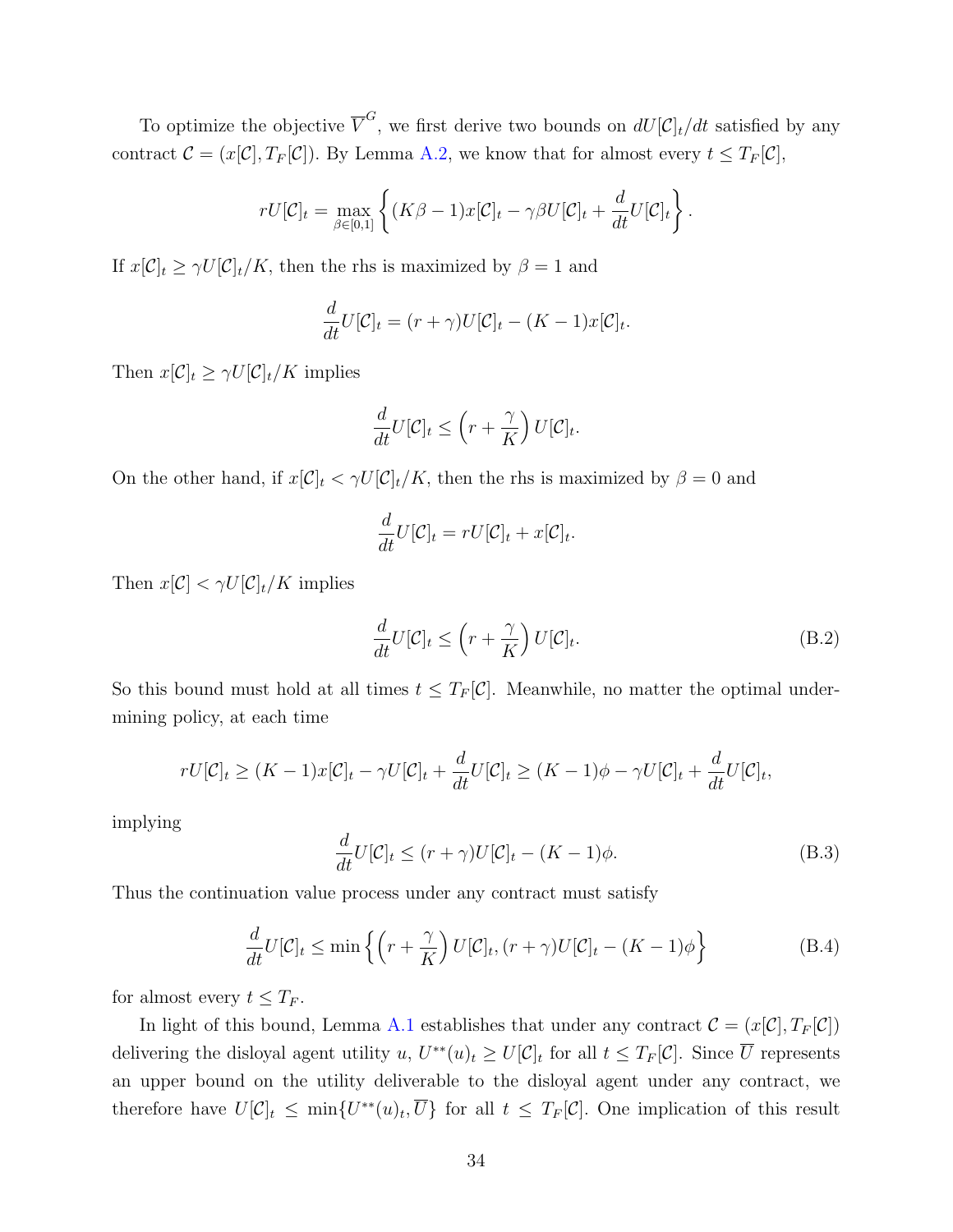is that  $T_F[\mathcal{C}] \leq \underline{T}^*(u)$ , since the agent must be terminated when  $U[\mathcal{C}]$  reaches zero. Now, observe that  $\overline{V}^G$  is pointwise increasing in the utility path, and is additionally increasing in the termination time. The results of the previous paragraph therefore imply that if some contract C satisfies  $T_F[\mathcal{C}] = \underline{T}^*(u)$  and  $U[\mathcal{C}]_t = \min\{U^{**}(u)_t, \overline{U}\}\)$  for all  $t \leq \underline{T}^*(u)$ , then it must maximize  $\overline{V}^G$ , and further must strictly dominate all contracts which do not satisfy these properties. We next show that  $\mathcal{C}^*(u)$  uniquely fulfills these properties.

First consider the case  $u < \underline{U}$ . In this case,  $U^{**}(u)_t < \underline{U} < \widehat{U}, \overline{U}$  for all times. The contract  $\mathcal{C} = (x[\mathcal{C}]_t, \underline{T}^*(u))$  therefore satisfies  $U[\mathcal{C}]_t = \min\{U^{**}(u)_t, \overline{U}\} = U^{**}(u)_t$  for all  $t < \underline{T}^*(u)$  if and only if  $dU[\mathcal{C}]_t/dt = (r+\gamma)U[\mathcal{C}]_t-(K-1)\phi$  for all such t. But the derivation of the bound  $(B.3)$  implies that the bound is saturated at a particular time t if and only if  $x[\mathcal{C}]_t = \phi$  and additionally undermining at full intensity is optimal, i.e.,  $\phi \geq \gamma U[\mathcal{C}]_t/K$ . Since  $U[\mathcal{C}]_t \leq U^{**}(u)_t < \hat{U}$ , the latter inequality is automatically satisfied. Hence  $U[\mathcal{C}]_t = U^{**}(u)_t$ for all  $t < \underline{T}^*(u)$  if and only if  $x[\mathcal{C}]_t = \phi = x^*(u)_t$  for all  $t < \underline{T}^*(u)$ . Thus  $\mathcal{C}^*(u)$  is uniquely optimal.

Now consider the case  $u \ge U$ , in which case  $\underline{T}^*(u) = \infty$ . The contract  $\mathcal{C} = (x[\mathcal{C}]_t, \infty)$ satisfies  $U[\mathcal{C}]_t = \min\{U^{**}(u)_t, \overline{U}\}\$ for  $t \leq \widehat{T}^*(u)$  if and only if

$$
\frac{d}{dt}U[\mathcal{C}]_t = (r+\gamma)U[\mathcal{C}]_t - (K-1)\phi
$$

for all such times. The reasoning of the previous paragraph implies that the first requirement is satisfied if and only if  $x[\mathcal{C}]_t = \phi = x^*(u)_t$  for  $t < \widehat{T}^*(u)$ . Meanwhile, if  $\widehat{U} < \overline{U}$ ,  $\mathcal{C}$  satisfies  $U[\mathcal{C}]_t = \min\{U^{**}(u)_t, \overline{U}\}\$ for  $t \in [\widehat{T}^*(u), \overline{T}^*(u))$  if and only if

$$
\frac{d}{dt}U[\mathcal{C}]_t = \left(r + \frac{\gamma}{K}\right)U[\mathcal{C}]_t
$$

for all such times. But the derivation of the bound [\(B.2\)](#page-33-1) implies that it is saturated if and only if  $x[\mathcal{C}]_t = \gamma U[\mathcal{C}]_t/K$ . Thus this requirement is satisfied if and only if  $x[\mathcal{C}]_t = x^*(u)_t$ for  $t \in [\widehat{T}(u), T^*(u))$ . Finally, C satisfies  $U[\mathcal{C}]_t = \min\{U^{**}(u)_t, \overline{U}\}\)$  for  $t \geq \overline{T}^*(u)$  if and only  $U[\mathcal{C}]_t = \overline{U}$  for all such times. But  $U[\mathcal{C}]_t = \overline{U}$  at some time t if and only if  $x[\mathcal{C}]_t = 1$  for all future t. Hence this requirement is satisfied if and only if  $x[\mathcal{C}]_t = 1 = x^*(u)_t$  for all  $t \geq T^*(u)$ . Putting these findings together yields the result that  $U[\mathcal{C}]_t = \min\{U^{**}(u)_t, \overline{U}\}$  for all t if and only if  $x[\mathcal{C}]_t = x^*(u)_t$  for all t. Thus  $\mathcal{C}^*(u)$  is uniquely optimal.

It remains only to establish that  $\mathcal{C}^*(u)$  is a loyalty test, which implies that it maximizes  $V^G$  as well as  $\overline{V}^G$ . Consider first  $u < \underline{U}$ . In that case  $x[\mathcal{C}^*(u)]_t = \phi > \gamma U_t^{\mathcal{C}^*(u)}/K$  for all  $t < \underline{T}^*(u)$ , which by Lemma [A.2](#page-27-2) implies that  $\beta = 1$  is optimal. Now consider  $u \geq \underline{U}$ . In that case  $x[\mathcal{C}^*(u)]_t = \phi > \gamma U_t^{\mathcal{C}^*(u)}/K$  for all  $t < \widehat{T}^*(u)$ , which implies that  $\beta_t = 1$  is optimal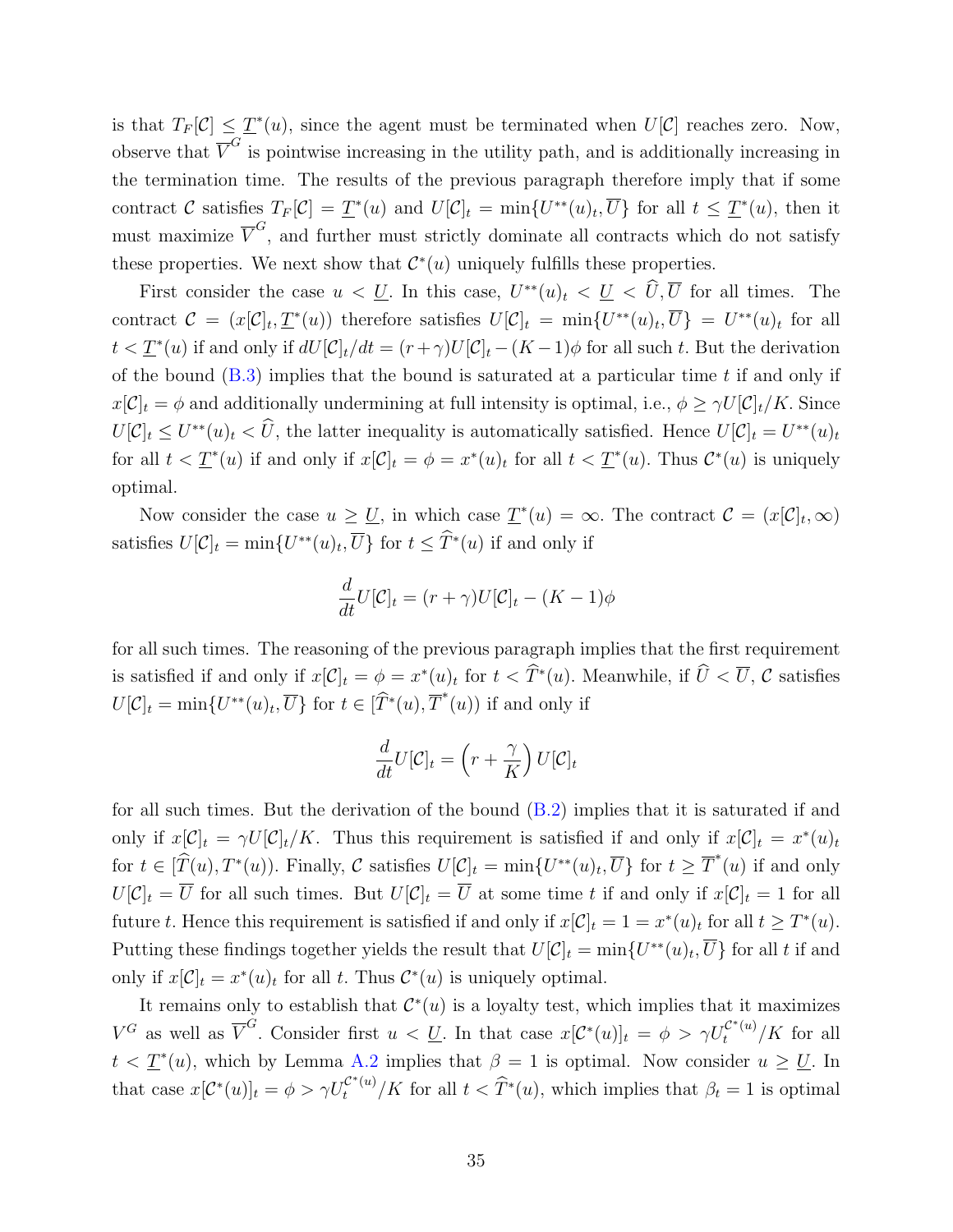for such times. Meanwhile, if  $\hat{U} < \overline{U}$  then  $x[\mathcal{C}^*(u)]_t = \gamma U_t^{\mathcal{C}^*(u)}/K$  for all  $t \in [\hat{T}^*(u), \overline{T}^*(u))$ , implying that  $\beta_t = 1$  is optimal for all such times. Finally, for times  $t \geq \overline{T}^*(u)$ ,  $x[\mathcal{C}^*(u)]_t = 1$ , in which case  $\beta_t = 1$  is trivially optimal for all such times. So  $\mathcal{C}^*(u)$  is a loyalty test, as claimed.  $\Box$ 

In light of Proposition [B.1,](#page-32-1) all that remains is to statically maximize the principal's expected payoff, taking into account uncertainty over the agent's type, with respect to the initial utility  $U_0$  promised to the disloyal agent. Let  $V^*(u)$  denote the principal's optimized expected payoff across all contracts delivering  $U_0 = u$  to the disloyal agent. Let  $u^* =$  $\arg \max_{u \in [0, \overline{U}]} V^*(u).$ 

We first show that either  $u^* = 0$  or else  $u^* \geq \underline{U}$ . To see this, note that when  $u \in (0, \underline{U})$ , Proposition [B.1](#page-32-1) implies that

$$
V^*(u) = q(1 - e^{-r\underline{T}^*(u)})\frac{\phi}{r} - (1 - q)u.
$$

The utility path  $U^{**}(u)$  and termination time  $\underline{T}^{*}(u)$  in this regime have the explicit solutions

$$
U^{**}(u) = \underline{U} + (u - \underline{U})e^{(r+\gamma)t}, \qquad \underline{T}^*(u) = (r+\gamma)^{-1}\log\frac{\underline{U}}{\underline{U}-u}.
$$

Hence

<span id="page-35-0"></span>
$$
V^{*}(u) = q \left( 1 - (1 - u/U)^{r/(r+\gamma)} \right) \frac{\phi}{r} - (1 - q)u.
$$

This function is strictly convex in u over  $[0, U]$ , and so within this interval is uniquely maximized at one of its endpoints. Hence  $u^* \notin (0, U)$ , as claimed.

An immediate implication of this result is that either  $T_F^*(u^*) = 0$  or  $T_F^*(u^*) = \infty$ , with the former corresponding to  $u^* = 0$  and the latter corresponding to  $u^* \ge U$ . We next compute  $u^{**} = \arg \max_{u \in [U, \overline{U}]} V^*(u)$ , and in a final step compare  $V^*(u^{**})$  to  $V^*(0) = 0$  to obtain  $u^*$ .

Suppose  $u \in [\underline{U}, \overline{U}]$ . In light of Lemma [A.3](#page-29-0) and Proposition [B.1,](#page-32-1)  $V^*(u)$  may be written

$$
V^*(u) \equiv -\left(1 - \frac{K}{K-1}q\right)u + \frac{q\gamma}{K-1}\int_0^\infty e^{-rt} \min\{U^{**}(u)_t, \overline{U}\} dt.
$$
 (B.5)

**Case 1.** If  $q \ge (K-1)/K$ , then this objective is strictly increasing in u for all u, meaning that  $u^{**} = \overline{U}$ . It follows from Proposition [B.1](#page-32-1) that  $x_t^*(u^{**}) = 1$  for all  $t \geq 0$ . This solution corresponds to case 1 above.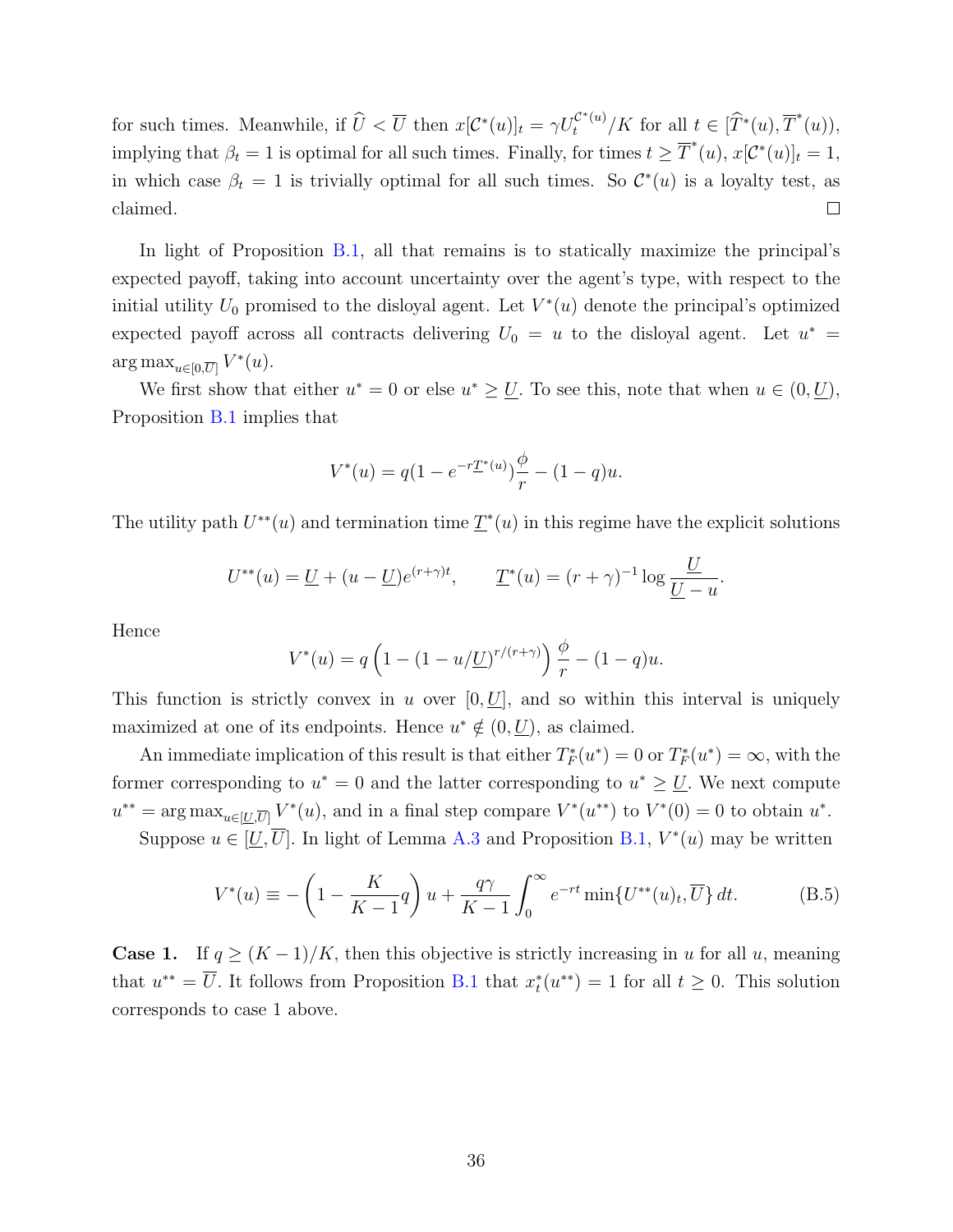**Case 2.** Assume going forward that  $q < (K-1)/K$ . First consider the case  $\widehat{U} \ge \overline{U}$ , which is equivalent to  $\phi \geq \overline{\phi}$ . In this case,

$$
V^*(u) = -(1-q)u + q\left(\frac{\phi}{r} + e^{-r\overline{T}^*(u)}\frac{1-\phi}{r}\right).
$$

Note that  $\widehat{T}^*(u) \geq \overline{T}^*(u)$  for all  $u \leq \overline{U}$  when  $\widehat{U} \geq \overline{U}$ , and so the utility path  $U^{**}(u)$  has the same explicit solution as in the  $u < U$  case for times  $t \leq \overline{T}^*(u)$ , with

$$
\overline{T}^*(u) = (r + \gamma)^{-1} \log \frac{\overline{U} - \underline{U}}{u - \underline{U}}.
$$

Therefore

$$
V^*(u) = -(1-q)u + q\left(\frac{\phi}{r} + \left(\frac{u-\underline{U}}{\overline{U}-\underline{U}}\right)^{r/(r+\gamma)}\frac{1-\phi}{r}\right).
$$

This value function is strictly concave in  $u$ , with derivative

$$
\frac{dV^*}{du} = -(1-q) + \frac{q}{K-1} \left(\frac{u-\underline{U}}{\overline{U}-\underline{U}}\right)^{-\gamma/(r+\gamma)}
$$

.

.

This expression vanishes at

$$
u_H \equiv \underline{U} + (\overline{U} - \underline{U}) \left( \frac{q}{1-q} \frac{1}{K-1} \right)^{1+r/\gamma},
$$

which lies in  $(\underline{U}, \overline{U})$  given that  $0 < q < (K-1)/K$  and therefore  $0 < q/(1-q) < K-1$ . Hence  $u^{**} = u_H$ . Note that  $\overline{T}^*(u^{**}) = t^*$ , corresponding to case 2 above.

**Cases 3 and 4.** Now consider the case  $\hat{U} < \overline{U}$ , i.e.,  $\phi < \overline{\phi}$ . For  $u \geq \hat{U}$ , the utility path  $U^{**}(u)$  has the explicit solution

$$
U^{**}(u) = ue^{(r+\gamma/K)t},
$$

and  $\widehat{T}^*(u) = 0$  while

$$
\overline{T}^*(u) = (r + \gamma/K)^{-1} \log \frac{\overline{U}}{u}.
$$

Then  $V^*(u)$  may be explicitly computed to be

$$
V^*(u) = -u + \frac{qK}{r+\gamma} \frac{r+\gamma/K}{r} \left(\frac{u}{\overline{U}}\right)^{r/(r+\gamma/K)}
$$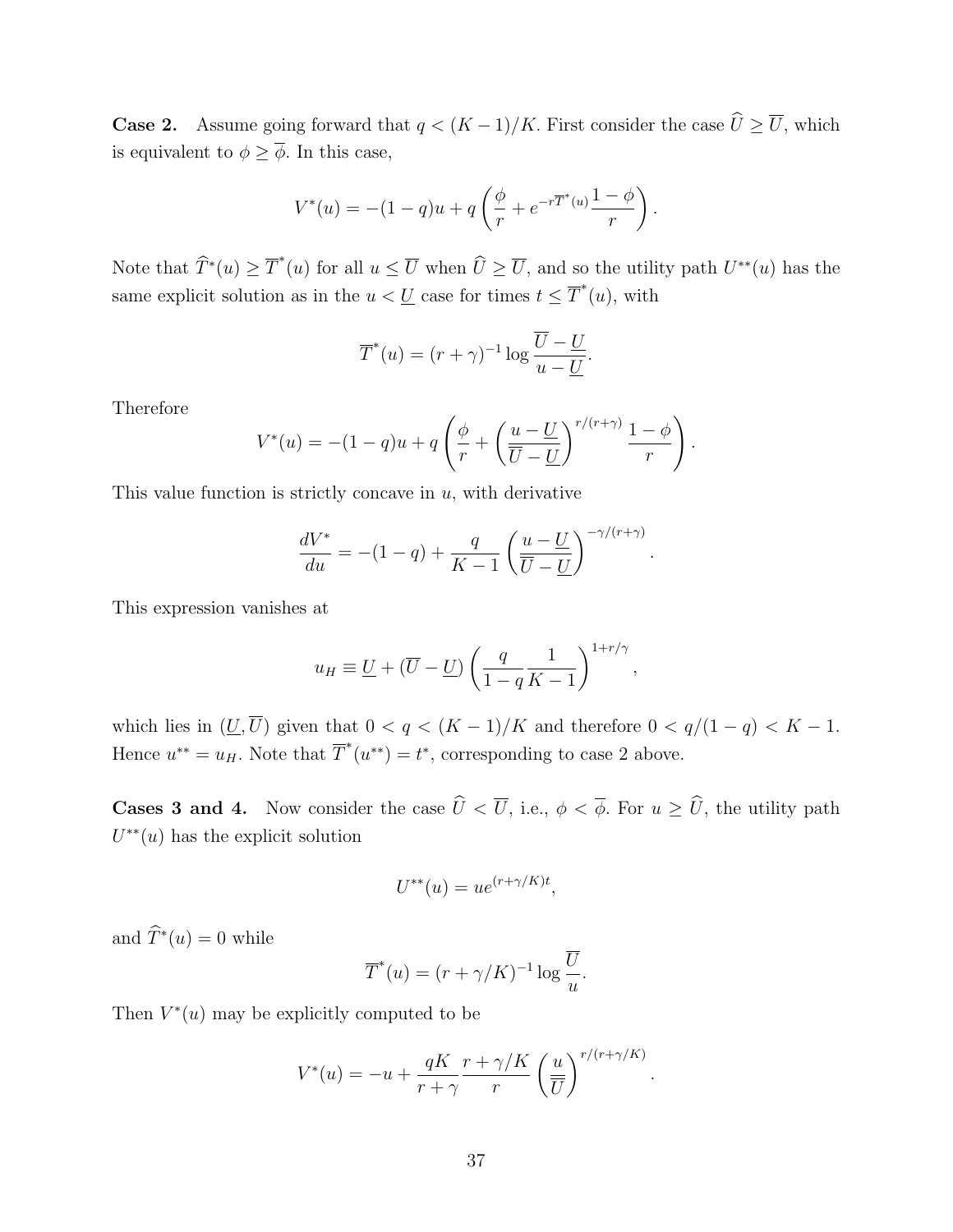This is a strictly concave function of  $u$ , with derivative

$$
\frac{dV^*}{du} = -1 + \frac{qK}{K-1} \left(\frac{u}{\overline{U}}\right)^{-\frac{\gamma/K}{r+\gamma/K}}.
$$

When  $q < (K-1)/K$ , this expression is negative for u sufficiently close to  $\overline{U}$ , and it vanishes at

$$
u_L \equiv \overline{U} \left( \frac{qK}{K-1} \right)^{1+rK/\gamma}
$$

.

Note that  $u_L \geq \hat{U}$  if and only if  $\phi \leq \underline{\phi}$ . If this inequality is violated, then  $V^*$  is strictly decreasing for all  $u \geq \hat{U}$ .

Next, we turn to  $u < \hat{U}$ . (This case is relevant only if  $\phi = 0$ , in which case all expressions that follow are well-defined.)

$$
V^*(u) = -(1-q)u + q \left( \int_0^{\widehat{T}^*(u)} x^*(u)_t dt + e^{-r\widehat{T}^*(u)} \int_0^\infty e^{-rt} x^*(u)_{t+\widehat{T}^*(u)} dt \right).
$$

Now, observe that  $x^*(u)_t = \phi$  for  $t < \hat{T}^*(u)$ , while  $x^*(u)_t = x^*(\hat{U})_{t-\hat{T}^*(u)}$  for  $t \geq \hat{T}^*(u)$ . Hence this expression is equivalently

$$
V^*(u) = -(1-q)u + q\left(\frac{\phi}{r}\left(1 - e^{-r\widehat{T}^*(u)}\right) + e^{-r\widehat{T}^*(u)}q^{-1}(V^*(\widehat{U}) + (1-q)\widehat{U})\right).
$$

For  $t < \hat{T}^*(u)$  the utility path  $U^{**}(u)$  has the explicit solution

$$
U^{**}(u) = \underline{U} + (u - \underline{U})e^{(r+\gamma)t},
$$

and so

$$
\widehat{T}^*(u) = (r + \gamma)^{-1} \log \frac{U - \underline{U}}{u - \underline{U}}.
$$

So  $V^*(u)$  may be written

$$
V^*(u) = q\frac{\phi}{r} - (1-q)u + \left(\frac{u-\underline{U}}{\widehat{U}-\underline{U}}\right)^{r/(r+\gamma)} \left(V^*(\widehat{U}) + (1-q)\widehat{U} - q\frac{\phi}{r}\right).
$$

Recalling that  $V^*(\underline{U}) = q\phi/r - (1-q)\hat{U}$ , this may therefore be written

$$
V^*(u) = q\frac{\phi}{r} - (1-q)u + \left(\frac{u-\underline{U}}{\widehat{U}-\underline{U}}\right)^{r/(r+\gamma)} \left(V^*(\widehat{U}) - V^*(\underline{U})\right).
$$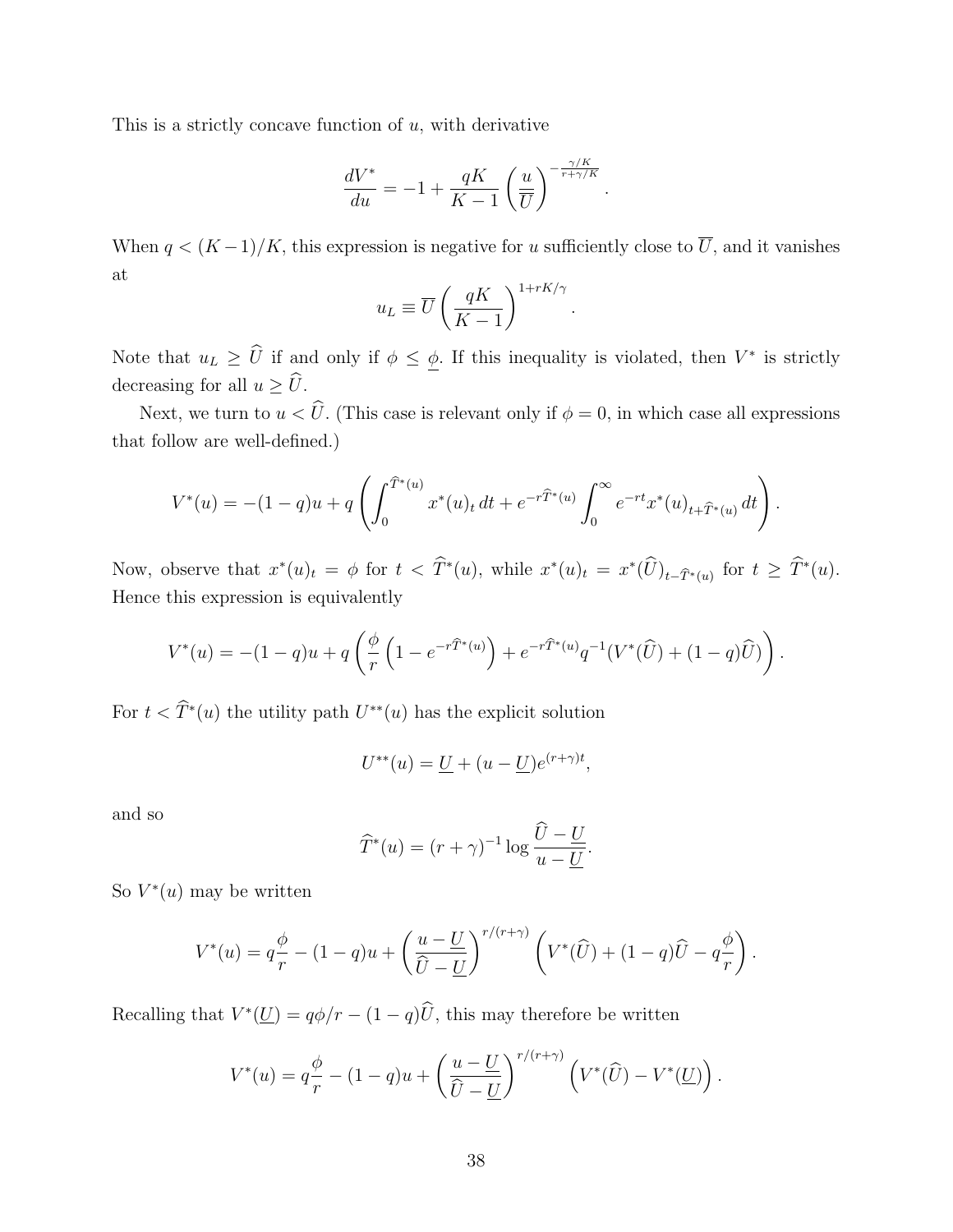The derivative of this expression is

$$
\frac{dV^*}{du} = -(1-q) + \frac{r}{r+\gamma} \frac{V^*(\widehat{U}) - V^*(U)}{\widehat{U} - \underline{U}} \left(\frac{u-\underline{U}}{\widehat{U} - \underline{U}}\right)^{-\gamma/(r+\gamma)},
$$

or after simplification

$$
\frac{dV^*}{du} = -(1-q) + q \left(\frac{K}{K-1} \left(\frac{\overline{\phi}}{\phi}\right)^{\frac{\gamma/K}{r+\gamma/K}} - 1\right) \left(\frac{u-\underline{U}}{\widehat{U}-\underline{U}}\right)^{-\gamma/(r+\gamma)}.
$$

Since  $\phi < \overline{\phi}$ , this derivative is strictly decreasing in u, i.e.,  $V^*$  is a strictly concave function on  $[\underline{U}, \widehat{U}]$ . Further,  $dV^*/du > 0$  for u sufficiently close to  $\underline{U}$ . The previous expression for the derivative vanishes at

$$
u_M \equiv \underline{U} + (\widehat{U} - \underline{U}) \left( \frac{q}{1-q} \left( \frac{K}{K-1} \left( \frac{\overline{\phi}}{\phi} \right)^{\frac{\gamma/K}{r+\gamma/K}} - 1 \right) \right)^{1+r/\gamma}
$$

.

The bound  $u_M < \hat{U}$  holds if and only if  $\phi > \underline{\phi}$ . Otherwise,  $V^*$  is strictly increasing on  $[\underline{U}, \hat{U}]$ .

Note that regardless of the comparison between  $\phi$  and  $\phi$ ,  $V^*$  is single-peaked on  $[\underline{U}, \overline{U}]$ . If  $\phi \leq \phi$ , then  $u^{**} = u_L$ , while if  $\phi > \phi$  then  $u^{**} = u_M$ . In the first case,  $\overline{T}^*(u^{**}) = \overline{t}_L$ , corresponding to case 3 above. In the second case,  $\widehat{T}^*(u^{**}) = \underline{t}_M$  and  $\overline{T}^*(u^{**}) = \underline{t}_M + \overline{T}^*(\widehat{U})$  $t_M + \Delta$ , corresponding to case 4 above.

To complete the proof, we need only compare  $V^*(u^{**})$  to  $V^*(0) = 0$  to determine the optimal contract. If  $V^*(u^{**}) \geq 0$ , then the contract outlined at the beginning of the proof is optimal, while otherwise the degenerate contract which terminates the agent immediately is optimal. The following lemma performs the comparison.

For  $x \in \{H, M, L\}$ , let  $S^x$  denote the set of  $(q, \phi)$  pairs in the high-, moderate-, and low-stakes regimes, respectively, and let  $S^+ = \{(q, \phi) : q \geq \frac{K-1}{K}\}$  $\frac{(-1)}{K}$ .

**Lemma B.1.** There exists a nonempty set  $S^{\emptyset}$  of  $(q, \phi)$  pairs for which  $0 > V^{*}(u^{**})$ , and this set satisfies  $S^{\emptyset} = \{(q, \phi) : q < q(\phi)\}\$ for an increasing, continuous function  $q : [0, 1] \to [0, q^*)$ with  $q(0) = 0$ . Whenever  $q > q(\phi)$ ,  $V^*(u^{**}) > 0$ . If  $q = q(\phi)$ , then  $V^*(u^{**}) = 0$ .

The set  $S^0$  intersects  $S^H$  and  $S^M$  but it does not intersect  $S^L$  or  $S^+$ , and neither  $S^H$  nor  $\mathcal{S}^M$  is a subset of  $\mathcal{S}^{\emptyset}$ .

*Proof.* We construct the function q piecewise over  $[0, \overline{\phi})$  and  $[\overline{\phi}, 1]$ . Inspecting the value function [\(B.5\)](#page-35-0) reveals that the principal obtains a strictly positive payoff from setting  $T_F =$  $\infty$  when  $q \geq q^*$ , i.e., when  $(q, \phi) \in S^+$ . It therefore suffices to consider the high-, moderate-,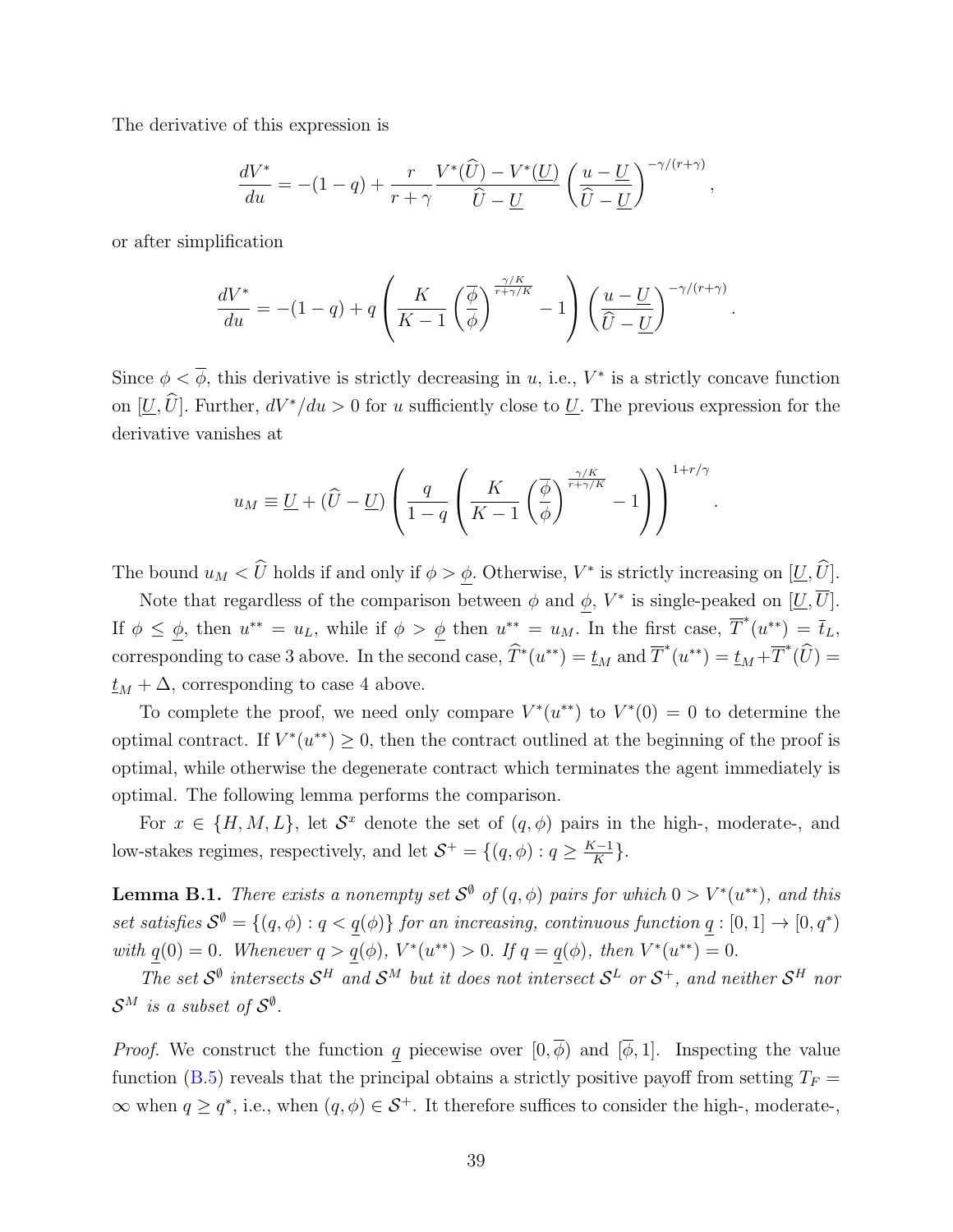and low-stakes cases, with  $q < q^*$ . We will write  $V^*(u; \phi, q)$  to make explicit the dependence on  $(\phi, q)$  in  $(B.5)$ .

First consider the high-stakes region  $\phi \geq \overline{\phi}$ . Since  $\phi \geq \overline{\phi}$ , we have  $\underline{U} > 0$ , so  $V^*(u; \phi, 0) =$  $-u \leq -\underline{U} < 0$  for all  $u \in [\underline{U}, \overline{U}]$ , and thus  $V^*(u^{**}; \phi, 0) < 0$ . On the other hand, we just saw that the principal can attain a strictly positive payoff whenever  $q \geq q^*$ . Hence, the equation  $V^*(u^{**};\phi,q) = 0$  implicitly defines a continuous function  $q^H : [\overline{\phi},1] \to (0,q^*)$  such that for  $\phi \in [\overline{\phi}, 1], V^*(u^{**}; \phi, q) < 0$  (and the unique optimal contract is degenerate) iff  $q < q^H(\phi)$ . Since  $V^*(u^{**}; \phi, q)$  is strictly decreasing in  $\phi$  and strictly increasing in q in the high-stakes region,  $q^H$  is strictly increasing.

Now consider  $\phi < \overline{\phi}$ . Define

$$
\Phi(p) \equiv \frac{(K-1)\gamma}{K(\gamma+r)} \left(\frac{Kp}{K-1}\right)^{1+\frac{Kr}{\gamma}}
$$

to be the optimal initial stakes when initial beliefs are  $p$  and the lower bound constraint does not bind. (Note that  $\Phi(q) = \phi$ .) For each  $\phi \in (0, \overline{\phi})$ , we are in the moderate-stakes region whenever  $q \in [0, (\Phi)^{-1}(\phi))$ . For such q,  $V^*(u^{**}; \phi, q)$  is strictly decreasing in  $\phi$  as the lower bound constraint binds and is strictly increasing in q. Moreover, as in the high-stakes region,  $V^*(u;\phi,0) = -u < 0$  for  $\phi > 0$  and  $u \in [\underline{U}, \overline{U}]$ , so  $V^*(u^{**};\phi,0) < 0$ . Thus, the equation  $V^*(u^{**};\phi,q) = 0$  implicitly defines a continuous, increasing function  $q^M : [0,\overline{\phi}) \to (0,q^*)$ such that for  $(q, \phi) \in \mathcal{S}^M$ ,  $V^*(u^{**}; \phi, q) < 0$  if and only if  $q < q^M(\phi)$ , where we specify  $q^M(0) = 0.$ 

Meanwhile, we are in the low-stakes region whenever  $q \in [(\Phi)^{-1}(\phi), q^*),$  and the explicit forms for  $V^*$  and  $u^{**}$  can be used to calculate that  $V^*(u^{**};\phi,q) = q(Kq/(K-1))^{Kr/\gamma}\gamma/(r(r+1))^{Kr/\gamma}$  $(\gamma)$ )  $\geq$  0, with equality for  $(q, \phi) \in S^L$  iff  $(q, \phi) = (0, 0)$ . Hence,  $q^M(\phi) \leq (\Phi)^{-1}(\phi) < q^*$ , with the first inequality strict except when  $\phi = 0$ .

Now define the function  $q: [0,1] \to [0,q^*)$  by

$$
\underline{q}(\phi) = \begin{cases} \underline{q}^M(\phi), & \phi \in [0, \overline{\phi}) \\ \underline{q}^H(\phi), & \phi \in [\overline{\phi}, 1], \end{cases}
$$

which is continuous since  $V^*(u^{**}; \phi, q)$  is continuous, in particular at the boundary between  $\mathcal{S}^H$  and  $\mathcal{S}^M$ . Define  $\mathcal{S}^{\emptyset}$  as in the lemma statement. By the construction above, the principal strictly prefers not to hire the agent if and only if  $(q, \phi) \in \mathcal{S}^{\emptyset}$ , and  $\mathcal{S}^{\emptyset}$  intersects  $\mathcal{S}^{H}$  and  $\mathcal{S}^M$  but not  $\mathcal{S}^L$  or  $\mathcal{S}^+$ . Moreover, since  $q < q^*$ ,  $\mathcal{S}^H$  is not a subset of  $\mathcal{S}^{\emptyset}$ ; and since and  $q^M(\phi) < (\Phi)^{-1}(\phi)$  for  $\phi \in (0, \overline{\phi}), \mathcal{S}^M$  is not a subset of  $\mathcal{S}^{\emptyset}$ .  $\Box$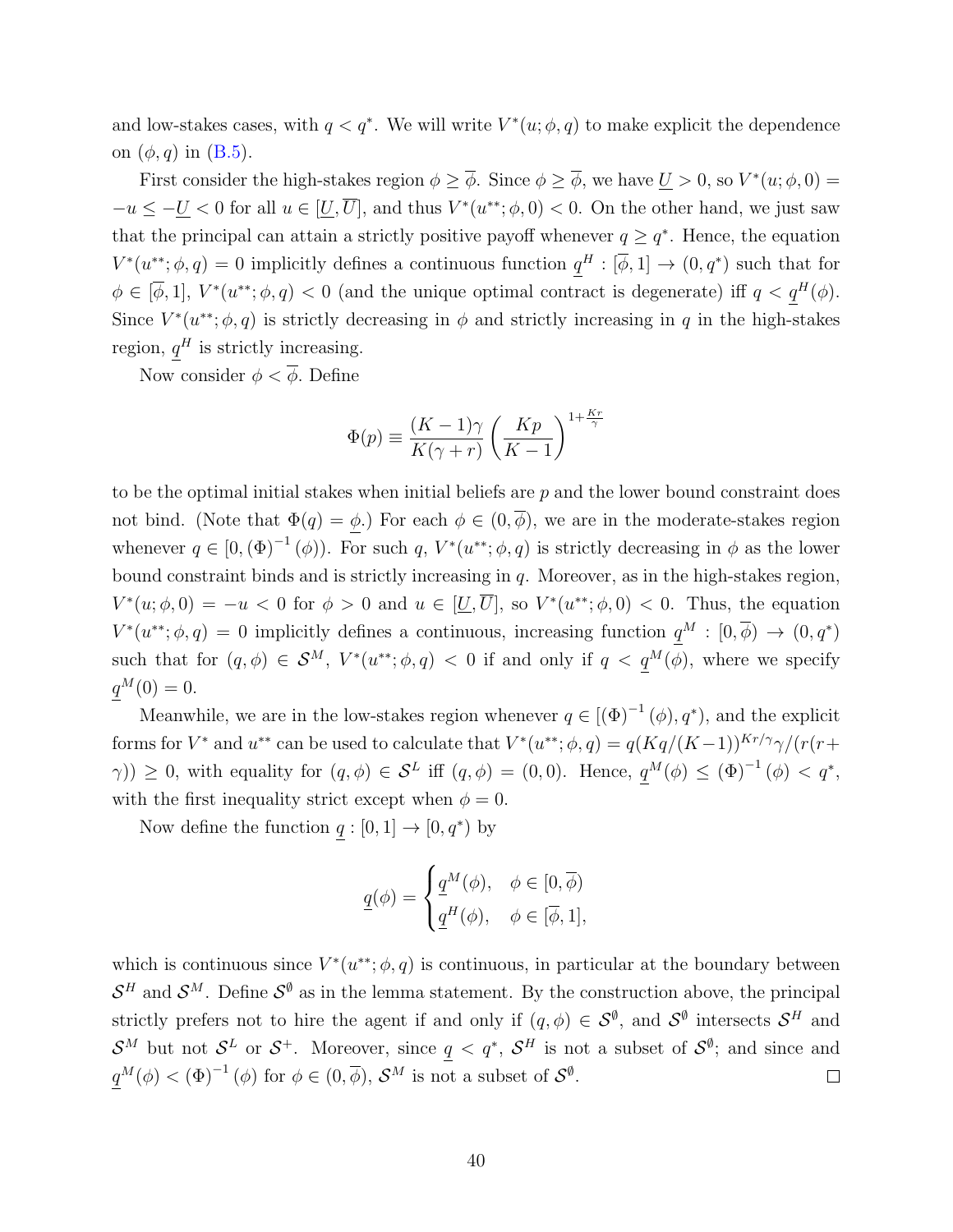### B.4 Proof of Lemma [1](#page-9-1)

We make use of various closed-form expressions derived in the proof of Theorem [1.](#page-8-1) The size of the stakes jump at graduation is  $1 - \max{\lbrace \phi, \overline{\phi} \rbrace}$ , which is weakly decreasing in  $\gamma$  since  $\overline{\phi} \equiv \frac{K-1}{K}$ K γ  $\frac{\gamma}{\gamma+r}$  is strictly increasing in  $\gamma$ .

Next, consider the graduation time. By continuity of the optimal stakes curve wrt the input parameters, it suffices to show that this time is decreasing in  $\gamma$  within each stakes environment. For high stakes, the graduation time is  $t^*$ , and for low stakes, it is  $\bar{t}_L$ ; both of these are decreasing in  $\gamma$  by inspection. For moderate stakes, the graduation time is  $\bar{t}_M = t_M + \Delta$ . As  $\Delta$  is independent of q, we have  $d\bar{t}_M/dq = dt_M/dq = -1/(q(1-q)\gamma)$ , and thus  $d^2 \bar{t}_M/(dq \, d\gamma) = [\gamma^2 q(1-q)]^{-1} > 0$ . Hence, to obtain an upper bound on  $d\bar{t}_M/d\gamma$ , we can increase q until  $\phi = \phi$ , at the boundary of the low-stakes environment:

$$
d\bar{t}_M/d\gamma|_{\phi=\phi} = \frac{(K-1)\left[-\left(\frac{Kq}{K-1}-1\right)r\gamma + \frac{K}{K-1}(r+\gamma)[r+\gamma(1-q)]\log\left(\frac{Kq}{K-1}\right)\right]}{(1-q)\gamma^2(r+\gamma)(Kr+\gamma)} < \frac{(K-1)\left(\frac{Kq}{K-1}-1\right)}{(1-q)\gamma^2(r+\gamma)(Kr+\gamma)}\left[-r\gamma + \frac{K}{K-1}(r+\gamma)[r+\gamma(1-q)]\right] < 0,
$$

where we have used  $q < (K-1)/K$  and the inequality  $\log x < x - 1$  for  $x > 0$ . Hence,  $d\bar{t}_M/d\gamma < 0$  in the moderate-stakes environment.

Toward proving the remaining result in the lemma, define  $\gamma > 0$  as the unique value of  $\gamma$ solving the equation  $\overline{\phi} = \phi$  and likewise define  $\overline{\gamma} > \underline{\gamma}$  as the unique solution to  $\underline{\phi} = \phi$ . Hence, the environment is high-stakes for  $\gamma \leq \gamma$ , moderate-stakes for  $\gamma \in (\gamma, \overline{\gamma})$ , and low-stakes for  $\gamma \geq \overline{\gamma}$ .

For high stakes ( $\gamma \leq \gamma$ ), the escalation phase is degenerate. For low stakes ( $\gamma \geq \overline{\gamma}$ ), the escalation phase length is  $\bar{t}_L$ , which is decreasing in  $\gamma$  as noted above. For moderate stakes  $(\gamma \in (\gamma, \overline{\gamma}))$ , the length of the escalation phase is  $\Delta$ . By continuity of the optimal stakes curve in the model parameters,  $\Delta \to 0$  as  $\gamma \downarrow \gamma$  and  $\Delta \to \bar{t}_L|_{\gamma=\bar{\gamma}} > 0$  as  $\gamma \uparrow \bar{\gamma}$ , and thus  $\Delta$ must be increasing in  $\gamma$  at some point in  $(\gamma, \overline{\gamma})$ . Hence, to establish the result, it suffices to establish that  $\Delta$  is quasiconcave in  $\gamma$  over this interval. Differentiation wrt  $\gamma$  yields

$$
d\Delta/d\gamma = \frac{K}{(Kr+\gamma)^2} \left[ \frac{r(Kr+\gamma)}{\gamma(r+\gamma)} - \log\left(\frac{\overline{\phi}}{\phi}\right) \right].
$$

The term in brackets has derivative  $-r(Kr+\gamma)(r+2\gamma)/(\gamma^2(r+\gamma)^2) < 0$  wrt  $\gamma$ . Given that  $\Delta$  is increasing in  $\gamma$  at some point in  $(\gamma, \overline{\gamma})$ , either  $d\Delta/d\gamma$  is positive on this interval, or it changes sign from positive to negative exactly once. In either case,  $\Delta$  is quasiconcave in  $\gamma$ , as desired.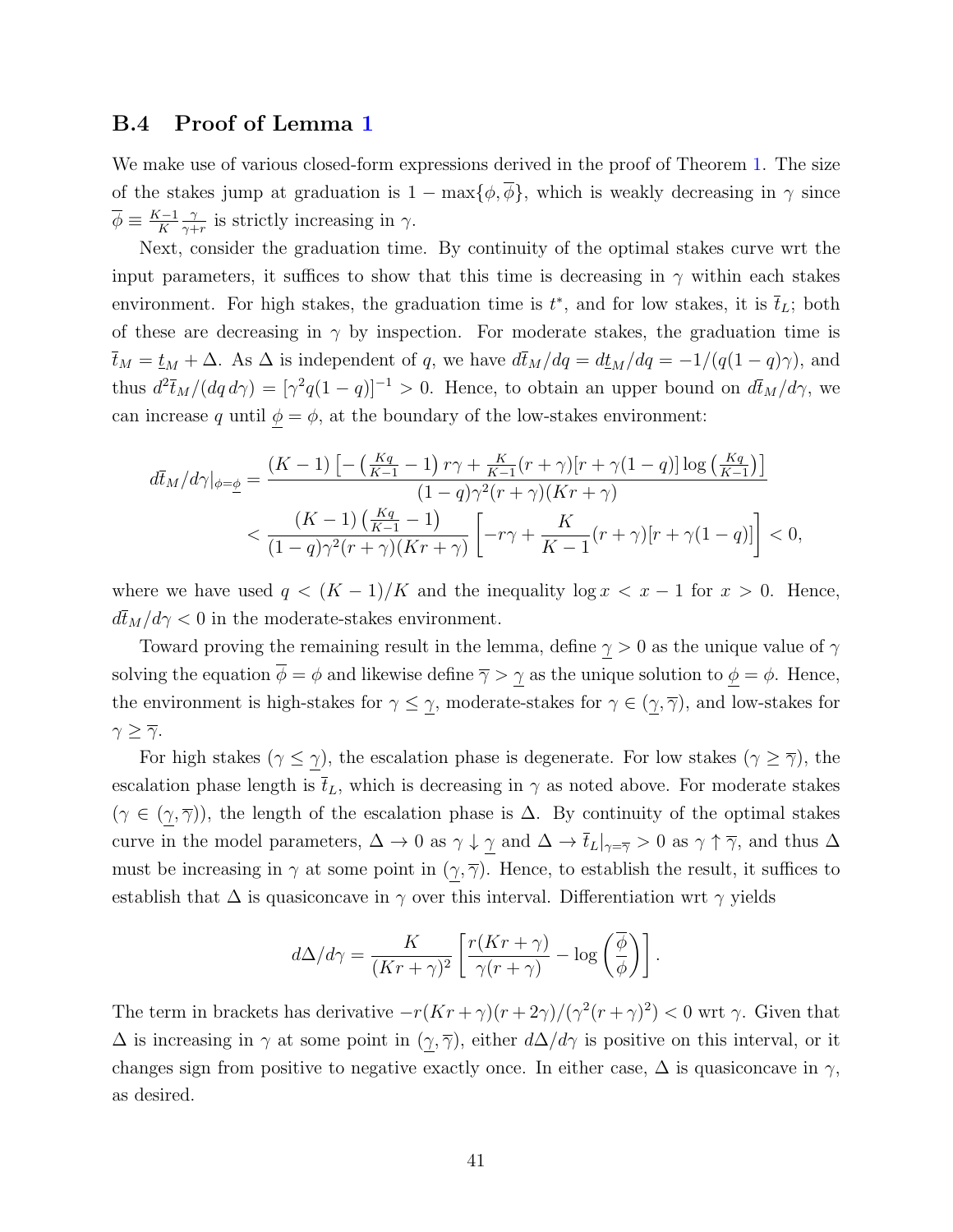### B.5 Proof of Lemma [2](#page-10-2)

Let  $U^*$  be the disloyal agent's value function given the stakes curve  $x^*$ . By Lemma [A.2,](#page-27-2) an undermining policy  $\beta$  is optimal if and only if for almost all  $t, U_t^* < K x_t^* / \gamma$  implies  $\beta_t = 1$  and  $U_t^* > Kx_t^*/\gamma$  implies  $\beta_t = 0$ . The construction of an optimal contract in Theorem [1](#page-8-1) demonstrates that for almost all  $t \in [0, \infty)$ ,  $U^*$  satisfies the identity  $x_t^* = \left( (r + \gamma)U_t^* - \dot{U}_t^* \right)/(K-1)$ and the constraint  $\dot{U}_t^* \leq (r + \gamma/K)U_t^*$ , with equality in the latter for  $t \in [\underline{t}, \overline{t})$ , where  $\underline{t} = \widehat{T}^*(u^{**})$  and  $\overline{t} = \overline{T}^*(u^{**})$ . Combining these yields  $U_t^* \leq \frac{K}{\gamma}$  $\frac{K}{\gamma}x_t^*$ , with equality for  $t \in [\underline{t}, \overline{t})$ . It follows from [\(A.1\)](#page-27-0) and [\(A.2\)](#page-27-1) that  $\beta$  is optimal if and only if for almost every  $t \in [0, \underline{t}) \cup [\overline{t}, \infty)$ ,  $\beta_t = 1$ . In other words, the agent strictly prefers to undermine during the probationary and trusted phases and is indifferent during the escalation phase. By the zero-sum property, the principal is indifferent over all undermining policies which are optimal for the agent.

# C No-commitment results

### C.1 Formal definitions

Preliminary to proving the results appearing in Section [6,](#page-21-0) we develop a notion of strategies in the no-commitment game between the principal and disloyal agent tailored to our setting, and use them to define Bayes Nash equilbrium and perfect Bayesian equilibrium.<sup>[21](#page-41-0)</sup> We leverage the fact that only one player (the principal) acts observably to sidestep technical issues arising in more general settings.

The game takes place on a state space  $\Omega = \mathbb{X} \times \mathbb{B} \times \mathbb{T}$ , where:

- X is the set of càdlàg,  $[\phi, 1]$ -valued, increasing functions,
- $\mathbb B$  is the set of càdlàg, [0, 1]-valued functions,
- T is set of elements  $\tau \in (\mathbb{R}_{+} \cup \{\infty\})^{\mathbb{N}}$  such that:
	- 1.  $\tau_k \leq \tau_{k+1}$  for all k, with the inequality strict whenever  $\tau_k < \infty$ ,
	- 2.  $\lim_{k\to\infty} \tau_k = \infty$ .

Each element  $\omega \in \Omega$  is a vector  $\omega = (x, \beta, \tau)$ , where x is the path of stakes;  $\beta$  is the path of undermining; and  $\tau$  is the vector of times at which undermining is observed. Note that  $\tau$  may have entries of  $\infty$ , which correspond to histories with only a finite number of observations of

<span id="page-41-0"></span> $^{21}$ For simplicity, we do not explicitly model the type of the agent, and simply define payoffs appropriately to reflect the probabilistic presence of the disloyal agent.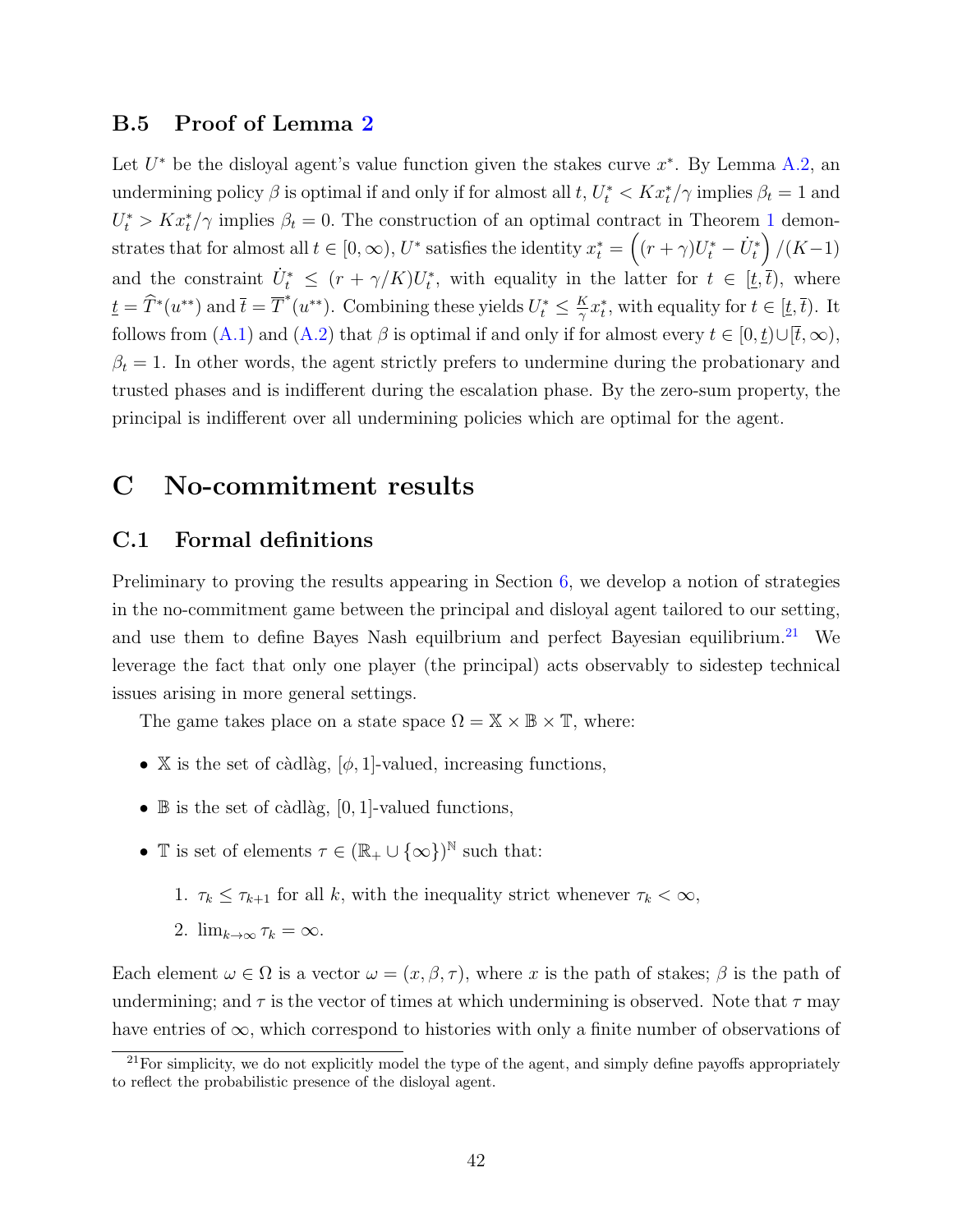undermining. Also, at most a finite number of observations of undermining are allowed by any finite time.  $\mathbb{X}, \mathbb{B}$ , and  $\mathbb{T}$  are endowed with the Borel  $\Sigma$ -algebras generated by sup norm.

Let X and B be the coordinate processes  $X(\omega) = \omega(x)$  and  $B(\omega) = \omega(\beta)$ , and define the counting process N by

$$
N_t(\omega) = \sum_{k=1}^{\infty} \mathbf{1}\{t \ge \omega(\tau)_k\}.
$$

Define  $\mathbb{F}^P$  to be the filtration induced by  $N^-$  and  $\mathbb{F}^A$  to be the filtration induced by  $(X^-, N^-)$ , where  $N^- \equiv N_{t-}$  and  $X_t^- \equiv X_{t-}$ .

**Definition C.1.** A strategy profile is a triple  $(\chi, \Lambda, \zeta)$ , where:

- $\chi$  is an  $\mathbb{F}^P$ -adapted, càdlàg, [ $\phi$ , 1]-valued stochastic process,
- $\Lambda$  is an  $\mathbb{F}^P$ -stopping time,
- $\zeta$  is an  $\mathbb{F}^A$ -adapted, càdlàg, [0, 1]-valued stochastic process.

 $(\chi, \Lambda)$  are chosen by the principal, and represent her control of stakes and termination, respectively.  $\zeta$  is chosen by the agent and represents his undermining policy, depending on the history of stakes and observed undermining.<sup>[22](#page-42-0)</sup> Intuitively,  $(\chi, \zeta)$  jointly determine a probability measure over stakes paths and undermining. However, as both condition on the path of observed undermining, whose distribution in turn depends on  $\zeta$ , the mapping must be carefully defined and shown to be coherent. We next formally a mapping from  $(\chi, \zeta)$  to probability measures on  $\Omega$ .

Fix a stakes-undermining pair  $(\chi, \zeta)$ .  $\mathbb{F}^P$ -adaptedness of  $\chi$  implies existence of a unique measurable function  $\widetilde{X}^{\chi} : \mathbb{T} \to \mathbb{X}$  such that  $\widetilde{X}^{\chi}(\omega(\tau)) = \chi(\omega)$  for every  $\omega$ . Similarly,  $\mathbb{F}^{A}$ adaptedness of  $\zeta$  implies existence of a unique measurable function  $\widetilde{B}^{\zeta}: \mathbb{X} \times \mathbb{T} \to \mathbb{B}$  such that  $\widetilde{B}^{\zeta}(\omega(x), \omega(\tau)) = \zeta(\omega)$  for every  $\omega$ . Also, for each  $\tau \in \mathbb{T}$  and  $k = 0, 1, ...,$  define  $\tau^k$  to be the vector such that  $\tau_j^k = \tau_j$  for  $j \leq k$ , and  $\tau_j^k = \infty$  for  $j > k$ .

Then given a pair  $(\chi, \zeta)$ , a probability distribution  $\mu^{\tau}(\chi, \zeta)$  over T can be defined via the conditional distributions

$$
\Pr(\tau_k \le \Delta t + \tau_{k-1} \mid \tau_1, ..., \tau_{k-1})
$$
\n
$$
= \begin{cases}\n0, & \Delta t < 0, \\
1 - \exp\left(-\gamma \int_0^{\Delta t} \widetilde{B}_{s+\tau_{k-1}}(\widetilde{X}^{\chi}(\tau^{k-1}), \tau^{k-1}) ds\right), & \Delta t \ge 0.\n\end{cases}
$$

<span id="page-42-0"></span> $22$ To avoid technical issues involving non-right-continuous stakes paths following a deviation by the principal, we assume that the agent can condition only on stakes prior to time  $t$ , but that time-t stakes are observed only after the agent makes his time-t undermining decision.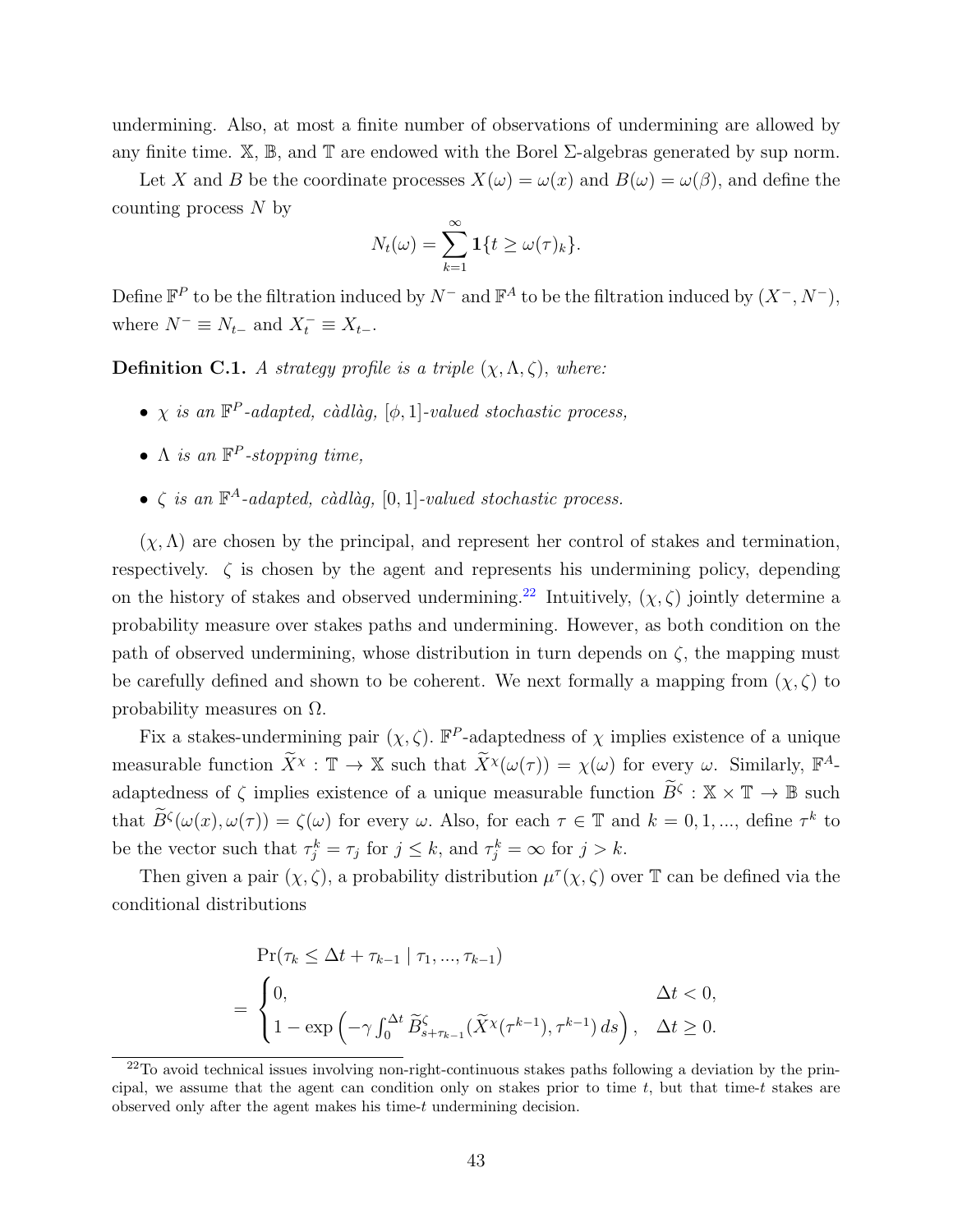whenever  $\tau_{k-1} < \infty$ , and  $Pr(\tau_k = \infty) = 1$  whenever  $\tau_{k-1} = \infty$ . These conditional distributions define the probability of the kth jump using the expected cumulative hazard rate under  $\zeta$ , assuming that no further jumps arrive after time  $\tau_{k-1}$  and stakes evolve according to  $\chi$ .

For this construction to induce a well-defined probability distribution  $\mu^{\tau}(\chi,\zeta)$  over  $\mathbb{T}$ , its support must be a subset of  $\mathbb{T}$ . Clearly  $\mu^{\tau}(\chi,\zeta)$  puts probability 1 on vectors  $\tau$  which are strictly increasing so long as elements are finite. Further, for each  $t < \infty$ ,

$$
\Pr(\tau_k \le t \mid \tau_1 \le t, ..., \tau_{k-1} \le t) \le 1 - \exp(-\gamma t),
$$

and so

$$
\mu^{\tau}(\chi,\zeta)(\{\lim_{k\to\infty}\tau_k\leq t\})\leq \prod_{k=1}^{\infty}(1-\exp(-\gamma t))=0.
$$

In other words,  $\mu^{\tau}(\chi,\zeta)$  ( $\{\lim_{k\to\infty}\tau_k=\infty\}$ ) = 1, so  $\mu^{\tau}(\chi,\zeta)$  places probability 1 on T, as required.

The measure  $\mu^{\tau}(\chi,\zeta)$  induces a natural measure  $\mu(\chi,\zeta)$  over  $\Omega$  as follows. For every measurable subset  $E \subset \Omega$ , let

$$
\overline{E}^{(\chi,\zeta)} = \{ \tau \in \mathbb{T} \ : \ (\widetilde{X}^{\chi}(\tau), \widetilde{B}^{\zeta}(\widetilde{X}^{\chi}(\tau), \tau), \tau) \in E \}.
$$

(Note that  $\overline{E}^{(\chi,\zeta)}$  is a measurable subset of T whenever E is a measurable subset of  $\Omega$ , given that compositions and vectors of measurable functions are measurable.) Then define  $\mu(\chi,\zeta)(E) = \mu^{\tau}(\chi,\zeta)(\overline{E}^{(\chi,\zeta)})$ . Note in particular that under  $\mu(\chi,\zeta), X(\omega) = \chi(\omega)$  and  $B(\omega) = \zeta(\omega)$  a.s.

Using the measure  $\mu(\chi, \zeta)$ , payoffs to the principal and disloyal agent from a given strategy profile may be defined as

$$
\Pi(\chi, \Lambda, \zeta) = q \mathbb{E}^{(\chi, 0)} \left[ \int_0^{\Lambda} e^{-rt} X_t (1 - KB_t) dt \right] + (1 - q) \mathbb{E}^{(\chi, \zeta)} \left[ \int_0^{\Lambda} e^{-rt} X_t (1 - KB_t) dt \right]
$$

and

$$
U^B(\chi, \Lambda, \zeta) = \mathbb{E}^{(\chi, \zeta)} \left[ \int_0^{\Lambda} e^{-rt} X_t(KB_t - 1) dt \right]
$$

and where  $\mathbb{E}^{(\chi,\zeta)}$  represents expectations under the measure  $\mu(\chi,\zeta)$ . Note that the principal's payoff is a weighted average of two expected payoffs, one assuming the agent plays the strategy  $\chi' = 0$ , in which case  $B = 0$  with probability 1, and one assuming the agent plays the strategy  $\chi' = \chi$ . These terms capture the payoff contributions from the loyal and disloyal agent, respectively.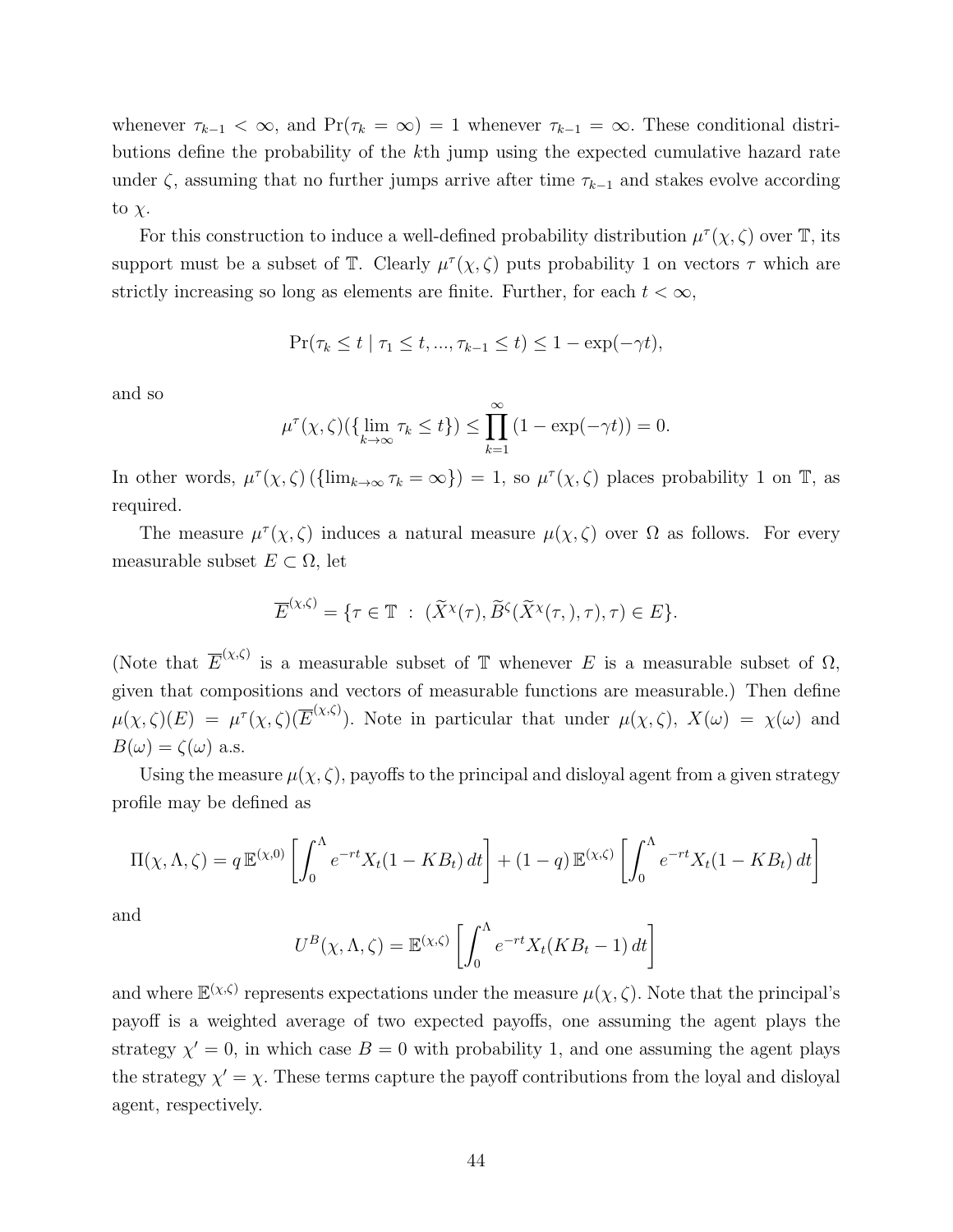**Definition C.2.** A Bayes Nash equilibrium is a strategy profile  $(\chi, \Lambda, \zeta)$  such that  $\Pi(\chi, \Lambda, \zeta) \ge$  $\Pi(\chi', \Lambda', \zeta)$  for all  $(\chi', \Lambda')$  and  $U^B(\chi, \Lambda, \zeta) \geq U^B(\chi, \Lambda, \zeta')$  for all  $\zeta'.$ 

We now turn to the definition of a perfect Bayesian equilibrium. Given any  $\mathbb{F}^A$ -adapted agent strategy  $\zeta$ , define a belief process  $\pi^{\zeta}$  by

$$
\pi_t^{\zeta} = \begin{cases} \left(1 + \frac{1-q}{q} \exp\left(-\gamma \int_0^t \zeta_s ds\right)\right)^{-1}, & N_t = 0, \\ 0, & N_t > 0. \end{cases}
$$

Note that  $\pi^{\zeta}$  is also  $\mathbb{F}^A$ -adapted, and accords with Bayes' rule whenever it applies. (Bayes' rule does not apply if N increments at a time when  $\zeta_t = 0$ . We resolve the resulting belief indeterminacy after such histories in favor of sure beliefs that the agent is disloyal.) The strategy  $\zeta$  induces a natural family of continuation strategies at each time t for the continuation games beginning at that time. This family of strategies is indexed by the history  $h_t = (x_s, n_s)_{s \leq t}$ , where

$$
n_t = \sum_{k=1}^{\infty} \mathbf{1}\{t \geq \tau_k\},\
$$

and the continuation game at time  $t$  with history  $h_t$  is isomorphic to the original game with initial beliefs  $Pr(\theta = G) = \pi_t$ . We will denote the induced strategy in each continuation game by  $\zeta^{\geq t}(h_t)$ .

**Definition C.3.** A perfect Bayesian equilibrium is a strategy profile  $(\chi, \Lambda, \zeta)$  such that:

- $\chi$  is  $\mathbb{F}^P$ -adapted,  $\Lambda$  is an  $\mathbb{F}^P$ -stopping time, and  $\zeta$  is  $\mathbb{F}^A$ -adapted,
- $(\chi, \Lambda, \zeta)$  is a Bayes Nash equilibrium,
- For every time  $t \geq 0$  and history  $h_t = (x_s, n_s)_{s \leq t}$ , there exists a principal strategy  $(\chi', \Lambda')$  such that  $(\chi', \Lambda', \zeta^{\geq t}(h_t))$  is a pure-strategy Bayes Nash equilibrium of the game with initial stakes  $X_t$  and initial beliefs  $\pi_t^{\zeta}$  $_t^{\varsigma}$  .

Our notion of perfect Bayesian equilibrium economizes on notation by not explicitly recording the principal's off-path continuation play as part of the equilibrium strategy profile. Nevertheless, the equilibrium definition requires that, both on and off path, the agent's continuation play be part of a Nash equilibrium of the continuation game. Note that the requirement of Bayes Nash equilibrium already implies this condition for all on-path histories, and thus the on-path continuation play constitutes an equilibrium of the continuation game. The extra requirement is that some other equilibrium strategy profile justify the agent's play following any off-path history. $^{23}$  $^{23}$  $^{23}$ 

<span id="page-44-0"></span> $^{23}$ This definition also does not formally require that the *same* continuation equilibrium is played at each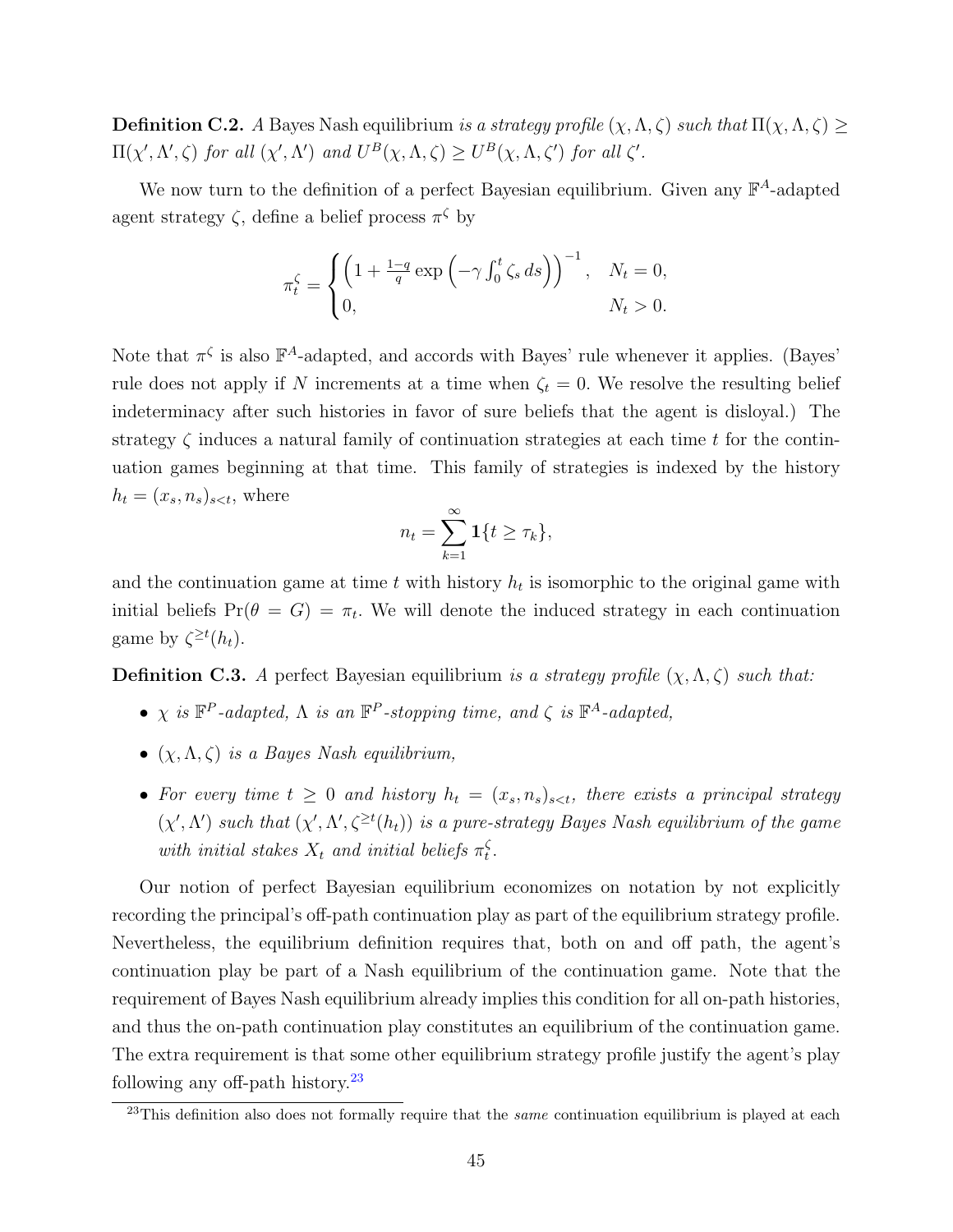### C.2 Proof of Proposition [2](#page-22-0)

We first establish that any Bayes Nash equilibrium must immediately terminate the disloyal agent following undermining on the equilibrium path. (We defer a proof of this result to Section [C.2.1.](#page-46-0))

<span id="page-45-1"></span>**Lemma C.1.** Suppose  $\phi > 0$ . Fix a strategy profile  $\sigma$ . Let  $\tau_D$  be the first time the agent is detected undermining, and  $\tau_F$  be the time at which the agent is terminated. If  $Pr_{\sigma}(\tau_F >$  $\tau_D$ ) > 0, then  $\sigma$  is not a Bayes Nash equilibrium.

In light of this lemma, we will restrict attention to strategy profiles in which the principal immediately terminates the agent following detected undermining. We will call such strategy profiles stringent. In principle this restriction could rule out equilibria in non-stringent strategies under which the principal does not immediately terminate the agent following detection, but only when the agent does not actually undermine. However, we will see that the unique stringent equilibrium features a binding IC constraint whenever it is optimal for the agent not to undermine. As a result, no non-stringent equilibria exist.<sup>[24](#page-45-0)</sup>

A stringent strategy profile can be summarized as a triple  $\sigma = (x, T_F, \beta)$ , where x is the stakes curve prior to detected undermining;  $T_F$  is the time at which the principal terminates the agent supposing no undermining is detected; and  $\beta$  is the disloyal agent's undermining strategy prior to being detected. We will call a stringent strategy profile *incentive-compatible* if β maximizes the disloyal agent's payoff under the stringent contract  $(x, T_F)$ .

Define an indexed set of optimal stakes curves  $x^{**}(p)$  for  $p \in [0,1]$ , where  $x^{**}(p)$  is the (unique) optimal commitment stakes curve when the agent is loyal with probability  $p$ . This family of curves is characterized by Theorem [1](#page-8-1) as  $q$  is allowed to vary. In particular,  $x^{**}(q) = x^*$ .

**Definition C.4.** A stringent strategy profile  $(x, T_F, \beta)$  is time-consistent if  $T_F = \infty$  and at each time t,  $(x_s)_{s \geq t} = x^{**}(\pi_t)$ , where  $\pi_t$  are the principal's time-t posterior beliefs that  $\theta = G$ conditional on no detected undermining and undermining policy  $\beta$ .

Note in particular that any time-consistent strategy must implement the optimal stakes curve  $x^*$ .

history along the revised equilibrium path following a deviation. However, it is easy to see that along the revised equilibrium path, continuation play of the revised equilibrium strategy continues to satisfy the equilibrium requirement for successive subgames.

<span id="page-45-0"></span><sup>&</sup>lt;sup>24</sup>If  $\phi = 0$ , then additional equilibria exist in which the principal instead sets stakes to zero rather than terminating immediately. The selected continuation in this case makes no difference to pre-detection equilibrium outcomes. We resolve this indeterminacy by selecting the immediate-termination equilibrium.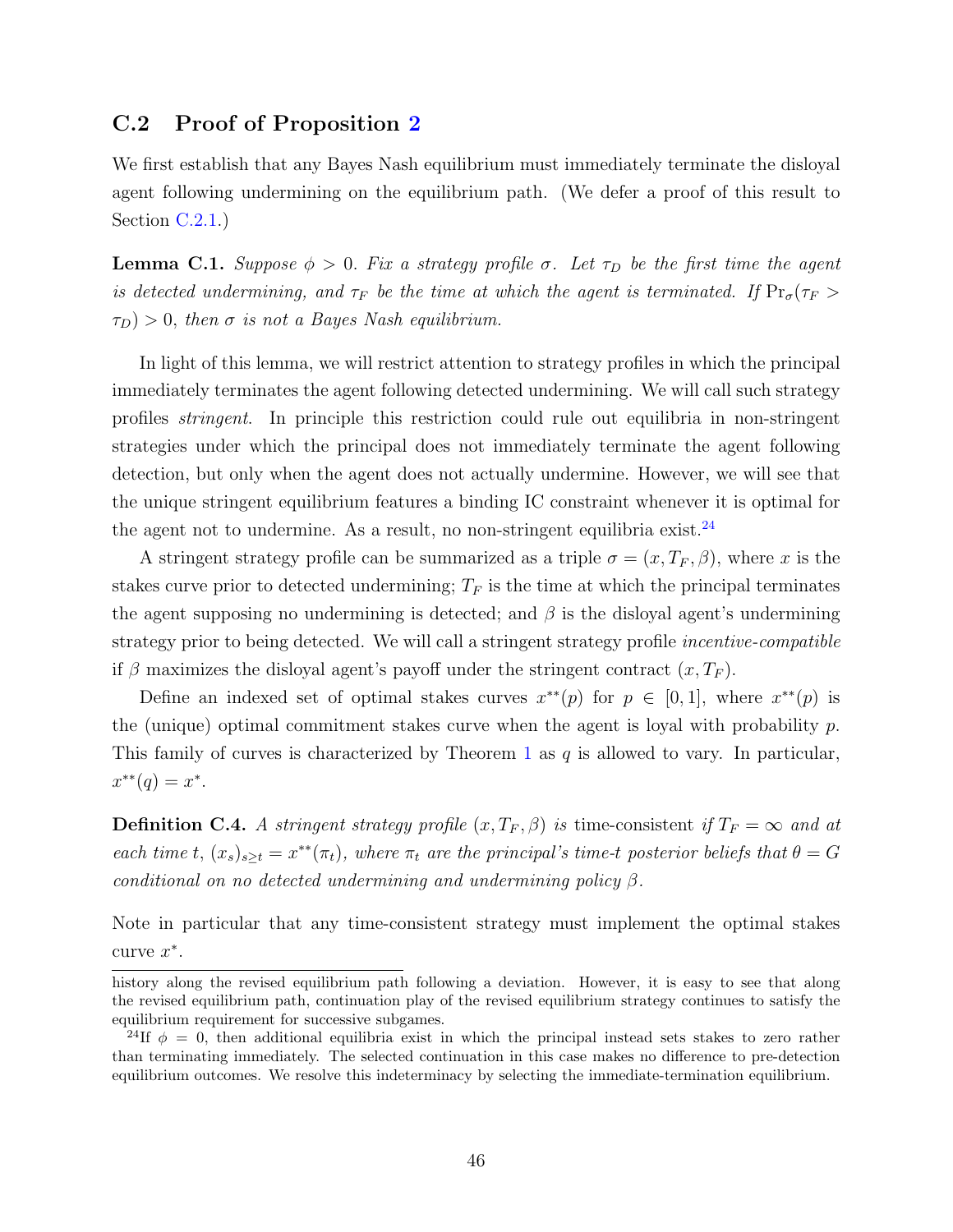We now establish that there exists a unique  $\beta^*$  under which the stringent strategy profile  $(x^*,\infty,\beta^*)$  is incentive-compatible and time-consistent. (We defer a proof of this result to Section [C.2.2.](#page-47-0)) Let  $\underline{t}^* \equiv \inf\{t : x_t^* > \phi\}$  and  $\overline{t}^* \equiv \inf\{t : x_t^* = 1\}$ . Clearly  $0 \leq \underline{t}^* \leq \overline{t}^* < \infty$ .

<span id="page-46-1"></span>**Lemma C.2.** There exists a unique undermining policy  $\beta^*$  such that the stringent strategy profile  $(x^*,\infty,\beta^*)$  is incentive-compatible and time-consistent. Letting  $\pi^*$  be the sequence of posterior beliefs induced by  $\beta^*$  conditional on no detected undermining,  $\beta^*$  and  $\pi^*$  satisfy:

- $\beta_t^* = 1$  for  $t \in [0, \underline{t}^*) \cup [\overline{t}^*, \infty)$ ,
- If  $\underline{t}^* < \overline{t}^*$ , then  $\beta^*$  is a strictly increasing, continuous function on  $[\underline{t}^*, \overline{t}^*)$  with  $\beta_t^* =$  $1/(K(1-\pi_t^*))$  for all  $t \in [\underline{t}^*, \overline{t}^*)$  and  $\beta_{\overline{t}^*}^*$  $t^*_{t^-} = 1.$

By varying q in the proof of Lemma [C.2,](#page-46-1) a direct corollary is that for each  $p \in [0,1]$ , there exists a unique time-consistent, incentive-compatible undermining policy  $\beta^{**}(p)$  corresponding to the optimal stakes curve  $x^{**}(p)$  when beliefs are p. Another immediate consequence is that for all t,  $(\beta^*)_{s\geq t} = \beta^{**}(\pi_t^*)$ . For otherwise, the undermining policy  $\beta =$  $((\beta^*)_{s\in[0,t)},\beta^{**}(\pi^*_t)_{s\geq t})$  would constitute another incentive-compatible, time-consistent undermining policy under  $x^*$  and initial belief  $q$ , contradicting the uniqueness guaranteed by Lemma [C.2.](#page-46-1)

Our next result shows that time-consistency and incentive-compatibility are necessary conditions for equilibrium (We defer a proof of this result to Section [C.2.3.](#page-52-0))

<span id="page-46-2"></span>Proposition C.1. Every Bayes Nash equilibrium in stringent strategies is time-consistent and incentive-compatible.

This result implies that there are no Bayes Nash equilibria in stringent strategies other than  $(x^*, \infty, \beta^*)$ . We complete the analysis by proving that the stringent strategy profile  $(x^*,\infty,\beta^*)$  is a perfect Bayesian equilibrium. (We defer a proof of this result to Section [C.2.4.](#page-53-0))

<span id="page-46-3"></span>**Proposition C.2.** The stringent strategy profile  $(x^*, \infty, \beta^*)$  is a perfect Bayesian equilibrium.

#### <span id="page-46-0"></span>C.2.1 Proof of Lemma [C.1](#page-45-1)

Let  $\sigma = (\sigma_P, \sigma_A)$  be a Bayes Nash equilibrium strategy profile, where  $\sigma_P$  is the principal's strategy and  $\sigma_A$  is the disloyal agent's strategy. Suppose that  $Pr_{\sigma}(\tau_D < \infty) > 0$ . We will derive a series of restrictions on continuation behavior after detected undermining.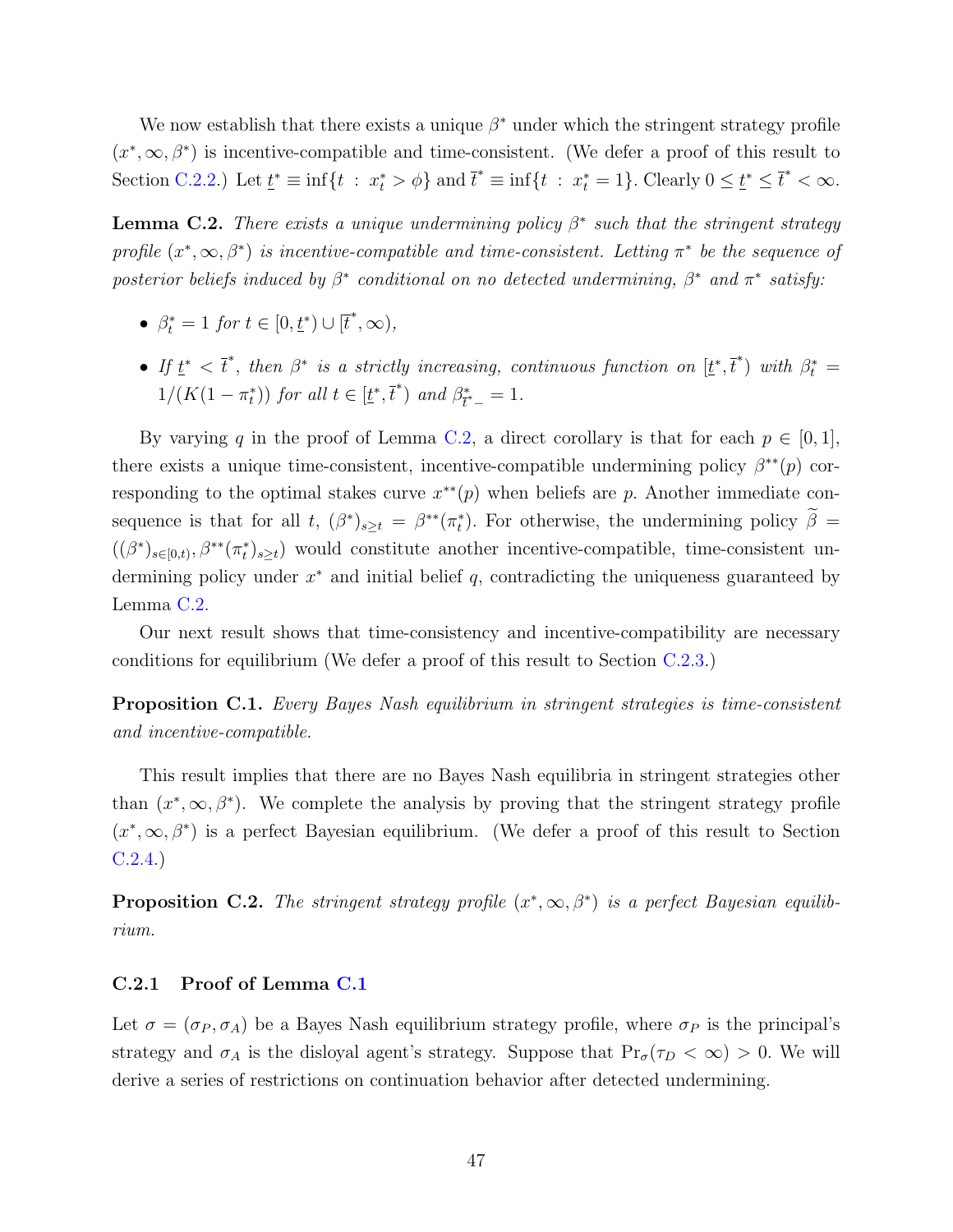Suppose first that, following detected undermining, the principal's continuation payoff is non-negative with positive probability, but on a positive-probability subset of these histories she does not immediately terminate the agent. The disloyal agent's continuation payoff following detection is nonpositive after such histories. But then as  $\phi > 0$ , the agent could strictly improve his continuation payoff following all such histories by undermining with maximum intensity going forward. Since the agent is detected undermining with strictly positive probability, this modification must also improve the agent's ex ante payoff over  $\sigma_A$ , holding fixed the principal's strategy, contradicting equilibrium. So under  $\sigma$ , the principal must immediately terminate the agent following detected undermining whenever her continuation payoff is non-negative.

Suppose now that, following detected undermining, the principal's payoff is strictly negative with positive probability. Then by terminating the agent immediately, the principal strictly improves her continuation payoff following such histories. Since the agent is detected undermining with strictly positive probability, this modification must strictly improve the principal's ex ante payoff, holding fixed the agent's strategy. This again contradicts the assumption that  $\sigma$  is an equilibrium. So the principal must receive a non-negative continuation payoff following detected undermining.

Collecting these results, if  $Pr_{\sigma}(\tau_D < \infty) > 0$ , then necessary conditions for  $\sigma$  to be an equilibrium are that 1) the principal's continuation payoff following detection is zero, and 2) this continuation payoff must be delivered by immediate termination. An immediate implication is that  $Pr_{\sigma}(\tau_F \leq \tau_D) = 1$ . To complete the proof, note that  $Pr_{\sigma}(\tau_F > \tau_D) > 0$ implies  $Pr_{\sigma}(\tau_D < \infty) > 0$ . Thus if  $Pr_{\sigma}(\tau_F > \tau_D) > 0$ ,  $\sigma$  cannot be an equilibrium.

#### <span id="page-47-0"></span>C.2.2 Proof of Lemma [C.2](#page-46-1)

Let  $\beta$  be an incentive-compatible undermining policy, and let  $(\pi)_{t\geq0}$  be the associated reputation process conditional on no detection of undermining. Note that  $\pi$  must be weakly increasing in time given that lack of detection is (weakly) good news about the agent's loy-alty. Lemma [2](#page-10-2) implies that incentive compatibility is equivalent to  $\beta_t = 1$  on  $[0, \underline{t}^*) \cup [\overline{t}^*, \infty)$ . We will freely use this feature of  $\beta$  going forward.

For each  $u \in [0, \overline{U}]$  and  $p \in [q, 1]$ , let  $V^*(u, p)$  denote the principal's optimized commitment value function, as a function of the promised utility  $u$  to the disloyal agent and the agent's initial reputation is  $p$ . This value function is as defined in the proof of Theorem [1,](#page-8-1) with the dependence of this value on the agent's reputation made explicit. Define  $u^*(p) \equiv \arg \max_{u \in [0,\overline{U}]} V^*(u,p)$ . We assume that q is large enough that  $u^*(q) > U$ , in which case  $u^*(p)$  is single-valued for all  $p \in [q, 1]$  and satisfies  $u^*(p) > U$ . Let  $U^*$  denote the disloyal agent's continuation value process under the stringent contract  $(x^*, \infty)$  and an optimal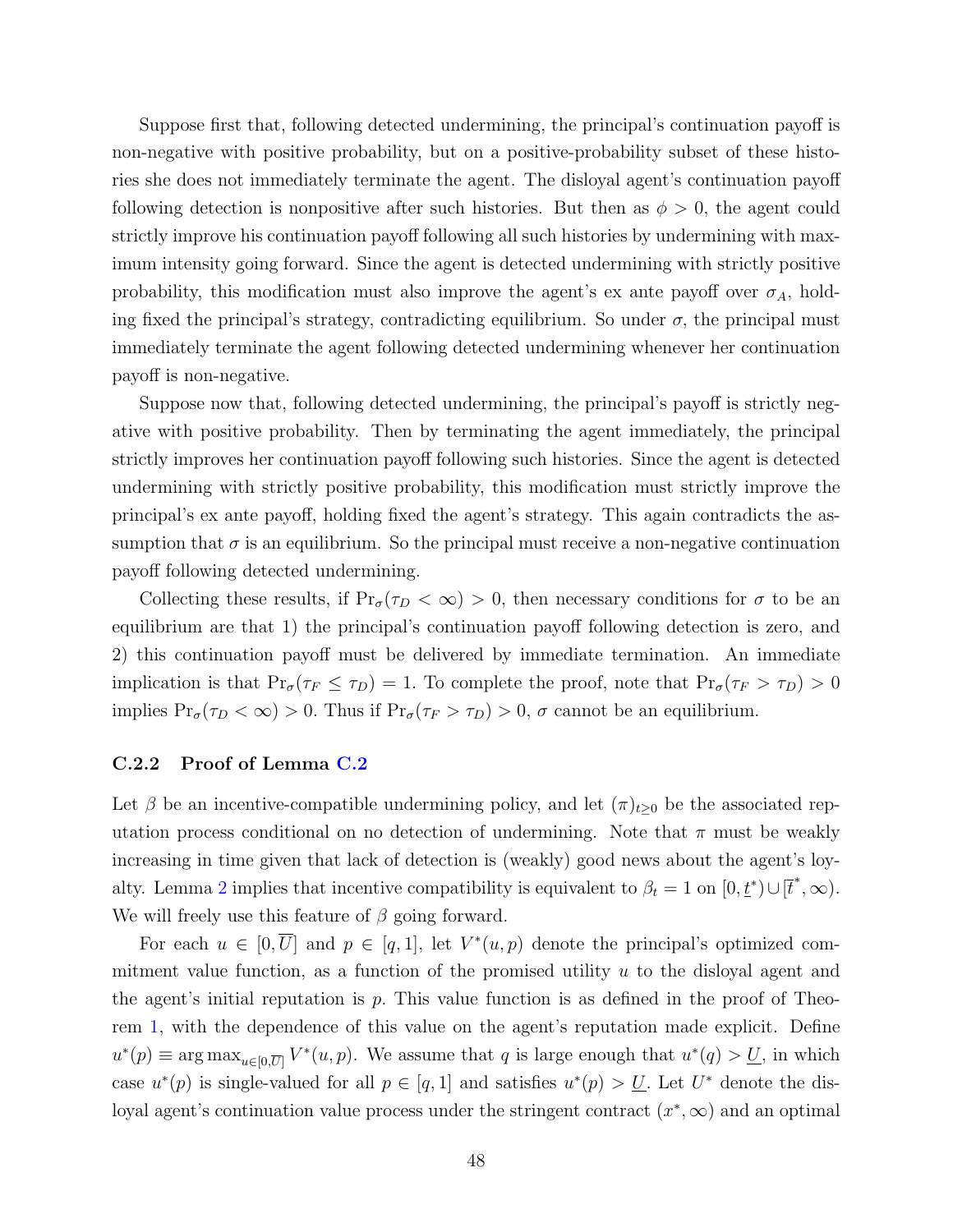undermining policy. Note that  $U_0^* = u^*(q)$ , and  $u^*(q) < \overline{U}$  given that  $q < (K-1)/K$ . In an abuse of notation, for each  $u \in [0, \overline{U}]$ , let  $x^*(u)$  be as characterized in Proposition [B.1.](#page-32-1) The definition of  $x^{**}$  implies the identity  $x^{**}(p) = x^{*}(u^{*}(p))$  for all p.

Time-consistency is equivalent to the requirement that  $(x_s^*)_{s\geq t} = x^{**}(\pi_t)$  for all t. Suppose first that  $q \ge (K-1)/K$ . Then  $\bar{t}^* = 0$ , so that  $x_t^* = 1$  and  $\beta_t = 1$  for all time, and for all  $t > 0$ ,  $\pi_t > (K-1)/K$ . This latter inequality implies that  $x^{**}(\pi_t) = 1$ . Thus  $(x^*, \beta)$  is time-consistent. For the remainder of the proof, assume that  $q < (K-1)/K$ . This implies in particular that  $\bar{t}^* > 0$ .

As a preliminary result, we establish that  $(x^*, \beta)$  is time-consistent if and only if  $U_t^* =$  $u^*(\pi_t)$  for all t. To see that time-consistency implies  $U_t^* = u^*(\pi_t)$ , note that time-consistency requires that for all t,  $(x_s^*)_{s\geq t} = x^{**}(\pi_t)$ . But  $x^{**}(\pi_t) = x^{*}(u^{*}(\pi_t))$ , and by definition of  $x^{*}(u)$ the contract  $(x^*(u^*(\pi_t)), \infty)$  delivers the disloyal agent an expected utility of  $u^*(\pi_t)$ . Hence  $U_t^* = u^*(\pi_t)$  for all t. In the other direction, suppose that  $U_t^* = u^*(\pi_t)$  holds for all t. By construction, the stakes curve  $x^*$  satisfies  $(x_s^*)_{s\geq t} = x^*(U_t^*)$  for all t. Then if  $U_t^* = u^*(\pi_t)$ , it follows that  $(x_s^*)_{s\geq t} = x^*(u^*(\pi_t)) = x^{**}(\pi_t)$  for all t, establishing time-consistency. Going forward, we will make free use of this equivalent characterization of time-consistency.

We now establish that time-consistency implies  $\bar{t}^* = \inf\{t : \pi_t \ge (K-1)/K\}$ . Note that  $U^*$  is increasing and  $\overline{t}^* = \inf\{t : U_t^* = \overline{U}\}\$ , while  $u^*(p) = \overline{U}$  if and only if  $p \ge (K-1)/K$ . Then for  $t > \bar{t}^*, U_t^* = u^*(\pi_t)$  iff  $\pi_t \geq (K-1)/K$ . Meanwhile for  $t < \bar{t}^*$  we have  $U_t^* < \overline{U}$ , in which case  $U_t^* = u^*(\pi_t)$  implies that  $\pi_t < (K - 1)/K$ .

Now, suppose that  $\bar{t}^* = \inf\{t : \pi_t \ge (K-1)/K\}$ . We will prove that under this condition,  $(x^*, \infty, \beta)$  is time-consistent if and only if  $\beta_t = 1/(K(1 - \pi_t))$  for almost all  $t \in (\underline{t}^*, \overline{t}^*)$ . For  $t \geq \overline{t}^*$ , the hypothesized condition implies that  $u^*(\pi_t) = \overline{U}$ . Then as  $U_t^* = \overline{U}$ for  $t \geq \overline{t}^*$ , the condition  $U_t^* = u^*(\pi_t)$  is satisfied on this range of times. Meanwhile for  $t \in (0, \overline{t}^*)$ ,  $\pi_t < (K-1)/K$  and  $u^*(\pi_t) \in (\underline{U}, \overline{U})$ , so  $U_t^* = u^*(\pi_t)$  if and only if  $U_t^*$  satisfies the first-order condition  $\frac{\partial V^*}{\partial u}(U_t^*, \pi_t) = 0^{25}$  $\frac{\partial V^*}{\partial u}(U_t^*, \pi_t) = 0^{25}$  $\frac{\partial V^*}{\partial u}(U_t^*, \pi_t) = 0^{25}$  Hence, time-consistency is satisfied if and only if  $\frac{\partial V^*}{\partial u}(U_t^*, \pi_t) = 0$  for all  $t < \overline{t}^*.$ 

Given any t and  $u \in [\underline{U}, \overline{U}]$ , we will define an undermining policy  $\beta^t(u)$  under which both  $(x^*(U_t^*), \infty, \beta^t(u))$  and  $(x^*(u), \infty, \beta^t(u))$  are incentive-compatible contracts. Let  $\hat{T}^*(u)$ and  $\overline{T}^*(u)$  be as defined in the proof of Proposition [B.1,](#page-32-1) and note that the proof of that proposition implies that  $\underline{t}^* = \min{\{\widehat{T}^*(U_0^*), \overline{T}^*(U_0^*)\}}$  while  $\overline{t}^* = \overline{T}^*(U_0^*)$ . Set

$$
\beta^{t}(u)_{s} = \begin{cases} \beta_{t+s}, & s \in [\widehat{T}^{*}(U_{t}^{*}), \overline{T}^{*}(U_{t}^{*})) \cap [\widehat{T}^{*}(u), \overline{T}^{*}(u)), \\ 1, & \text{otherwise.} \end{cases}
$$

<span id="page-48-0"></span><sup>&</sup>lt;sup>25</sup>As we establish in the proof of Theorem [1,](#page-8-1) the optimizer  $u^*(p)$  is uniquely defined by this first-order condition whenever  $u^*(p) \in (\underline{U}, \overline{U}).$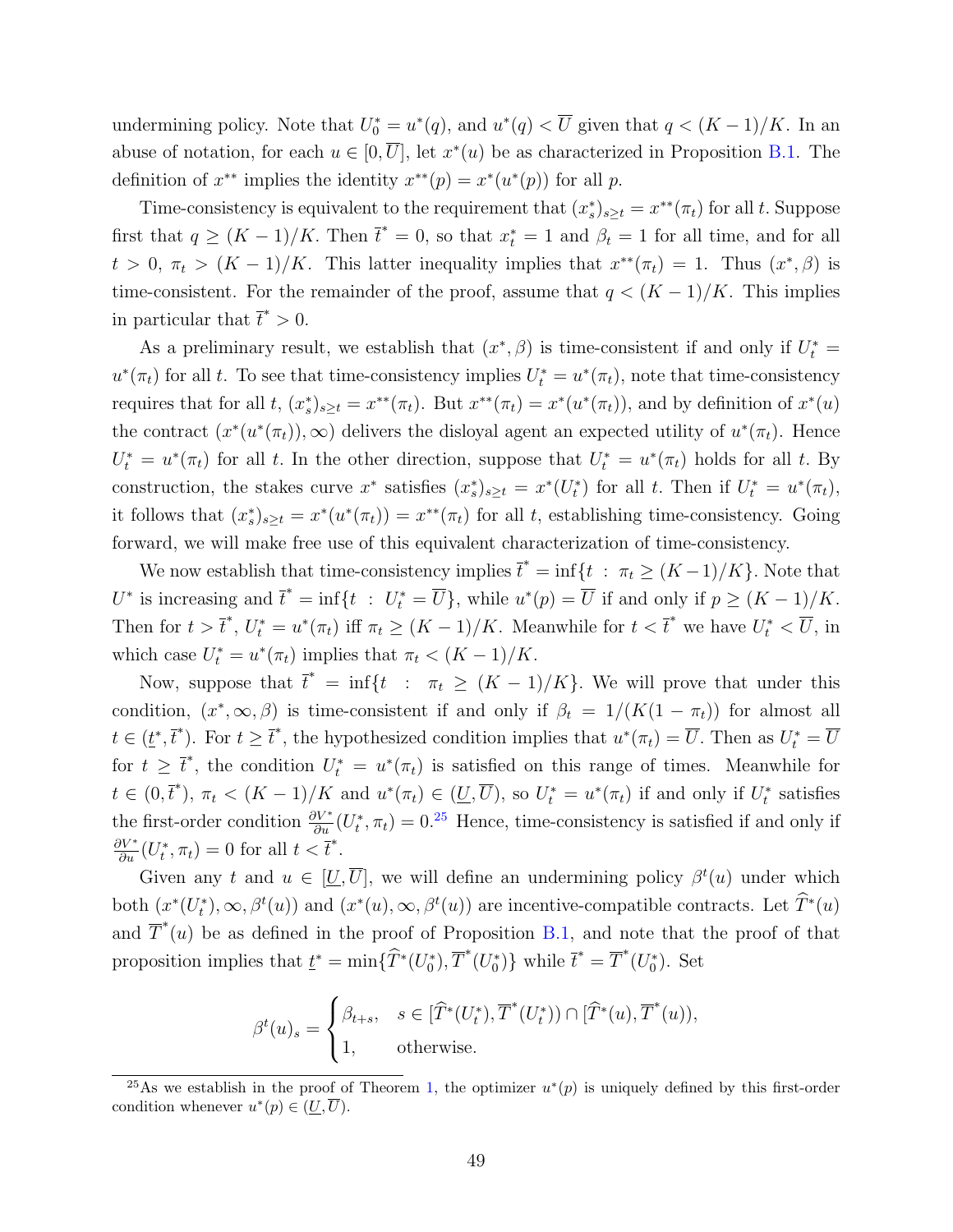Because this undermining policy chooses an intensity less than 1 only when the agent is indifferent under both  $x^*(U_t^*)$  and  $x^*(u)$ , it is incentive-compatible under both policies. Note that  $\beta^t(U_t^*) = (\beta_s)_{s \geq t}$  for every t.

For all t and  $u, u' \in [\underline{U}, \overline{U}]$ , define the auxiliary value function

$$
\widehat{V}(u, u', t) = \int_0^\infty x^*(u)_s e^{-rs} [\pi_t + (1 - \pi_t)(1 - K\beta^t(u')_s) e^{-\gamma \int_0^s \beta^t(u')_y \, dy}] ds. \tag{C.1}
$$

 $\hat{V}(u, u', t)$  is the principal's payoff when initial beliefs are  $\pi_t$ , the principal chooses contract  $(x^*(u), \infty)$ , and the disloyal agent chooses undermining policy  $\beta^t(u')$ . Note that  $\hat{V}(u, u, t) =$  $V^*(u, \pi_t)$  for any t and u given that  $\beta^t(u)$  is, by construction, incentive-compatible under  $x^*(u)$ . Further,  $\hat{V}(U_t^*, u', t) = V^*(U_t^*, \pi_t)$  for any t and u' given that  $\beta^t(u')$  is, by construction, incentive-compatible under  $x^*(U_t^*)$ .

The derivative  $\frac{\partial V^*}{\partial u}(U_t^*, \pi_t)$  can be written in terms of  $\widehat{V}$  as

<span id="page-49-0"></span>
$$
\frac{\partial V^*}{\partial u}(U_t^*, \pi_t) = \frac{\partial \widehat{V}}{\partial u}(U_t^*, U_t^*, t) + \frac{\partial \widehat{V}}{\partial u'}(U_t^*, U_t^*, t).
$$

As noted earlier,  $\hat{V}(U_t^*, u', t)$  is independent of  $u'$ , and so the second derivative in the previous expansion vanishes. It is straightforward to calculate the remaining derivative, yielding

$$
\frac{\partial V^*}{\partial u}(U_t^*, \pi_t) = \int_{\min\{\widehat{T}^*(U_t^*)\}}^{\overline{T}^*(U_t^*)}\frac{\partial x^*(u)_s}{\partial u}\bigg|_{u=U_t^*}e^{-rs}[\pi_t + (1-\pi_t)(1-K\beta_{t+s})e^{-\gamma\int_0^s \beta_{t+y}dy}]ds
$$

$$
-\frac{\partial \overline{T}^*}{\partial u}(U_t^*)\Delta x^*(U_t^*)\overline{T}^*(U_t^*)e^{-r\overline{T}^*(U_t^*)}[\pi_t + (1-\pi_t)(1-K)e^{-\gamma\int_0^{\overline{T}^*(U_t^*)}\beta_{t+y}dy}],
$$
(C.2)

where  $\Delta x^*(u)_t \equiv x^*(u)_t - x^*(u)_t$ . This calculation relies on several basic properties of  $x^*(u)$ :  $x^*(u)_t = \phi$  for  $t < \min\{\widehat{T}^*(U_t^*), \overline{T}^*(U_t^*)\}; x^*(u)_t = 1$  for  $t \geq \overline{T}^*(U_t^*)$ ;  $x^*(u)_t$  is differentiable wrt u for all  $t \in (\widehat{T}^*(u), \overline{T}^*(u))$ ; and  $x^*(u)_t$  is continuous except at  $\overline{T}^*(U_t^*)$ . It further relies on the fact that  $\overline{T}^*$  is differentiable at  $U_t^*$  for all  $t \in (0, \overline{t})$ .

Bayes' rule and the identity  $\bar{t}^* = t + \overline{T}^*(U_t^*)$  for  $t < \bar{t}$  imply that

$$
\pi_{\bar{t}^*} = \pi_{t+\overline{T}^*(U_t^*)} = \pi_t / \left( \pi_t + (1 - \pi_t) \exp \left( -\gamma \int_0^{\overline{T}^*(U_t^*)} \beta_{t+y} \, dy \right) \right).
$$

Meanwhile, by assumption  $\pi_{\bar{t}} = (K - 1)/K$ . Hence the final term in [\(C.2\)](#page-49-0) vanishes. Moreover, for  $s \in (\widehat{T}^*(u), \overline{T}^*(u))$ ,  $x^*(u)_s = \frac{\gamma \widehat{U}}{K} e^{(r+\gamma/K)s}$ . Hence  $\frac{\partial V^*}{\partial u}(U_t^*, \pi_t) = 0$  for all  $t < \overline{t}^*$  is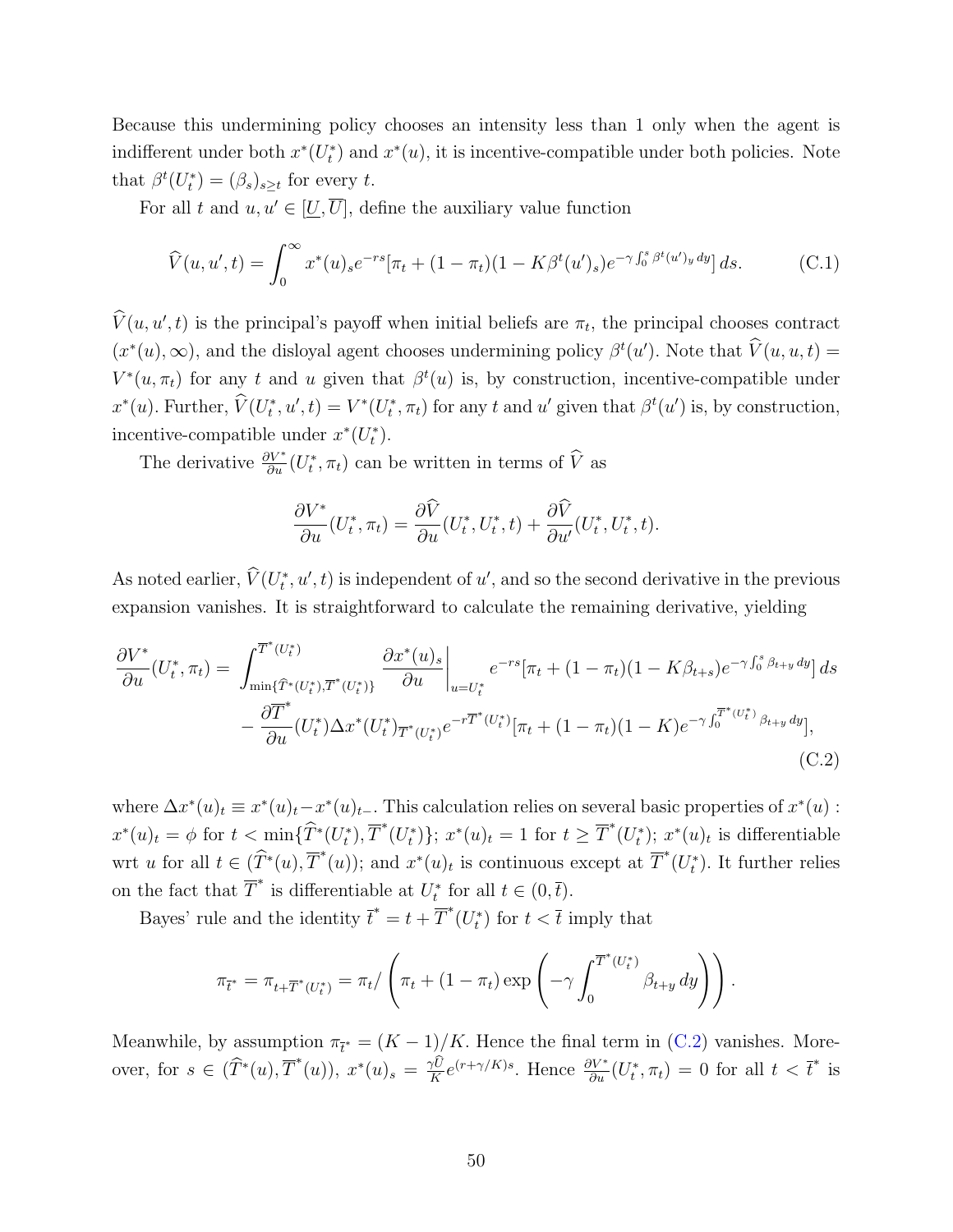equivalent to  $F(t) = 0$  for all  $t < \bar{t}^*$ , where

$$
F(t) = \int_{\min\{\widehat{T}^*(U_t^*)\}}^{\overline{T}^*(U_t^*)} e^{\gamma s/K} \left[ \pi_t + (1 - \pi_t)(1 - K\beta_{t+s}) \exp\left(-\gamma \int_0^s \beta_{t+y} \, dy\right) \right] ds.
$$

If  $\widehat{U} \ge \overline{U}$ , with  $\widehat{U}$  as defined in the proof of Theorem [1,](#page-8-1) then  $\widehat{T}^*(U_t^*) \ge \overline{T}^*(U_t^*)$  for all t and trivially  $F(t) = 0$  for all  $t < \overline{t}^*$ . On the other hand, when  $\widehat{U} < \overline{U}$  then  $\widehat{T}^*(U_t^*) \leq \overline{T}^*(U_t^*)$ for all t. Then using the identities  $\overline{T}^*(U_t^*) = \overline{T}^*(U_0^*) - t$  and  $\widehat{T}^*(U_t^*) = \max{\{\widehat{T}^*(U_0^*) - t, 0\}} =$  $\max\{\underline{t}^* - t, 0\}$  holding for all  $t < \overline{t}^*, F(t)$  may be equivalently written using a change of variables as

$$
F(t) = \int_{\max\{t^*,t\}}^{\overline{t^*}} e^{\gamma(s'-t)/K} \left[ \pi_t + (1-\pi_t)(1-K\beta_{s'}) \exp\left(-\gamma \int_t^{s'} \beta_{y'} \, dy'\right) \right] \, ds'.
$$

Differentiating this expression wrt t and using the Bayes' rule identity  $\dot{\pi}_t = \gamma \beta_t \pi_t (1 - \pi_t)$ yields derivative

$$
F'(t) = -(\pi_t + (1 - \pi_t)(1 - K\beta_t))\mathbf{1}\{t \ge \underline{t}^*\} + \gamma \left(\beta_t(1 - \pi_t) - \frac{1}{K}\right)F(t)
$$

for all  $t \neq t^*$ . Now,  $F(t) = 0$  for  $t < \overline{t}^*$  implies that  $F'(t) = 0$  for  $t \in [0, \overline{t}^*) \setminus \{t^*\}$ . Hence the previous expression reduces to  $\pi_t + (1 - \pi_t)(1 - K\beta_t) = 0$  for all  $t \in (\underline{t}^*, \overline{t}^*)$ , which after rearrangement yields  $\beta_t = 1/(K(1 - \pi_t)).$ 

In the other direction, suppose that  $\beta_t = 1/(K(1 - \pi_t))$  for almost all  $t \in (\underline{t}^*, \overline{t}^*)$ . In that case, the previous expression for  $F'(t)$  implies that  $F'(t) = 0$  for all  $t \in [0, \overline{t}^*) \setminus {\{\underline{t}^*\}}$ . Since the boundary condition  $F(\bar{t}^*) = 0$  holds trivially, it must be that  $F(t) = 0$  for all  $t < \bar{t}^*$ . Thus  $\beta_t = 1/(K(1 - \pi_t))$  for almost all  $t \in (\underline{t}^*, \overline{t}^*)$  is necessary and sufficient for time-consistency.

We next show that if  $\beta_t = 1/(K(1-\pi_t))$  for almost all  $t \in (\underline{t}^*, \overline{t}^*)$ , then  $\overline{t}^* = \inf\{t : \pi \geq 1\}$  $(K-1)/K$ , so that the second condition is redundant for characterizing time-consistency. Given any incentive-compatible undermining policy,  $(C.2)$  holds at  $t = 0$  regardless of the value of  $\pi_{\bar{t}}$ . Further, if  $\beta_t = 1/(K(1 - \pi_t))$  for almost all  $t \in (\underline{t}^*, \overline{t}^*)$ , then the logic above implies that the first term in this identity vanishes. Thus

$$
\frac{\partial V^*}{\partial u}(U_0^*,q) = -\frac{\partial \overline{T}^*}{\partial u}(U_0^*) \Delta x_{\overline{t}^*}^* e^{-r\overline{t}^*} \left(q + (1-q)(1-K)e^{-\gamma \int_0^{\overline{t}^*} \beta_t dt}\right).
$$

Using Bayes' rule, this is equivalently

$$
\frac{\partial V^*}{\partial u}(U_0^*,q) = -\frac{\partial \overline{T}^*}{\partial u}(U_0^*) \Delta x_{\overline{t}^*}^* e^{-r\overline{t}^*} q\left(1 + (1-K)\frac{1-\pi_{\overline{t}^*}}{\pi_{\overline{t}^*}}\right).
$$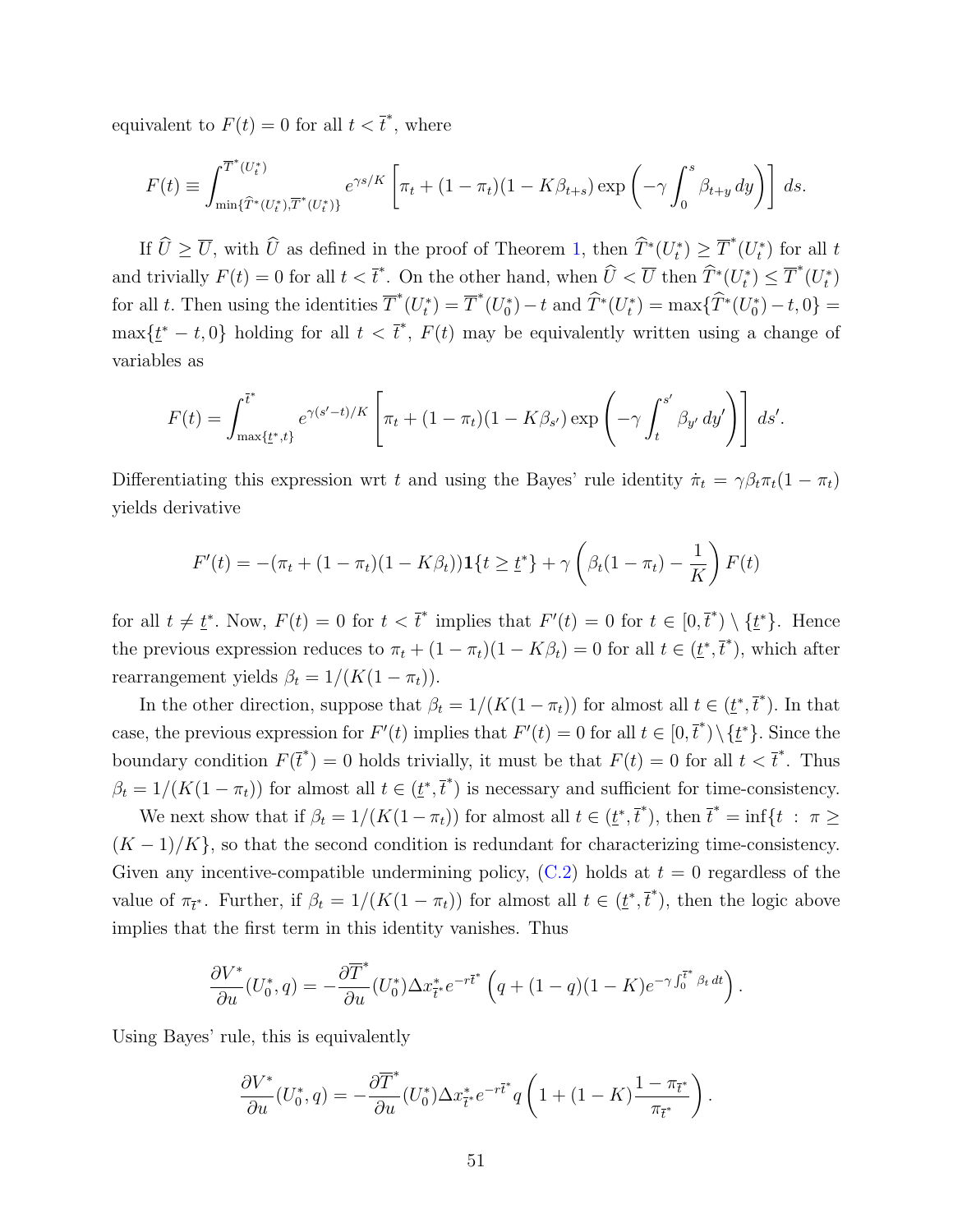It is easy to verify that  $\partial \overline{T}^*/\partial u < 0$  for all u. Further,  $\Delta x^*$  $\frac{f^*}{t^*} > 0$ , and  $\frac{\partial V^*}{\partial u}(U_0^*, q) = 0$  given that  $q < (K-1)/K$ . Then this identity implies that  $(K-1)(1 - \pi_{\bar{t}})/\pi_{\bar{t}} = 1$ , or equivalently  $\pi_{\bar{\ell}^*} = (K-1)/K$ , as desired.

We complete the proof by showing that there exists a unique incentive-compatible undermining policy  $\beta^*$ , with associated belief process  $\pi^*$ , satisfying the necessary and sufficient condition for time-consistency  $\beta_t^* = 1/(K(1 - \pi_t^*))$  for almost all  $t \in (\underline{t}^*, \overline{t}^*)$ . Incentivecompatibility requires that  $\beta_t^* = 1$  for  $t \in [0, \underline{t}^*) \cup [\overline{t}^*, \infty)$ . So consider times  $t \in (\underline{t}^*, \overline{t}^*)$ . Substituting  $\beta_t^* = 1/(K(1 - \pi_t^*))$  into the Bayes' rule ODE  $\dot{\pi}_t^* = \gamma \beta_t^* \pi_t^* (1 - \pi_t^*)$  yields  $\dot{\pi}_t^* = \gamma \pi_t^* / K$ . Let  $(q_t')_{t \geq 0}$  be the unique Carathéodory solution to the initial value problem

$$
\dot{\pi}_t = \begin{cases}\n\gamma \pi_t (1 - \pi_t), & 0 \le t < \underline{t}^*, \\
\gamma \pi_t / K, & \underline{t}^* \le t < \overline{t}^* \\
\gamma \pi_t (1 - \pi_t), & \overline{t}^* \le t\n\end{cases}
$$

with initial condition  $\pi_0 = q$ . Define the undermining process  $\beta^*$  by  $\beta_t^* = 1$  on  $[0, \underline{t}^*) \cup [\overline{t}^*, \infty)$ and  $\beta_t^* = 1/(K(1-q_t))$  on  $[\underline{t}^*, \overline{t}^*]$ . Then provided that  $\beta_t^* \in [0,1]$  for all t, as we verify below, this construction ensures that  $\beta^*$  is the essentially unique undermining process inducing posterior belief process  $\pi^* = q'$ . Uniqueness follows from the requirement that realized paths of undermining be càdlàg. Therefore if  $\beta^*$  is feasible, it is the unique undermining process which is incentive-compatible and satisfies  $\beta_t = 1/(K(1 - \pi_t))$  for almost all  $t \in (\underline{t}^*, \overline{t}^*)$ .

Feasibility is automatic if  $\underline{t}^* = \overline{t}^*$ , so suppose that  $\underline{t}^* < \overline{t}^*$ . Let  $t^{\dagger} \equiv \inf\{t : q_t' \geq$  $(K-1)/K$ . If  $t^{\dagger} \geq \bar{t}^*$ , then feasibility is ensured, so suppose that  $t^{\dagger} < \bar{t}^*$ . We derive a contradiction by showing that  $\frac{\partial V^*(U_0^*,q)}{\partial u} > 0$ . Construct an undermining process  $\beta^{\dagger}$  by  $\beta_t^{\dagger} = \beta_t^*$  for  $t < t^{\dagger}$  and  $\beta_t^{\dagger} = 1$  for  $t \geq t^{\dagger}$ . Let  $\pi^{\dagger}$  be the associated posterior belief process. As  $\beta^{\dagger}$  is an incentive-compatible undermining process, [\(C.2\)](#page-49-0) evaluated at  $t=0$  implies that

$$
\frac{\partial V^*}{\partial u}(U_0^*,q) = F^{\dagger}(0) - \frac{\partial \overline{T}^*}{\partial u}(U_0^*) \Delta x_{\overline{t}^*}^* e^{-r\overline{t}^*} q\left(1 + (1 - K)\frac{1 - \pi_{\overline{t}^*}^{\dagger}}{\pi_{\overline{t}^*}^{\dagger}}\right),
$$

where  $F^{\dagger}(t)$  satisfies the ODE

$$
\frac{dF^{\dagger}}{dt} = -(\pi_t^{\dagger} + (1 - \pi_t^{\dagger})(1 - K\beta_t^{\dagger}))\mathbf{1}\{t \geq \underline{t}^*\} + \gamma \left(\beta_t^{\dagger}(1 - \pi_t^{\dagger}) - \frac{1}{K}\right)F^{\dagger}(t)
$$

and boundary condition  $F^{\dagger}(\bar{t}^*) = 0$ . Note that  $F^{\ddagger}(t) = 0$  is a supersolution to this ODE for all  $t < \bar{t}^*$ , a strict supersolution for  $t \geq t^{\dagger}$ , and satisfies the same terminal condition as  $F^{\dagger}$ . Hence  $F^{\dagger}(0) > F^{\ddagger}(0) = 0$ . As additionally  $\pi_{\tau}^{\dagger}$  $\frac{1}{t^*}$  >  $(K-1)/K$  while  $\partial \overline{T}^*/\partial u < 0$ , it follows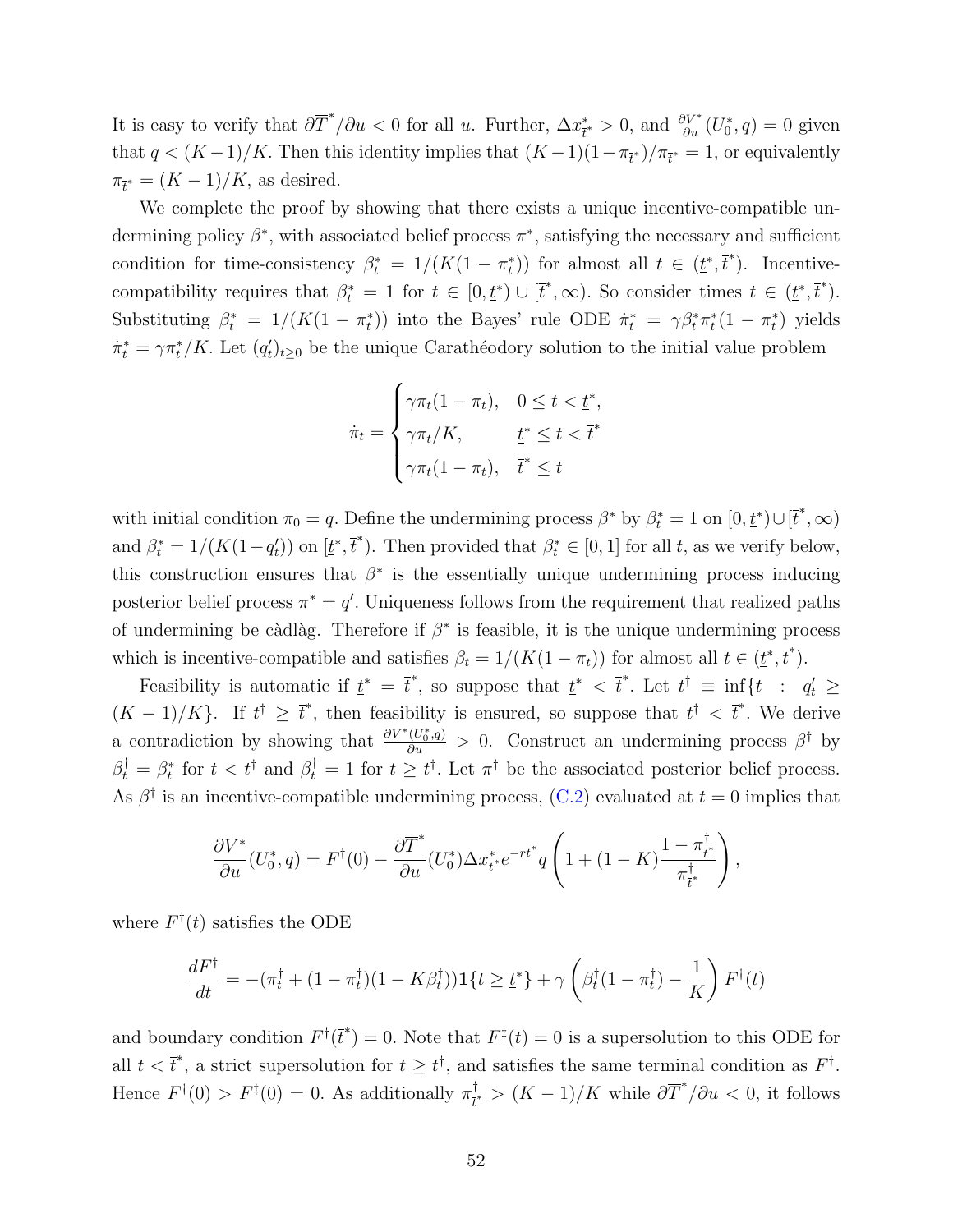that  $\frac{\partial V^*}{\partial u}(U_0^*, q) > 0$ , a contradiction. So it must be that  $t^{\dagger} \geq \overline{t}^*$ , as desired.

#### <span id="page-52-0"></span>C.2.3 Proof of Proposition [C.1](#page-46-2)

Fix any Bayes Nash equilibrium in stringent strategies  $\sigma = (x, T_F, \beta)$ . Let  $\pi$  be the path of the principal's beliefs, conditional on no observed undermining, induced by the undermining policy  $\beta$ . Also let  $V^*(p)$  be the principal's optimal commitment payoff when the agent is loyal with prior probability  $p \in [0, 1]$ .

Suppose first that  $\sigma$  is not incentive-compatible. Then there exists another undermining policy  $\tilde{\beta}$  which strictly increases the disloyal agent's ex ante payoff, supposing that the principal commits to the stringent contract  $(x, T_F)$ . But as the equilibrium response to detected undermining is identical to the commitment response,  $\tilde{\beta}$  must also strictly increase the disloyal agent's ex ante payoff given the principal's equilibrium strategy. This contradicts the assumption that  $\sigma$  is a Bayes Nash equilibrium, so  $(x, \beta)$  must be incentive-compatible.

Now suppose that  $\sigma$  is incentive-compatible. We argue that  $T_F = \infty$ . Suppose by way of contradiction that  $T_F < \infty$ . Note that  $\pi_{T_F} \ge \pi_0 = q$ , and by assumption  $V^*(q) > 0$ , so that also  $V^*(\pi_{T_F}) > 0$  given that  $V^*(p)$  is weakly increasing in p. Then by deviating to  $T_F = \infty$  and the continuation stakes curve  $x^{**}(\pi_{T_F})$ , the principal can strictly improve her continuation payoff at time  $T_F$ . Since the principal must reach time  $T_F$  without detecting undermining with strictly positive probability, this deviation strictly increases her ex ante payoff. This result contradicts the assumption that  $\sigma$  is an equilibrium, so  $T_F = \infty$ .

Next, we argue that for all  $t \geq 0$ ,  $(x_s)_{s \geq t} = x^{**}(\pi_t)$ , with establishes time-consistency. Fix any  $t \geq 0$ . We first claim that the principal's continuation payoff must be at least  $V^*(\pi_t)$ . Note that a feasible continuation strategy is to play  $x^{**}$  forever after and terminate the agent immediately if undermining is detected. As  $V^*(\pi_t)$  is the principal's payoff from such a policy when the agent responds by *minimizing* her payoff, it is a lower bound on the principal's payoff from this continuation strategy, and thus a lower bound on her continuation payoff. Next, we claim that  $V^*(\pi_t)$  is also an upper bound on her continuation value. By assumption,  $(x_s, \beta_s)_{s \geq t}$  is incentive-compatible, so under commitment the principal could offer  $(x_s)_{s\geq t}$ , recommend  $(\beta_s)_{s\geq t}$ , and terminate the agent immediately upon detection (and no sooner). Thus, the agent's continuation payoff must be at most  $V^*(\pi_t)$ , so we have shown that it must equal  $V^*(\pi_t)$ . Since  $x^{**}(\pi_t)$  is the uniquely optimal stakes curve in the commitment problem,  $(x_s)_{s \geq t} = x^{**}(\pi_t)$ .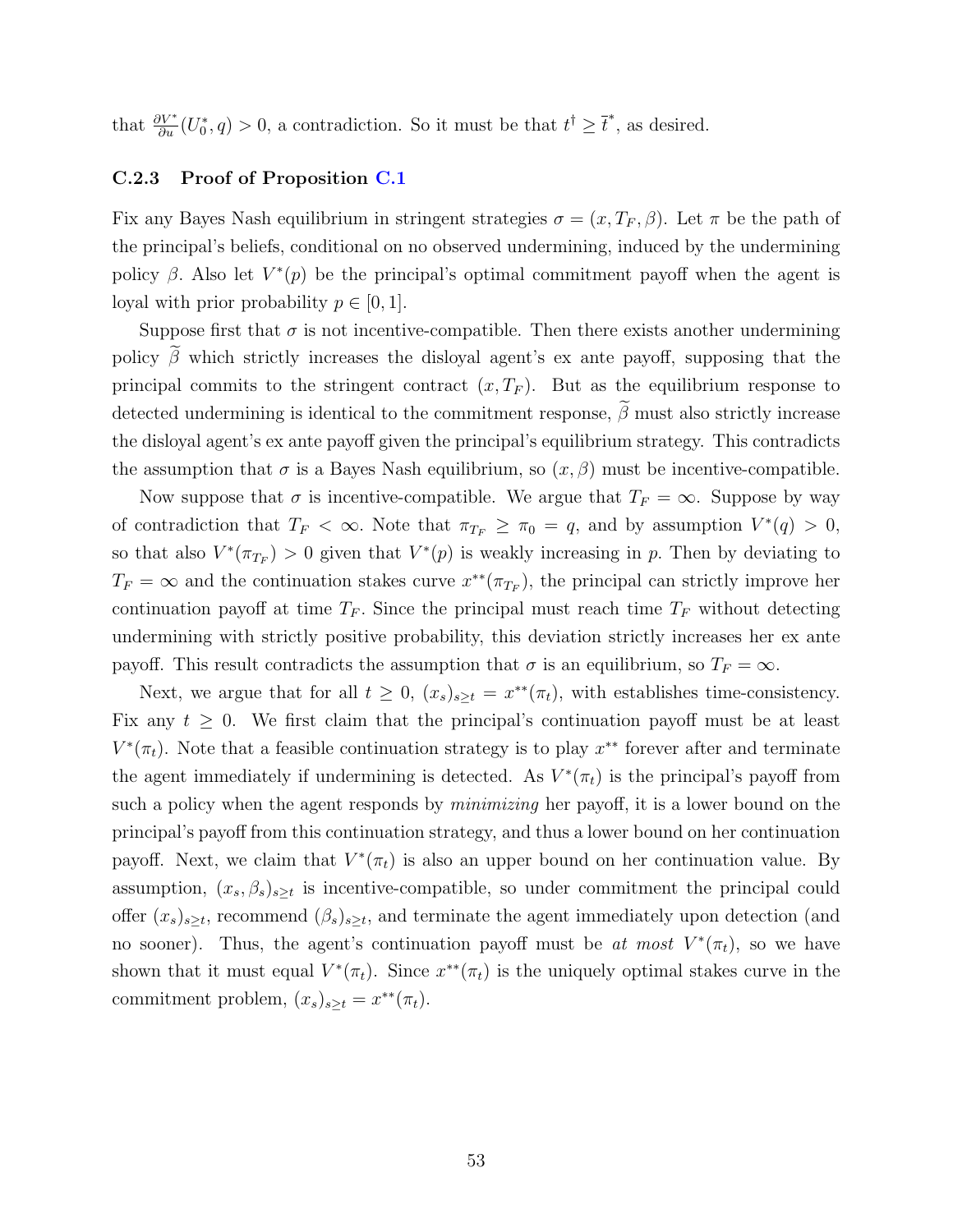#### <span id="page-53-0"></span>C.2.4 Proof of Proposition [C.2](#page-46-3)

Throughout this proof, we will make use of the following reference undermining and belief paths. Define a function  $\beta^{\dagger} : [0,1] \rightarrow [0,1]$  by

$$
\beta^{\dagger}(p) = \beta^{**}(p)_0.
$$

 $\beta^{\dagger}$  will be used to define a Markovian undermining policy for the agent for any posterior belief p. Note that under  $\beta^{\dagger}$ , the agent plays a best response assuming the principal plays the optimal commitment stakes curve  $x^{**}(p)$  going forward. For each belief p, define an associated posterior belief process  $\pi(p)$  as the unique solution to the ODE

$$
\dot{\pi}(p)_t = \gamma \beta^{\dagger}(\pi(p)_t)\pi(p)_t(1-\pi(p)_t)
$$

with initial condition  $\pi(p)_0 = p$ . Note in particular that  $\pi(p)$  satisfies Bayes' rule:  $\pi(p)_t =$  $p/Q(p)_t$  for all times, where

$$
Q(p)_t \equiv p + (1 - p) \exp \left( -\gamma \int_0^t \beta^{\dagger} (\pi(p)_s) ds \right).
$$

Additionally, by construction  $\pi(q)_t = \pi_t^*$  for all time, where  $\pi^*$  is the belief process con-structed in the proof of Lemma [C.2.](#page-46-1) Thus, as established in that proof,  $\pi(q)_{\bar{i}^*} = (K-1)/K$ . An analogous property holds for  $\pi(p)$  evaluated at the first time  $x^{**}(p)$  reaches 1.

Define a principal strategy  $(\chi, \Lambda)$  by  $\chi_t = x_t^*$  and  $\Lambda = \inf\{t : N_t > 0\}$ . Define an  $\mathbb{F}^A$ -adapted reference belief process  $\hat{\pi}$  as  $\hat{\pi}_t = 0$  whenever  $N_t > 0$ , with  $\hat{\pi}_t = \pi(q)_t$  otherwise. Define an agent strategy  $\zeta$  by  $\zeta_t = \beta^{\dagger}(\hat{\pi}_t)$  if  $N_t = 0$ , and  $\zeta_t = 1$  otherwise. Several properties of this strategy will be important in what follows. First,  $\pi^{\zeta}$  satisfies the same ODE as  $\hat{\pi}$ when  $N_t = 0$ , and both are zero whenever  $N_t > 0$ , and so  $\pi^{\zeta} = \hat{\pi}$ . Second, for any time t, if  $(N_s)_{s\geq t} = 0$ , then  $(\zeta_s)_{s\geq t} = \beta^{**}(\widehat{\pi}_t)$ .

We prove that  $(\chi, \Lambda, \zeta)$  constitute a perfect Bayesian equilibrium. Consider first the agent's strategy. Fix a time t and any history following which  $N_t > 0$ . Then the agent's strategy is trivially a best response to immediate firing. So suppose  $N_t = 0$  and  $\hat{\pi}_t =$  $p \in [0,1]$ . The final property of the previous paragraph implies that if  $(N_s)_{s\geq t} = 0$ , then  $(\zeta_s)_{s\geq t} = \beta^{**}(p)$ . Thus  $\zeta$  induces an undermining policy which, by definition of  $\beta^{**}$ , is a best response to a strategy which induces  $(X_s)_{s\geq t} = x^{**}(p)$  and fires the first time that  $N_t > 0$ . In particular,  $\zeta$  is a best response to  $(\chi, \Lambda)$  in the time-zero game, as  $\chi = x^* = x^{**}(q)$  and  $\Lambda = \inf \{ t : N_t > 0 \}.$ 

Now consider the principal's strategy. Fix a time t and a history following which  $N_t > 0$ .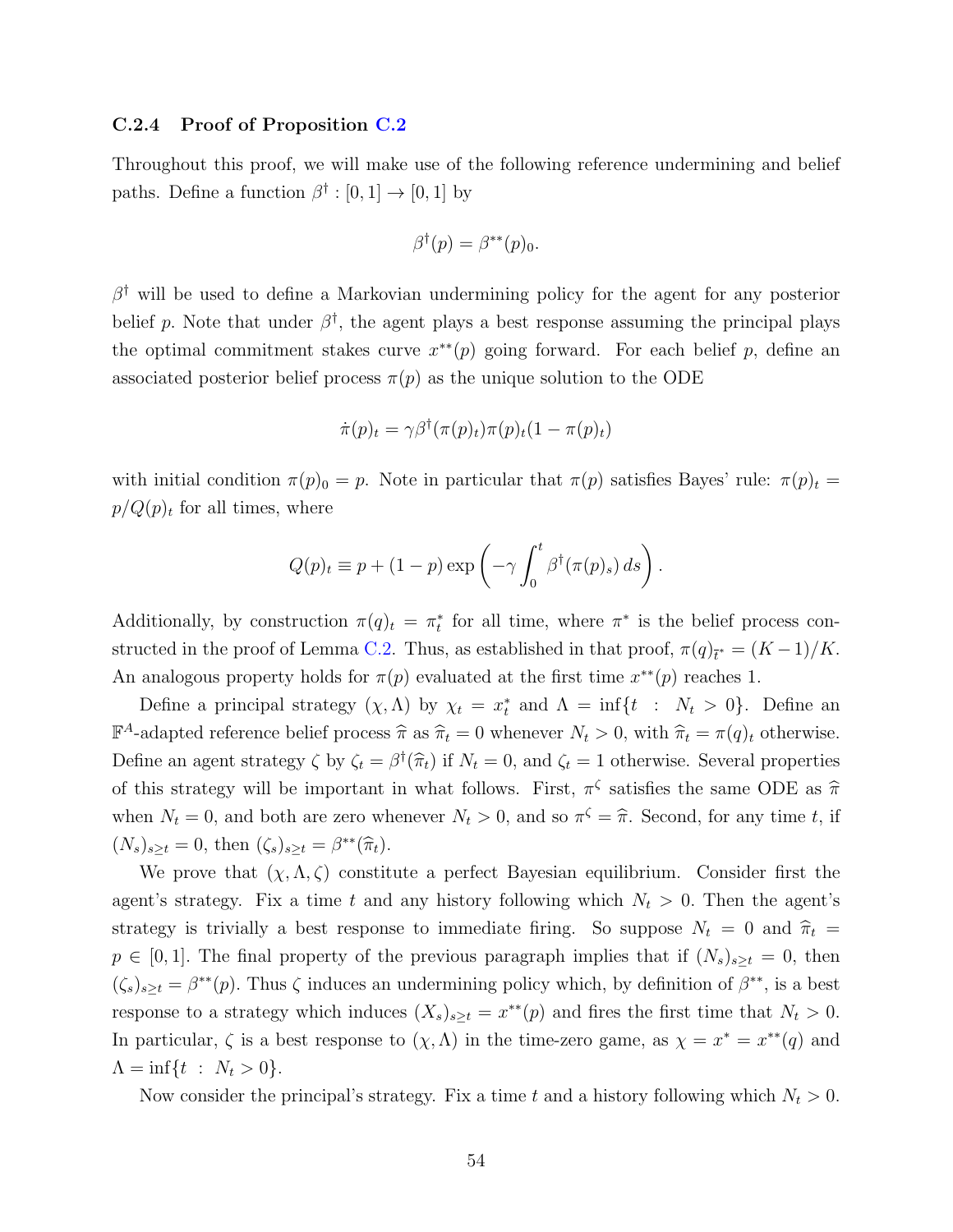In this case  $\hat{\pi}_t = 0$  and the disloyal agent undermines unconditionally at all future times under  $\zeta$ , and so the principal's unique best response is immediate termination. So consider instead histories following which  $N_t = 0$  and current beliefs are  $p \in [0, 1]$ . We will establish that 1) if  $p \ge q(\phi)$ , then  $x^{**}(p)$  with firing after observing undermining is a best response to  $(\zeta_s)_{s\geq t}$ , and 2) if  $p < q(\phi)$ , then immediate firing is a best response. This result will complete the proof that  $(\chi, \Lambda, \zeta)$  is a PBE, as in particular it implies that the strategy profile is a Bayes Nash equilibrium, and that the agent's continuation strategy in every continuation game is part of a Bayes Nash equilibrium of that game.

The optimality of firing following detected undermining is immediate, because the principal forms a posterior belief that the agent is certainly disloyal and expects the agent to undermine with full intensity forever afterward. So we need only characterize optimal behavior prior to observing undermining. Since the agent's reputation rises over time, achievable continuation payoffs rise over time in the absence of detected undermining. Thus an optimal firing policy either fires immediately, or else never fires prior to uncovering undermining.

We characterize the principal's optimal stakes curve assuming the principal does not fire the agent prior to detecting undermining, and show that it is  $x^{**}(p)$ . Given that this stakes curve induces the undermining policy  $\beta^{**}(p)$ , the principal's payoff from firing only after uncovering undermining is therefore exactly as in the commitment game. It follows that immediate firing is an optimal policy iff  $p < q(\phi)$ . For the remainder of the proof we ignore the possibility of immediate firing, and characterize the optimal stakes path assuming firing only after observing undermining.

The agent's strategy is Markovian in the state  $\hat{\pi}_t$ , with  $\beta_t = \beta^{\dagger}(\hat{\pi}_t)$ , and the evolution of  $\hat{\pi}$  similarly depends only on  $\hat{\pi}_t$ . So  $(x_s)_{s\geq t}$  is a best response to  $\zeta$  in a continuation game with  $\hat{\pi}_t = p$  if and only if it solves

$$
\sup_{x \in \mathbb{X}} \int_0^\infty v(t; p) x_t dt,
$$

where

$$
v(t; p) \equiv p e^{-rt} + (1 - p) \exp \left( -rt - \int_0^t \beta^{\dagger} (\pi(p)_s) ds \right) (1 - K \beta^{\dagger} (\pi(p)_t))
$$
  
=  $e^{-rt} Q(p)_t [\pi(p)_t + (1 - \pi(p)_t)(1 - K \beta^{\dagger} (\pi(p)_t))].$ 

Define  $\underline{t}(p) \equiv \min{\{\widehat{T}^*(u^*(p)), \overline{T}^*(u^*(p))\}}$  and  $\overline{t}(p) \equiv \overline{T}^*(u^*(p))$ . We complete the proof by showing that  $x^{**}(p)$  maximizes this objective function pointwise. Note that  $(\pi(p)_t)_{t\geq 0}$  is strictly increasing in time, and Lemma [C.2](#page-46-1) established that  $\pi(p)_{\bar{t}(p)} = (K-1)/K$ . Therefore:

• For  $t \in [0, t(p))$ , we have  $\beta^{\dagger}(\pi(p)_t) = \beta^{**}(p)_t = 1$  and  $\pi(p)_t < (K-1)/K$ . Thus,